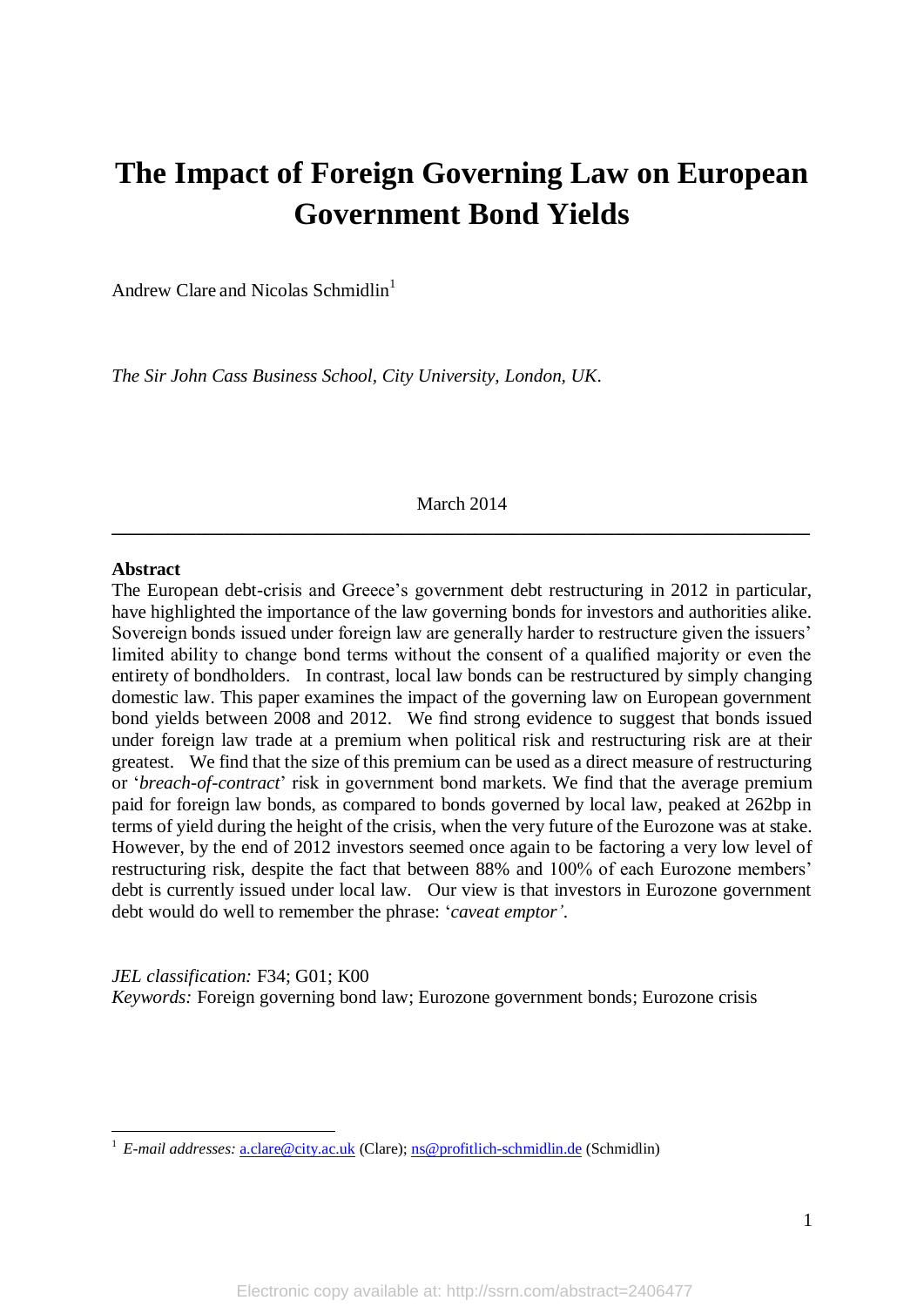#### **1. Introduction**

This paper examines the impact of the governing law on European government bond yields between 2008 and 2012 – a period that covered the Eurozone's sovereign debt crisis. Market participants should pay a premium for foreign law bonds compared to bonds issued under local law because governments can effectively modify (Zettelmeyer et al, 2012) the terms of local law bond "*however it chose[es]*" (The Economist, 2013). The recent turmoil in Eurozone government bond markets has afforded us an excellent opportunity to study the legal status and its pricing effects on sovereign bonds. The Greek Debt Exchange of 2012 triggered an entirely new discussion and perception about sovereign debt restructuring. However, the advantages of foreign law debt are only relevant for as long as the debtor is willing and able to pay or for as long as there are foreign assets to confiscate. In the case of the sovereign issuers of the European Union, the strong bond between member countries and the fear of a disorderly default within the Eurozone and the European Union means that there is a strong willingness to pay, given that the consequences of not paying are viewed as being too disastrous for most to contemplate. The case of Elliott Management v the Argentinian government illustrates why this distinction is important. Elliott Management is still holding out for repayment of the face value of Argentinean bonds issued under New York law, plus eleven years of interest following the Argentinean sovereign default of 2001.

With the introduction of the Euro in 1999, most European government bond yields declined and converged at historically low levels for former high inflation sovereign issuers such as Portugal, Greece, Spain and Ireland. This convergence was driven by the monetary union and by the seemingly discipline-enhancing Maastricht Treaty (1992), which sets limits on both annual government deficits as well as on the ratio of gross government debt to gross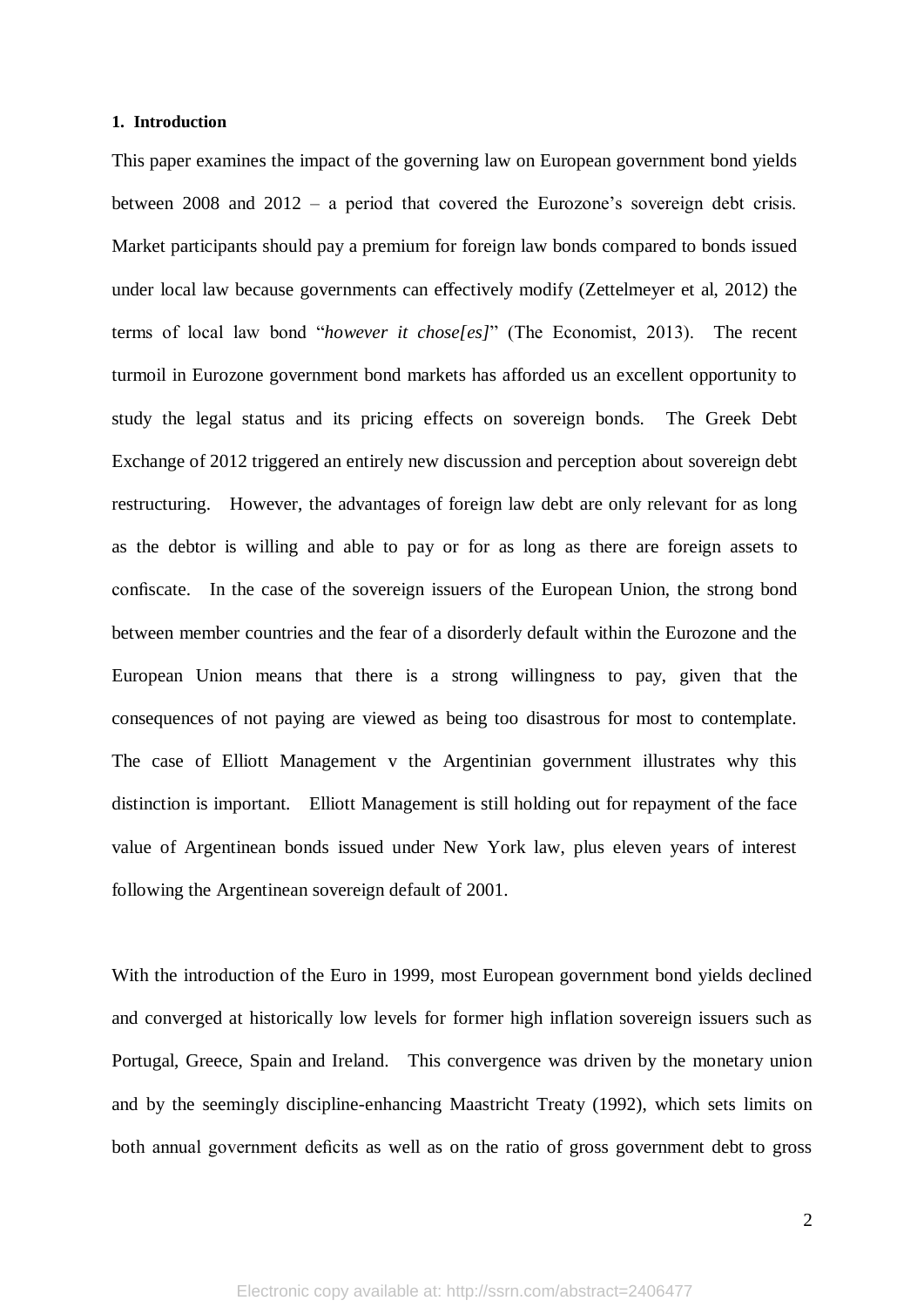domestic product. Until 2009 bond markets seemed to differentiate little between the credit qualities of individual Eurozone members (Ardagna and Caselli, 2012), default as well as legal risks were perceived to be close to zero (Boudreau, 2012).

The Greek government-debt crisis began in late 2009, Greek government bonds were downgraded to junk status in April 2010 (Brown, 2010) and the Hellenic Republic finally bailed out by the Eurozone countries and the IMF one month later. These events raised investors' awareness about the possibility of a sovereign default within the Eurozone and the European Union. The second EU/IMF Greek bailout package in 2012 was conditional upon a restructuring of Greek's sovereign debt stock. The restructuring plan proposed a swap of existing Greek government bonds into new bonds with considerably extended maturities, lowered coupons. Effectively this meant that investors would have to accept a reduction in the face value of Greek government bond holdings of up to 65% (Zettelmeyer *et al*, 2012). In order to facilitate these plans, the Greek parliament "retrofitted" Collective Action Clauses  $(CAC)$  on all bonds governed by Greek law by passing the Greek Bondholder Act<sup>2</sup>. This new provision enabled a qualified majority of two thirds of the aggregate Greek law bondholders to change the terms of the bonds and exchange the securities for the new bonds with reduced face values (Simmons, 2013). Because of the Collective Action Clauses, any decision voted for by this supermajority was binding for all holders of local law Greek government bonds. In total, this affected 95.7% of bondholders. In the extreme case, the Greek parliament could have even "*legislated different payment terms, or give itself the power to exchange the bonds for the new securities*" (Zettelmeyer *et al*, 2012:7) by passing a new law, without the consent of the local law bondholders.

-

<sup>&</sup>lt;sup>2</sup> CACs had not been included in these bond terms before.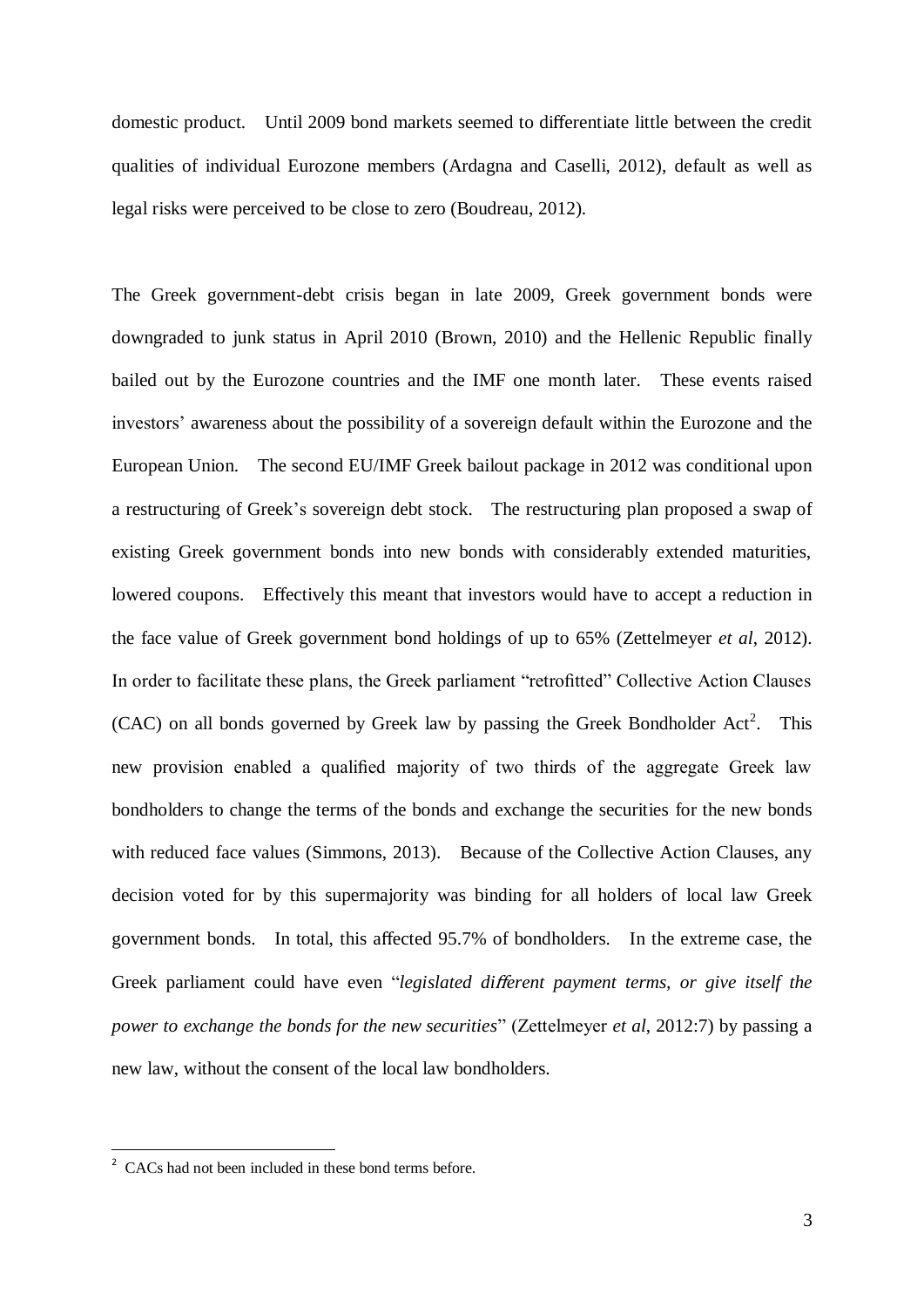The majority of Greek foreign law bondholders (issued under English, Swiss, Italian and Japanese law), however, refused to participate in the proposed bond exchange. Although most of these bonds already contained CAC provisions in their bond contracts, they were held primarily by foreign investors and the respective CAC voting only affected each individual bond series<sup>3</sup>. It was therefore less risky for individual bondholders to vote against the proposed restructuring, leading to the so-called '*holdout problem*' (Wright, 2011) where a minority of bondholders can effectively block the restructuring for the respective bond series they are invested in. Because of the foreign governing law, Greece could not amend the terms of these bonds by legislative fiat, which effectively shielded these bonds from the change-of-law threat (Zettelmeyer *et al*, 2012).

In the case of Greek foreign law bonds, after the first vote on a CHF 650m Swiss-law bonds failed to achieve the required quorum, investors were granted two weeks of extra time to join the debt swap voluntarily, with Evangelos Venizelos, Greece's finance minister at that time, threatening the holdouts by announcing that "*Whoever thinks that they will hold out and be paid in full, is mistaken*" (Sassard and Kyriakidou, 2012). In total, €6bn of foreign law bondholders refused to take part in the debt swap (BIS Quarterly Review, 2012) and a first foreign law €435m bond issued under English law was repaid on time in May 2012, two months after the debt restructuring (Landon, 2012).

Importantly, the newly issued Greek bonds, into which the local law bonds had been exchanged, were issued under English law. This was one of the major preconditions for private sector creditors to give their consent to the debt exchange, shielding them from any further change-of-law risk (Zettelmeyer *et al*, 2012).

1

 $3$  Whereas the "retrofitted" local law bonds had an aggregation clause.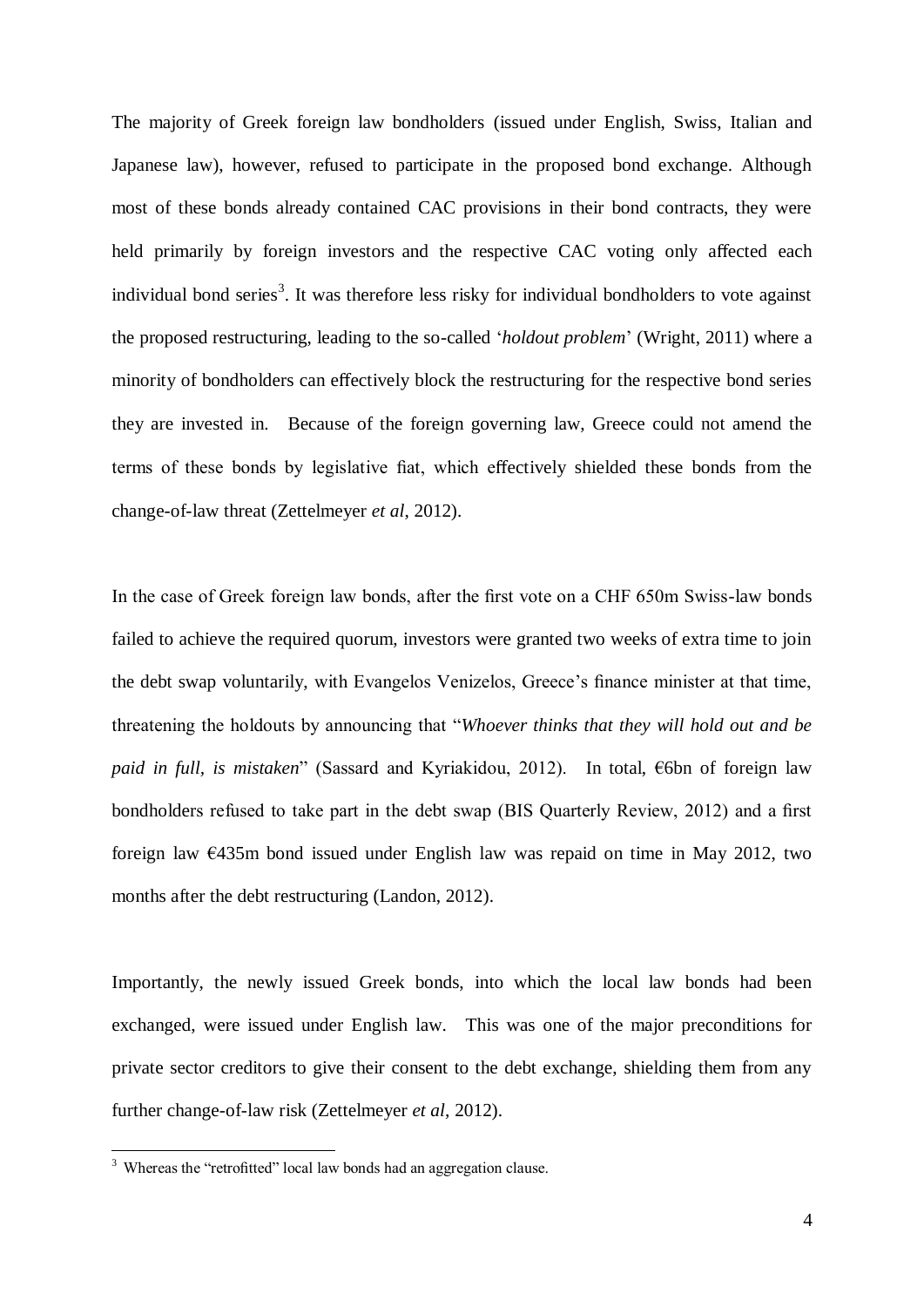Given these advantages of bonds issued under foreign law in times of crisis and restructuring (Gelpern, 2008), this paper examines the impact of the governing law on bond yields over time, covering the time period between the third quarter of 2008 until the end of 2012. We address two main questions in this paper: i) do markets differentiate between local and foreign law governed bonds, and, if so, ii) how does the yield differential between these two subsets of bonds evolve over time? We also examine whether the issuer's credit quality has an impact on the foreign governing law effect. By combining the results of this paper with the legal background of sovereign debt restructurings, we show how an index can be constructed to capture the political risk inherent in European sovereign bond yields. Whereas most previous papers examined in this area have analysed the impact of Collective Action Clauses on Emerging Market bonds in the wake of the Mexican and Argentinian defaults, this paper focuses solely on the yield differences between bonds issued under local and foreign law in Europe.

We find strong evidence to suggest that European sovereign bonds issued under foreign law traded up to 260bp lower in terms of yield compared to local law bonds when the political and restructuring risks of the Eurozone sovereign debt crisis were at their greatest. For lower-rated issuers, the premium paid increased by up to 420bp, while there is no impact of foreign governing law on the yields of high rated debt. Given this relationship, the impact of the foreign law bond status can also be used as a direct measure of restructuring or 'breach-of-contract' risk in sovereign bond markets. Another main finding is that by the end of 2012, European sovereign debt markets hardly seem to be differentiating between foreign and local law bonds in terms of yield, implying a rather optimistic stance regarding possible further sovereign debt restructurings. This rest of this paper is organized as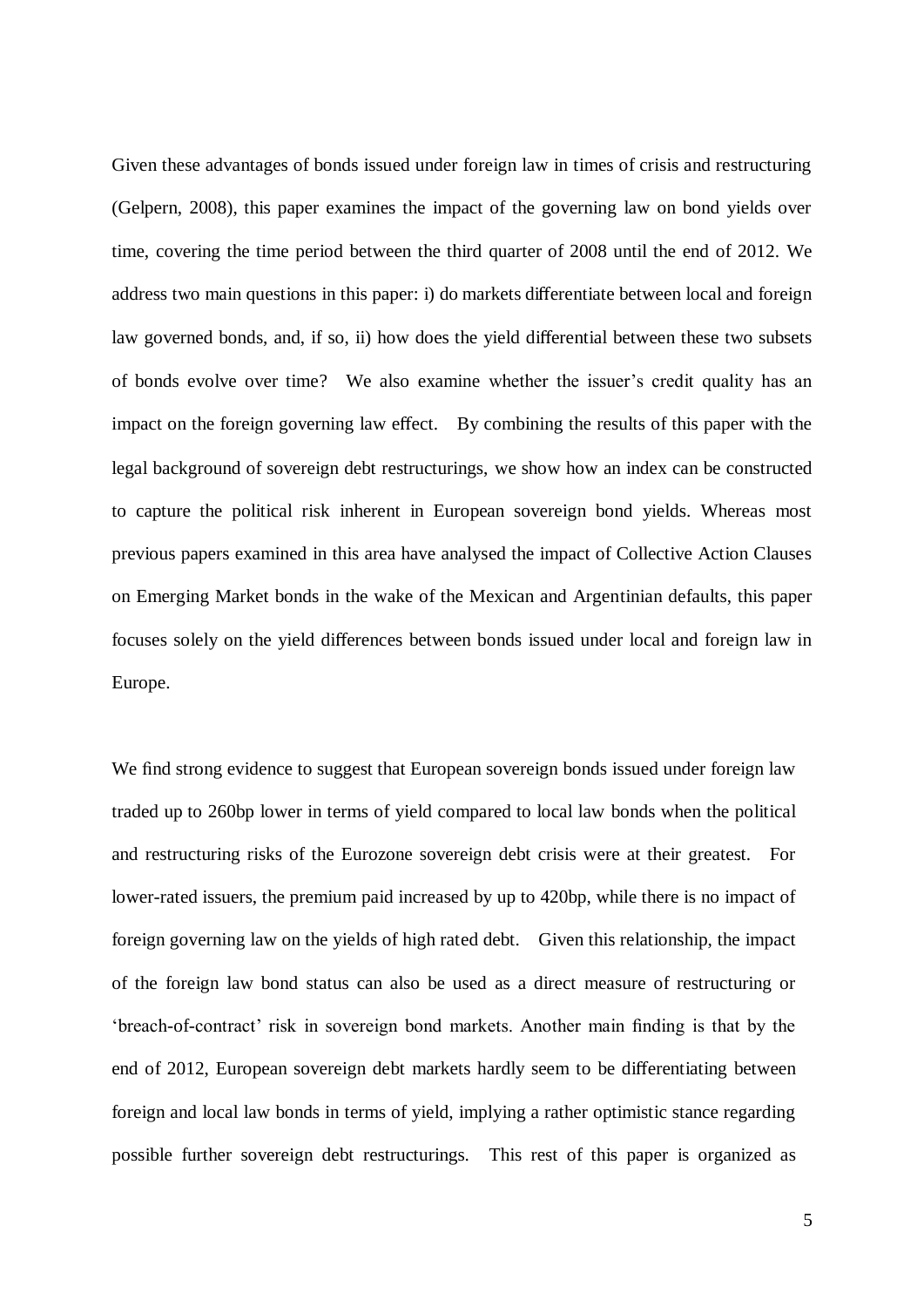follows. Section 2 provides background on the different types of governing law, the legal situation, and gives an overview of foreign law bonds in Europe. Section 3 contains the literature review, covering both past research regarding the influence of governing law on bond yields, as well as a review of the relevant legal aspects of sovereign debt restructurings. In section 4 the data basis, methodology, regression results as well as the development of the political risk index is presented. Section 5 provides a discussion of the advantages and drawbacks foreign law bonds offer investors in the future. Section 6 concludes.

#### **2. Background and Nature of Governing Law**

#### *2.1 Di*ff*erent Types of Governing Law and Collective Action Clauses*

The underlying bond contract usually clarifies the governing law under which a debt instrument is issued. In particular this contract defines the law "*that will govern in the case of a dispute*" (Choi *et al*, 2011a: 8). Most international bonds can be categorized as being either "*American-style*" or "*British-style*", with the former being governed by New York law, German law and Japanese law and the latter referring to bonds issued under English and Swiss governing law (Becker *et al*, 2002; Eichengreen and Mody, 2004). The main difference between these two kinds of governing law is the absence of Collective Action Clauses in American style bonds before 2003 (Choi *et al*, 2011a), whereas most English law bonds have incorporated features such as majority voting to change financial and non-financial terms, collective representation and sharing clauses for a long time (Eichengreen and Mody, 2004). After the first introduction of CACs into New York law bonds by Mexico (Richards and Gugiatti, 2004) in 2003, most American-style bonds nowadays contain these majority clauses as well (Bradley and Gulati, 2011; Gelpern and Gulati, 2000). In the pre-2003 era, the financial terms of New York law bonds could only be changed with the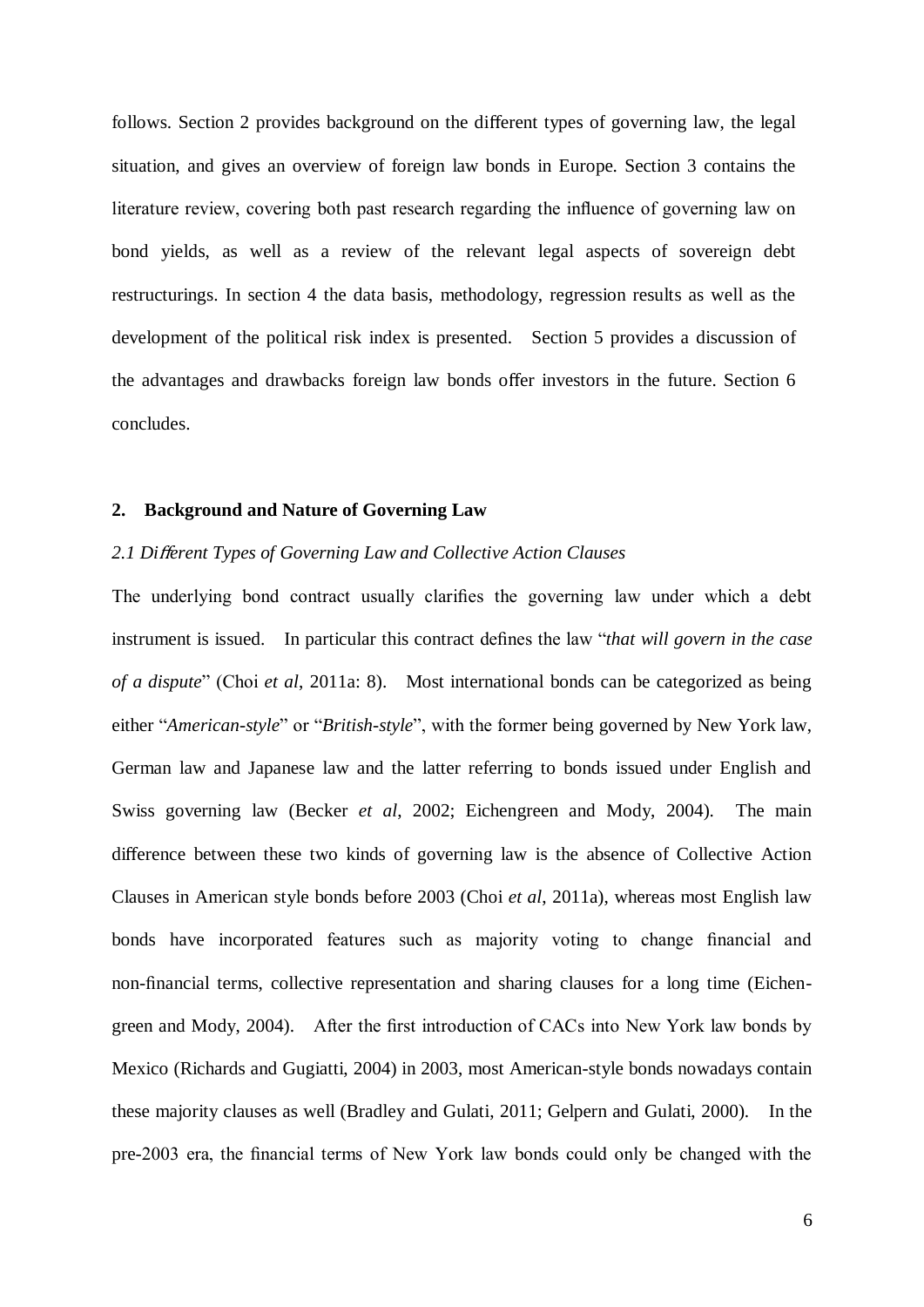unanimous consent of bondholders, inevitably leading to holdout problems created by even a small fraction of dissenting creditors. Collective Action Clauses are typically defined (Becker *et al*, 2002) as provisions in the bond contract covering i) collective representation, meaning that bondholders can designate a representative to negotiate with the debtor, ii) qualified majority voting enabling the amendment of terms and conditions without the unanimous consent of bondholders (i.e. partially overcoming the hold-out problem) and iii) sharing among bondholders requiring bondholders to share any proceeds of litigation with all creditors, effectively preventing individual creditors to take legal action against the debtor (Becker *et al*, 2002; Dixon and Wall, 2000). Importantly, the amendments agreed upon by a qualified majority are binding for all investors holding that bond.

#### *2.2 Why do Countries Issue Bonds under Foreign Law?*

When investors do not wish to participate in a proposed debt exchange they usually fare best with pre-2003 American-style foreign law bonds since in that case all investors have to consent to the amendments of the bond contract, effectively enabling even small bondholders to block any changes. However, since most bonds typically issued under foreign law are sold to and consequently held by foreigners, it is often assumed that no qualified majority for a voluntarily restructuring can be reached in the case of British style bonds as well without creating a holdout problem. This assumption is supported by the 2012 Greek CAC votes where the majority of foreign law bondholders voted against the proposed debt restructuring, holding out for better terms or full repayment (Zettelmeyer *et al*, 2012).

Sovereigns deciding not to pay holdout bondholders are sometimes even cut off from international debt markets (Zamour, 2013) At present, a case is still pending in New York (NML Capital Ltd. *et al* v. Republic of Argentina), where holdouts are still waiting to be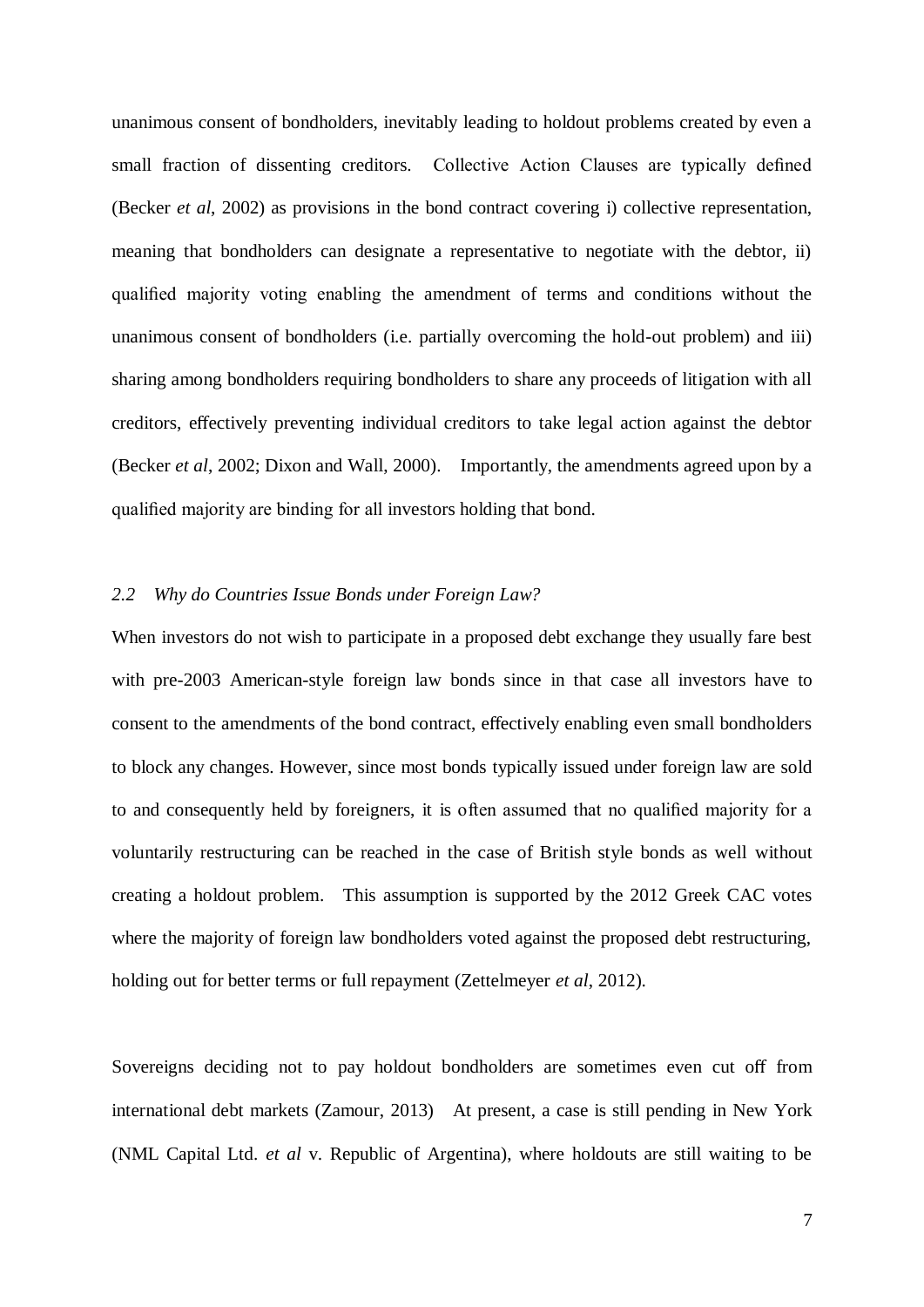repaid in full (Benson, 2012). In the meantime, Argentina is unlikely to be able to tap international capital markets unless the dispute is resolved (Zamour, 2013). Given these problems in restructuring sovereign non-domestic debt, it is interesting to see why and which developed countries in Europe issue bonds under foreign law.

Analysing the relationship between European issuers' choice of governing law, issue size, and denomination, we find that Europe's biggest debtors including Germany, France and the United Kingdom have no foreign law issues outstanding, which can be attributed to the strong demand from domestic investors as well as a positive perception in terms of political risk from foreign investors, even accepting less save bonds being issued under local law (Gelpern and Gulati, 2013). The main issuers of foreign law bonds in Europe are smaller countries with a less developed domestic investor base, which include the Czech Republic, Denmark, Finland, Latvia, Lithuania, and Poland but also big issuers like Austria, Portugal, Spain, and Italy. In terms of foreign law debt as a percentage of total debt, predominantly Eastern European countries including Lithuania, Poland, Latvia, and Czech Republic show have the highest proportions of outstanding foreign law debt.

The reasons for tapping foreign law debt markets are two-fold: first, countries may be forced to issue debt into international markets because of lack of domestic demand. Second, international investors might demand the foreign law structure as an additional safety feature (Bradley and Gulati, 2011; Allen and Overy, 2012). Whereas the latter is relatively hard to measure, the degree of domestic demand can be analyzed as the ratio of domestic credit provided by banking sector as a percentage of GDP (DCP/GDP). As figure 1 shows<sup>4</sup>, there is a strong relationship between the activity in the foreign law debt markets and the size of

1

<sup>&</sup>lt;sup>4</sup> This graph excludes Lithuania and Cyprus. Cyprus can be considered an outlier, the inclusion of Lithuania negatively affects the readability of the graph.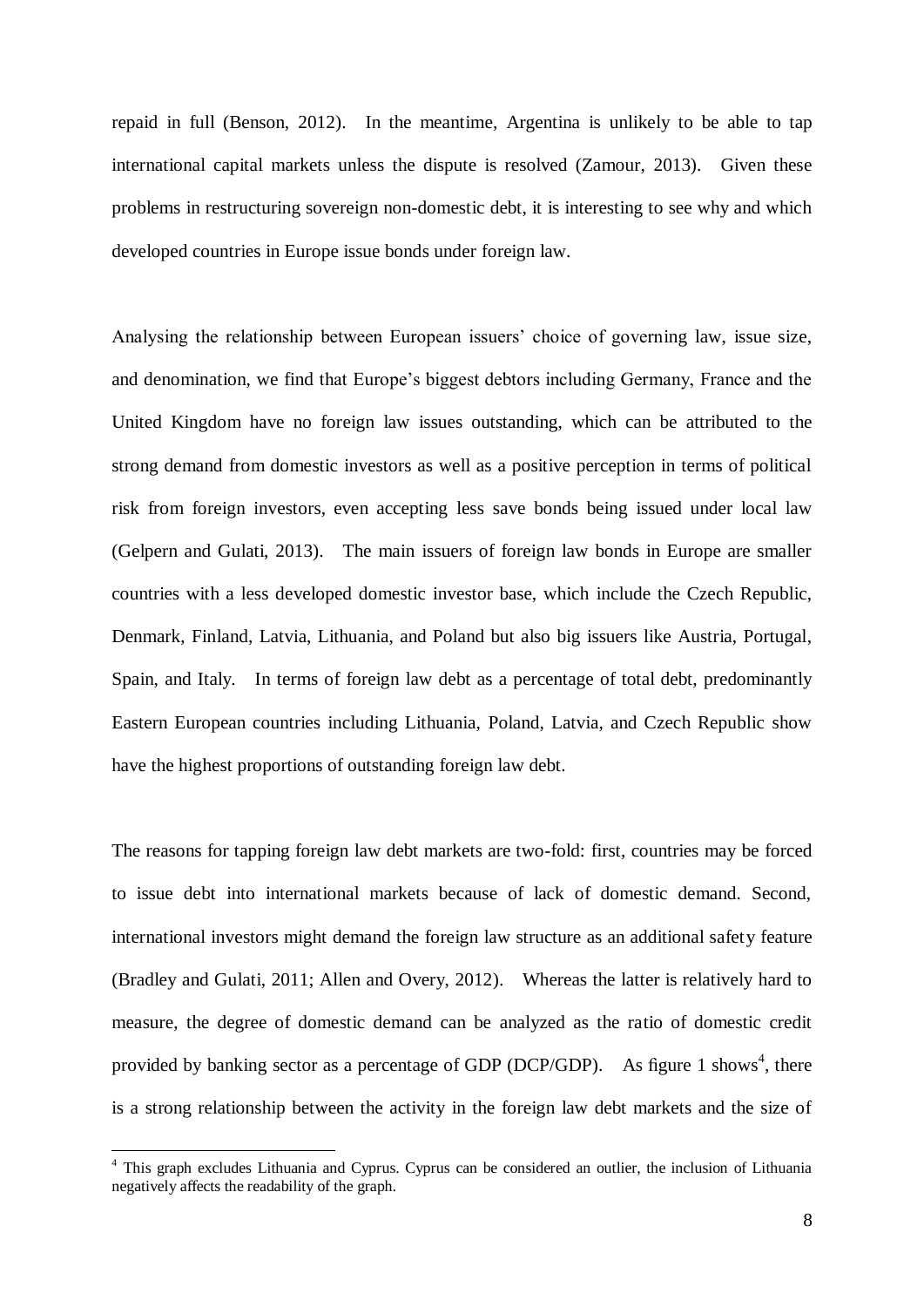the domestic banking sector.

This relationship is exponential, given the fact that a DCP/GDP value in excess of 100% should ensure that there is enough domestic demand and hence there is no or only very limited need to issue bonds into international markets. This causes the line to be flat and close to zero for DCP/GDP values above 100%. On the other hand, for countries with an underdeveloped banking sector, there is a far greater need to access international markets, resulting in the exponential increase in debt issued under foreign law as a percentage of total debt.

### *2.3 The Ultimate Power of Governments: Why Foreign Governing Law Matters*

Holders of local law bonds generally face a higher restructuring risk than foreign law holders of bonds issued by the same country (Zettelmeyer *et al*, 2012). Sovereigns issuing most of their debt under local law retain an especially strong position in debt restructuring proceedings given their ability to change the terms and conditions of their debt "by passing a domestic law to that effect" (Zettelmeyer *et al*, 2012: 7). In the extreme case, governments even have the power to expropriate the holders of local law bonds, although this could be challenged in international courts and might even violate the European Convention of Human Rights (Boudreau, 2012; Zettelmeyer *et al*, 2012). This compares to bonds governed by foreign law that are not affected by these actions, consequently making them safer in terms of restructuring risk. Again referring to the Greek debt exchange of 2012, out of 43 foreign law bonds, only 18 had been exchanged, whereas all others had a blocking minority in the CAC voting or failed to reach the necessary quorum in first place (Zettelmeyer *et al*, 2012). So far, every investor in Greek government bonds refused to take part in the debt exchange – the 'hold outs' – has been paid back in full and on time. Recent local law debt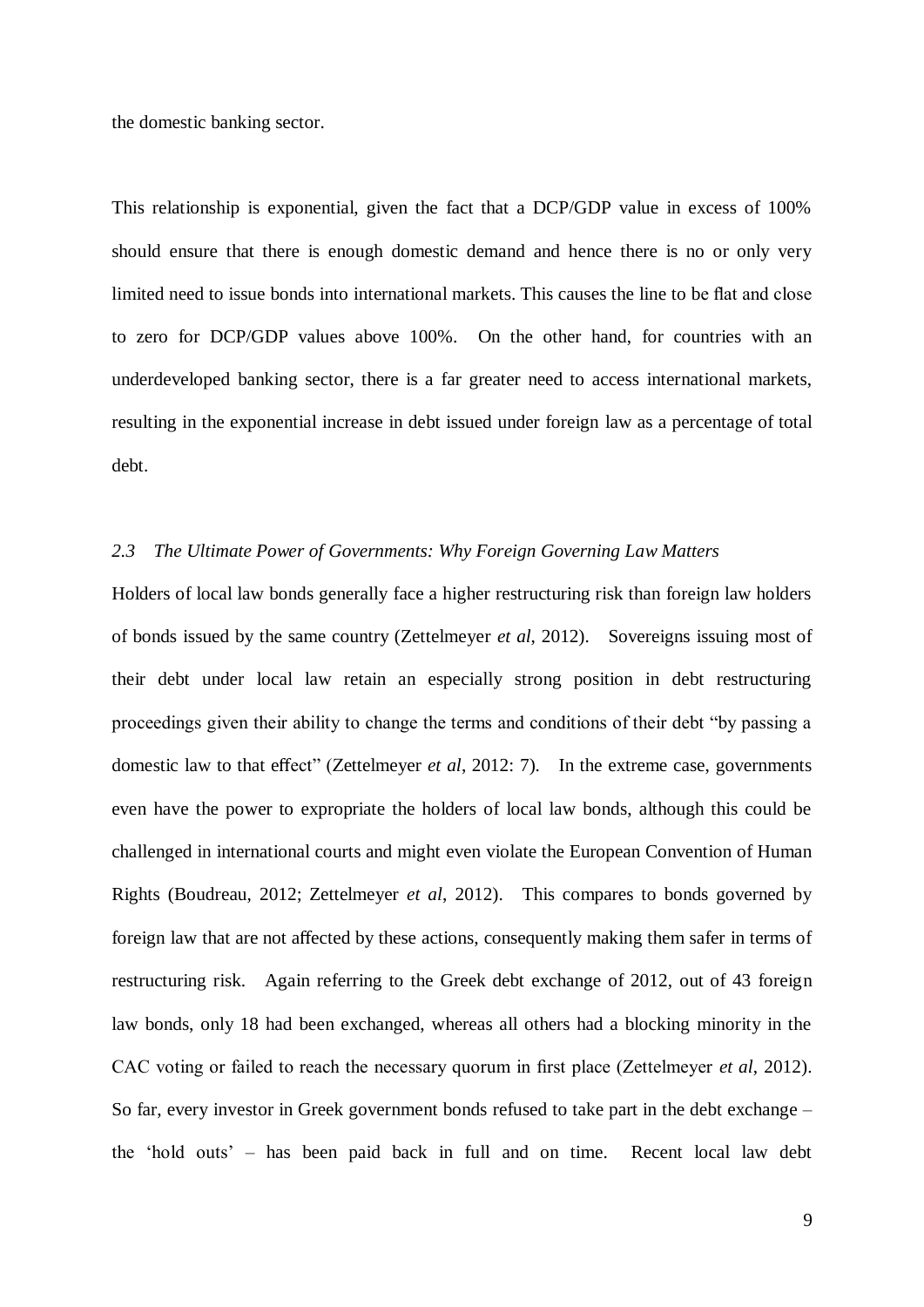restructurings in Russia between 1998 and 2000, Jamaica's default in 2000, as well as Uruguay's restructuring in 2003 reiterate the safer characteristics of foreign law bonds since all of these restructurings involved only domestic law debt (Sturzenegger and Zettelmeyer, 2007; Erce and Diaz-Casspu, 2010). Considering these advantages when faced with a significant prospect of a debt restructuring investors should prefer foreign law over local law bonds.

Breach-of-contract risk has not least been highlighted in Europe thanks to the contentious ECB bond swap shortly before the Greek debt restructuring. Bonds held by the ECB and other national central banks were excluded from the Greek bond exchange by swapping their holdings into new series with identical payment structures shortly before the restructuring (Zettelmeyer *et al*, 2012). This protected them from the haircuts imposed on all other holder of local law debt, effectively subordinating all other Greek bondholders and making the ECB "*more equal than others*" (Black, 2012). Another incident involved Anglo Irish Bank, a then state owned Irish bank, which asked creditors to take a haircut of 80% on their subordinated bonds. By accepting this haircut, investors also automatically agreed to exit consents imposing a haircut of 99.9% on non-participating bondholders. Threatened by this outcome, 92% of bondholders agreed to the 80% haircut, thereby imposing the far worse haircut on holdout creditors (Drake, 2013). Unsurprisingly, the holdouts sued Anglo Irish Bank for violating their creditor rights under English law and won the case on the grounds that the offer was unduly coercive (Zettelmeyer *et al*, 2012). Most recently, the debiting of insured and uninsured bank accounts in Cyprus during the EU bailout in 2013 highlighted that even senior ranking liabilities can be exposed to restructuring risk within Europe (Buchheit and Gulati, 2013a). Even the UK government used its legislative power to change the coupon of its war bonds in the 1930's (Worstall, 2012). And in the very extreme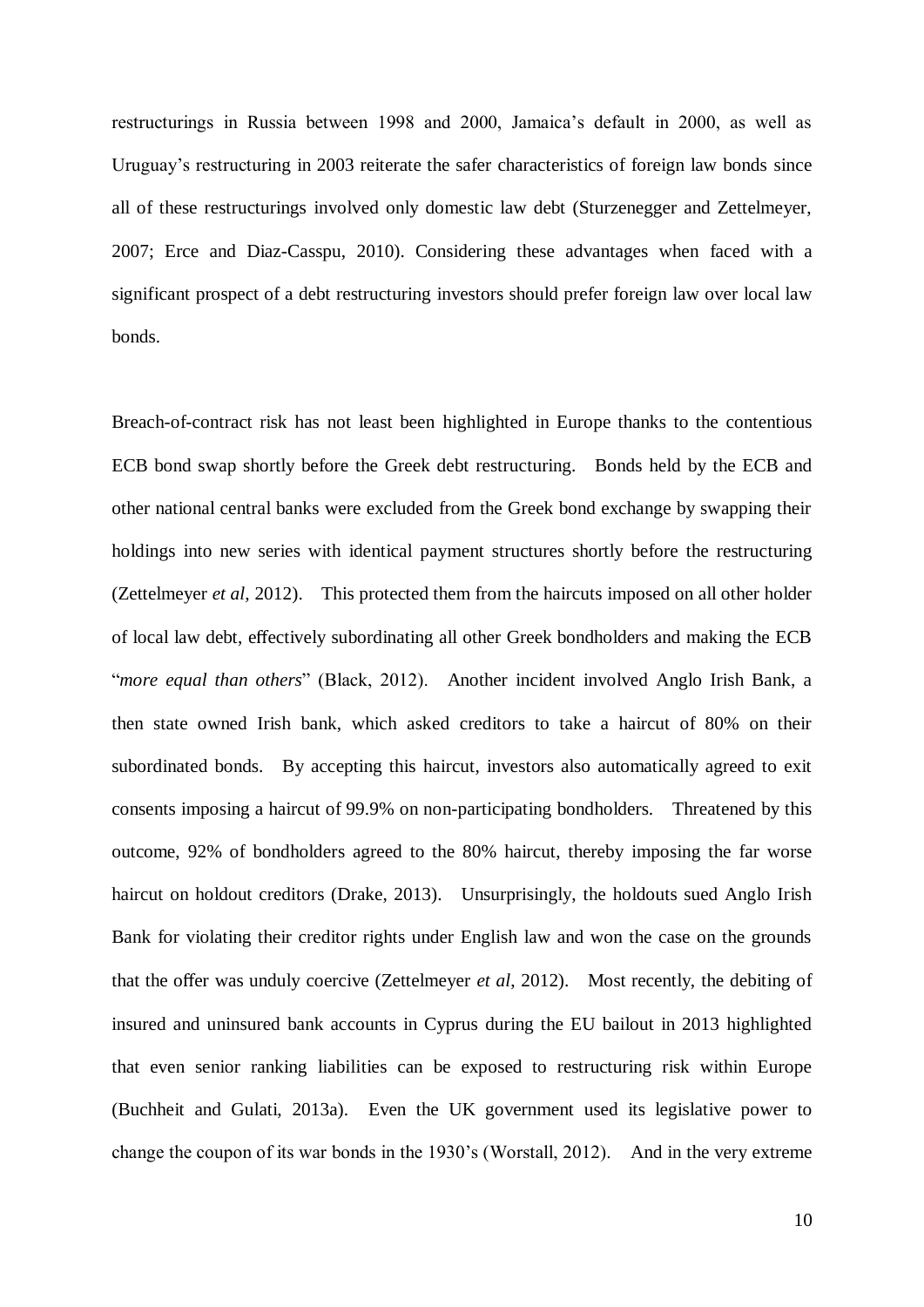case even countries with the ability to pay can restructure their debt, hence exposing sovereign debt investors also to some sort of despotism risk, for example in the case of Ecuador in 2008 (Buchheit and Gulati, 2009).

Finally, the European no-bail-out clause, stating that "*[a] Member State shall not be liable for or assume the commitments of central governments, regional, local or other public authorities, other bodies governed by public law, or public undertakings [. . . ]* 5 has been treated with indifference since the outbreak of the crisis, further highlighting the need to account for political risk when assessing sovereign bond investments in Europe (Gelpern and Gulati, 2011).

### **3. Literature Review**

**.** 

#### *3.1 Past Economic Research*

In the wake of the Greek debt crisis, Choi *et al* (2011a) examined the differences in yields of Greek foreign law and local law bonds between 2009 and 2010 and found that foreign law bonds were indeed being priced at a premium, especially when restructuring risk was greatest. However, with the exception of this paper, there are no studies examining the effect of governing law covering both local and foreign law bonds.

There are however numerous studies focusing on the impact of the choice of governing law on bond yields (though not drawing the distinction between foreign and local law issues) and the impact of Collective Action Clauses on yields in primary and secondary markets. In the earliest study on the effect of governing law on bond yields, Petas and Rahman (1999) found that English law bonds traded at a slightly higher valuation than New York law bonds and

 $<sup>5</sup>$  The Treaty on the Functioning of the European Union, Clause 125.</sup>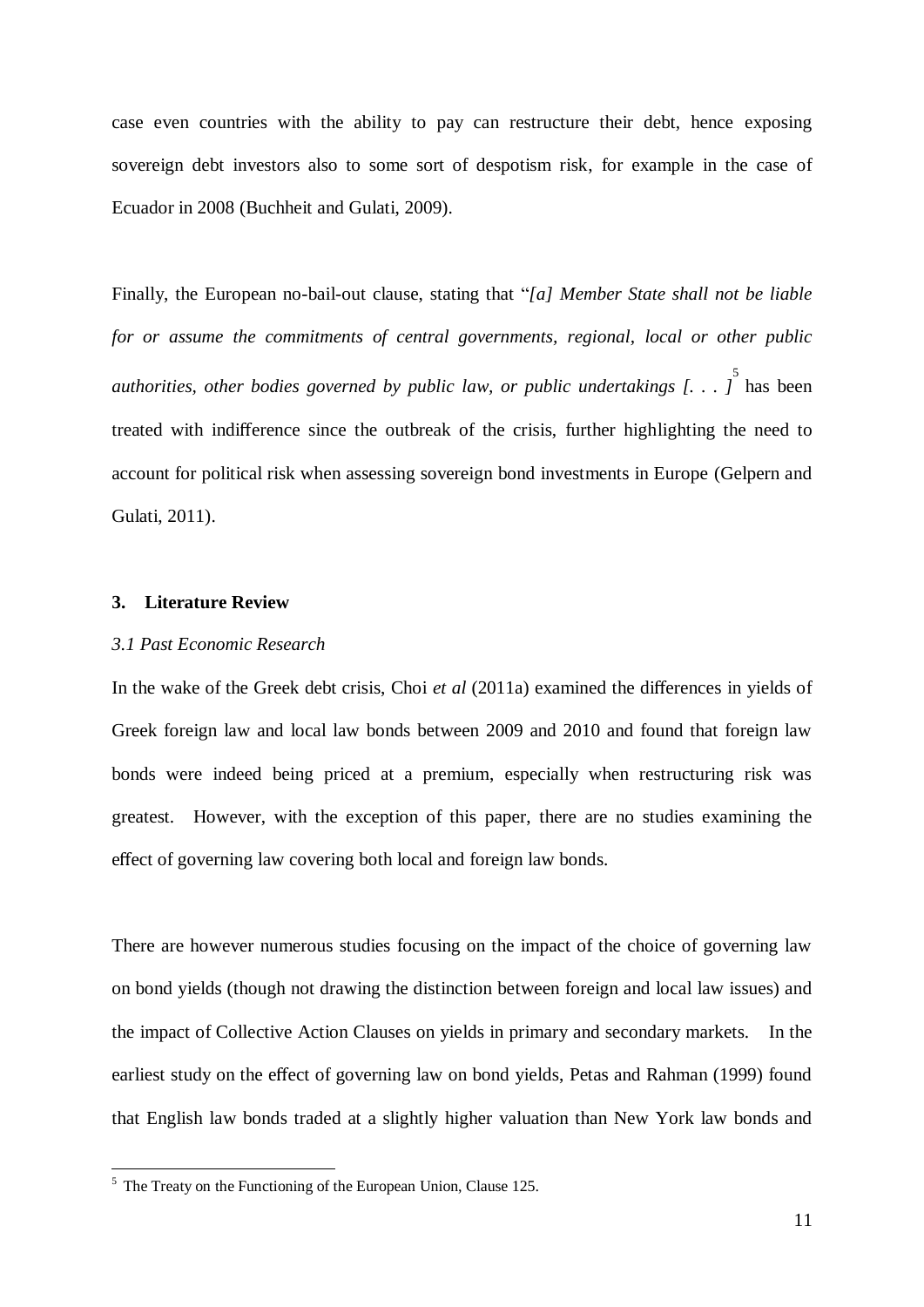concluded that market participants at that time were unaware of the differences in governing law. Dixon and Wall (2000) found no material differences between otherwise similar English and New York law bond yields in the cases of China, Hungary, Lebanon, Philippines, Poland and Turkey by simply comparing the yields of given bond pairs. Again, this study focused on Emerging Market debt and did not compare foreign law bonds to local law issues. Another study by Tsatsaronis (1999) compared primary market data on yields at the date of issuance and found no statistically significant difference in bond yields among different governing laws.

In 2000 and 2001, Eichengreen and Mody (2001, 2004) performed the first major studies using more than 3,000 New York and English law Emerging Market bonds issued between 1991 and 2000, regressing the yield spread against a set of explanatory variables including dummies for governing law. They find that the use of English law increases the yield on average by 150bp for issuers with poor credit ratings, whereas markets pay a premium of 105bp for higher rated countries using English law. The authors explain these results with the low perception of moral hazard regarding highly rated issuers, in contrast to the high moral hazard risk of eventually using the CACs in the case of poorly rated issuers. In an update of their previous work, Eichengreen and Mody (2000) show that their previous findings also hold true for issuers other than sovereigns and on a stand-alone basis per sovereign.

Becker *et al* (2002) examined the impact of CACs on primary and secondary market bond yields of Emerging Market issuers (defined as A1/A+ rated or below) on two particular dates in the mid-1998 and mid-2000 capturing pre-and post-Russian crisis data. By contrast to the results of Eichengreen and Mody, they find no impact of the presence of CACs on the yields, regardless of the issuers rating. Gugiatti and Richards (2003) examined the topic further via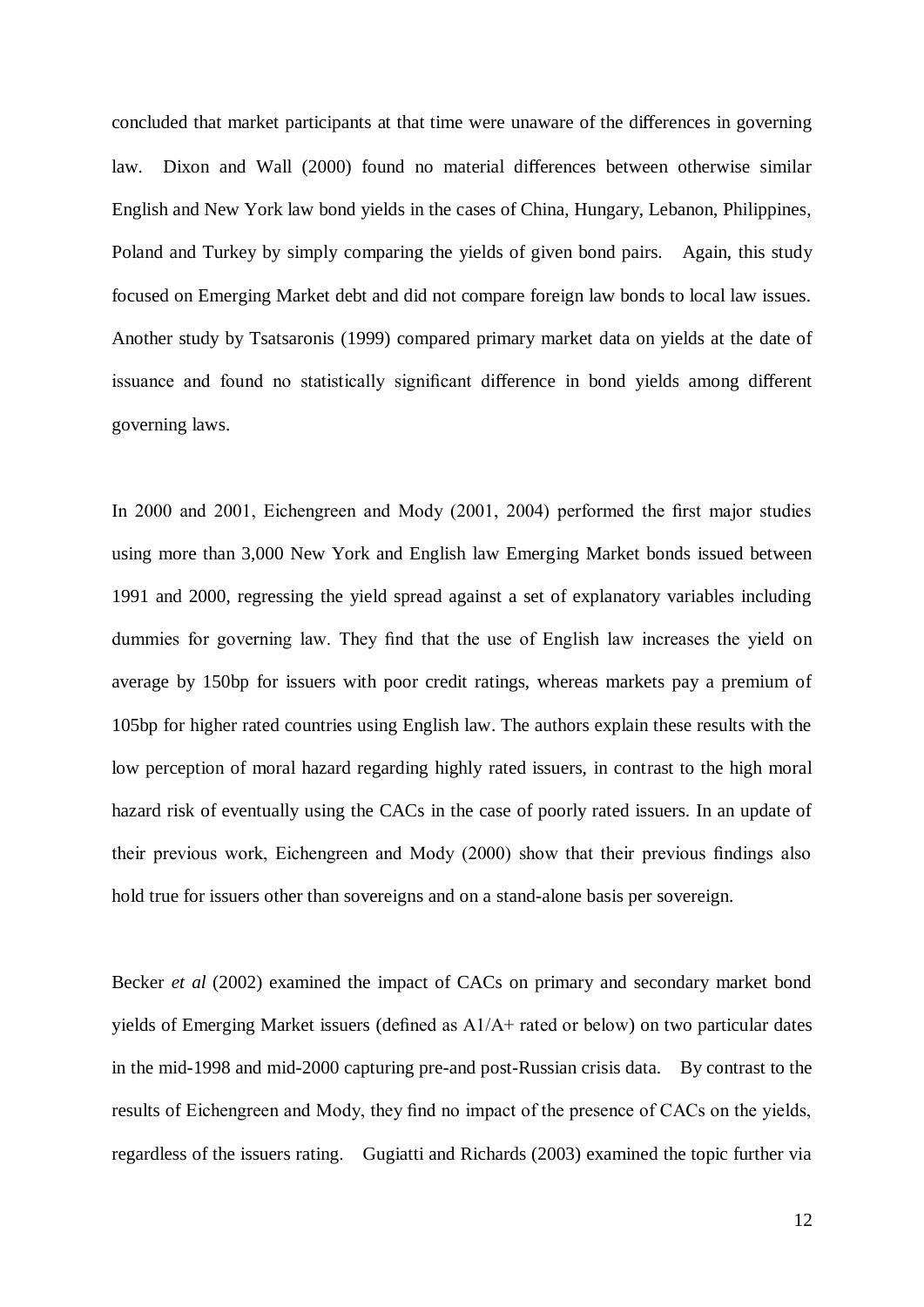an event study as well as using the methodology applied by Becker *et al* (2002) and found no impact of the implementation of CACs in several emerging markets. They also found no abnormal returns observable between issuers switching their CAC policy and those abiding by their original CAC policy.

More recently, Bradley and Gulati (2011) examined the impact of different Collective Action Clauses such as the minimum modification vote, mandatory meetings, disenfranchisement, and acceleration on the yield spread of 746 bonds of seventy-five nations between 1990 and 2011. They find that countries with a weak credit rating benefit from the inclusion of CACs in their bonds, whereas the yield of higher rated issuers is not affected by the inclusion of CAC in the bond contracts.

In 2008, Bradley *et al* (2008) studied the impact of pari passu provisions in bond contracts following a surprising court ruling concerning the interpretation of the pari passu clause. They found that markets reacted to this event, as shown by increasing yield spreads for bonds containing these provisions, hence concluding that markets are aware of differences in bond contracts. Using a different methodology Alfaro *et al* (2010) found no such relationship.

Although these empirical studies can be considered as being the most extensive, only foreign law bonds (English-and New York-law) in emerging markets were examined<sup>6</sup>. In the light of the Greek debt exchange, it is clear that it is the legal status – foreign or local – that is the critical factor in determining a bond's attractiveness rather than the existence or otherwise of the a CAC. Previous research focussing on emerging market debt has focussed, rightly, on

1

 $6$  With the exception of Bradley and Gulati (2011), who use a sample of both, developed and emerging market issuers.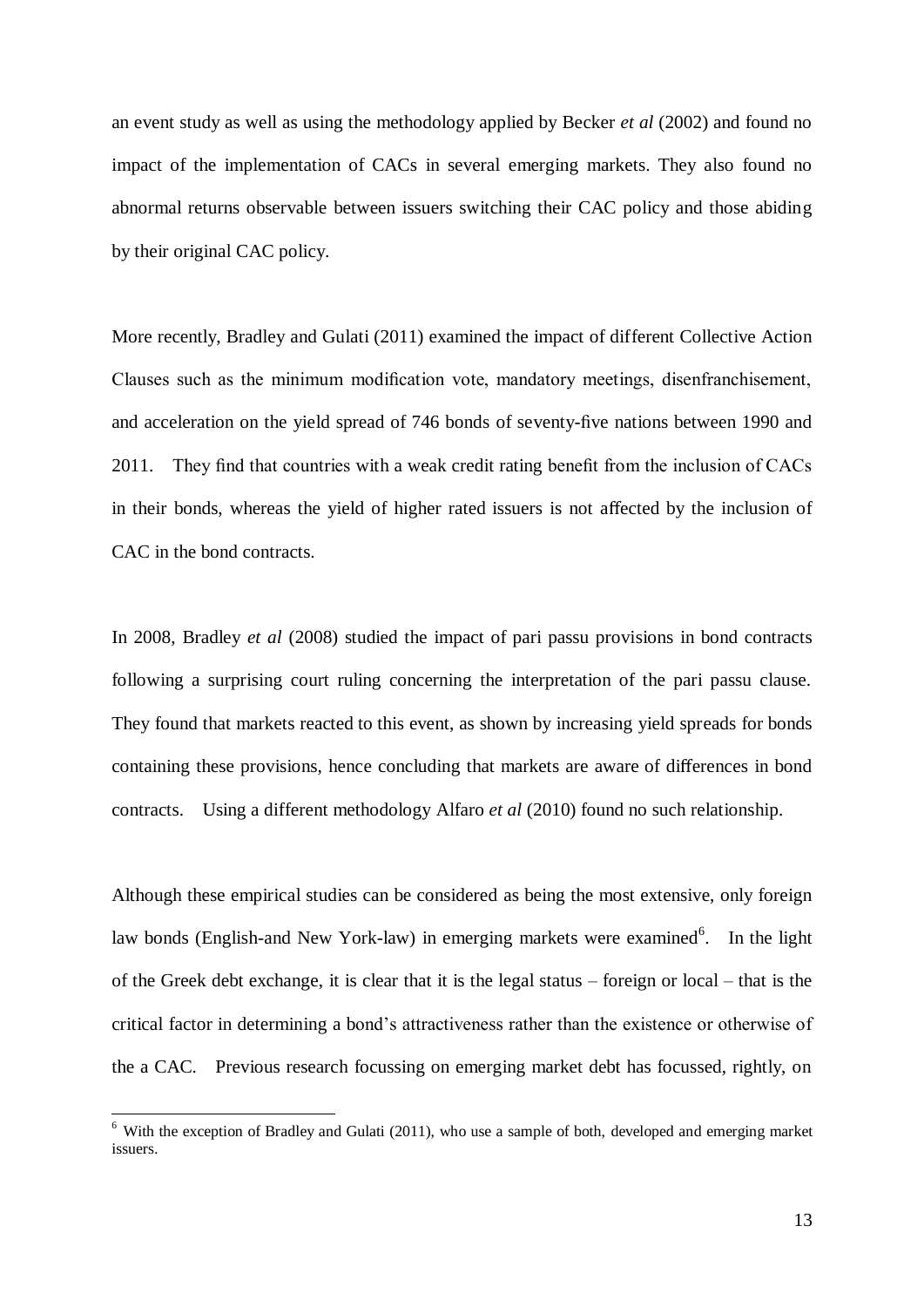the presence or otherwise of CAC provisions, however in developed countries where the majority of debt is governed by local law, the yield differences between local law and foreign law bonds should be the main point of interest.

*3.2 Relevant Legal and Broader Issues Relating to Economic Sovereign Debt Restructuring* In addition to the studies discussed in section 3.1 there exist a number of papers that focus on the legal and broader economic aspects of sovereign debt restructurings and the impact of the respective governing law. Erce and Diaz-Cassou (2010) found that governments discriminate between domestic and external debt during debt restructuring depending on the origin of the liquidity pressures, the robustness of the banking system, and the corporate sector's reliance on foreign capital.

Boudreau (2012) examined whether the '*retrofitting*' of existing local law bonds with CACs would be considered expropriation under US law and concluded that in this case, "a successful claim of invalid expropriation is unlikely" (Bourdreau, 2012: 164). A complete expropriation by imposing a 100% haircut through a change of law, however, would be unlikely given the prevailing view in the literature that investors on the receiving end of this such action could make an appeal in an international court and probably also violates European Conventions on Human Rights (Bourdreau, 2012; Zettelmeyer *et al*, 2012).

Another relevant legal aspect for investors and lawmakers to consider is how to deal with holdouts in sovereign debt restructurings. Buchheit *et al* (2013) examine various possibilities on how to overcome the holdout problem. They propose to address the issue by making amendments to the 2012 Treaty Establishing the European Stability Mechanism (ESM), granting immunity to all foreign country assets as long as the country is receiving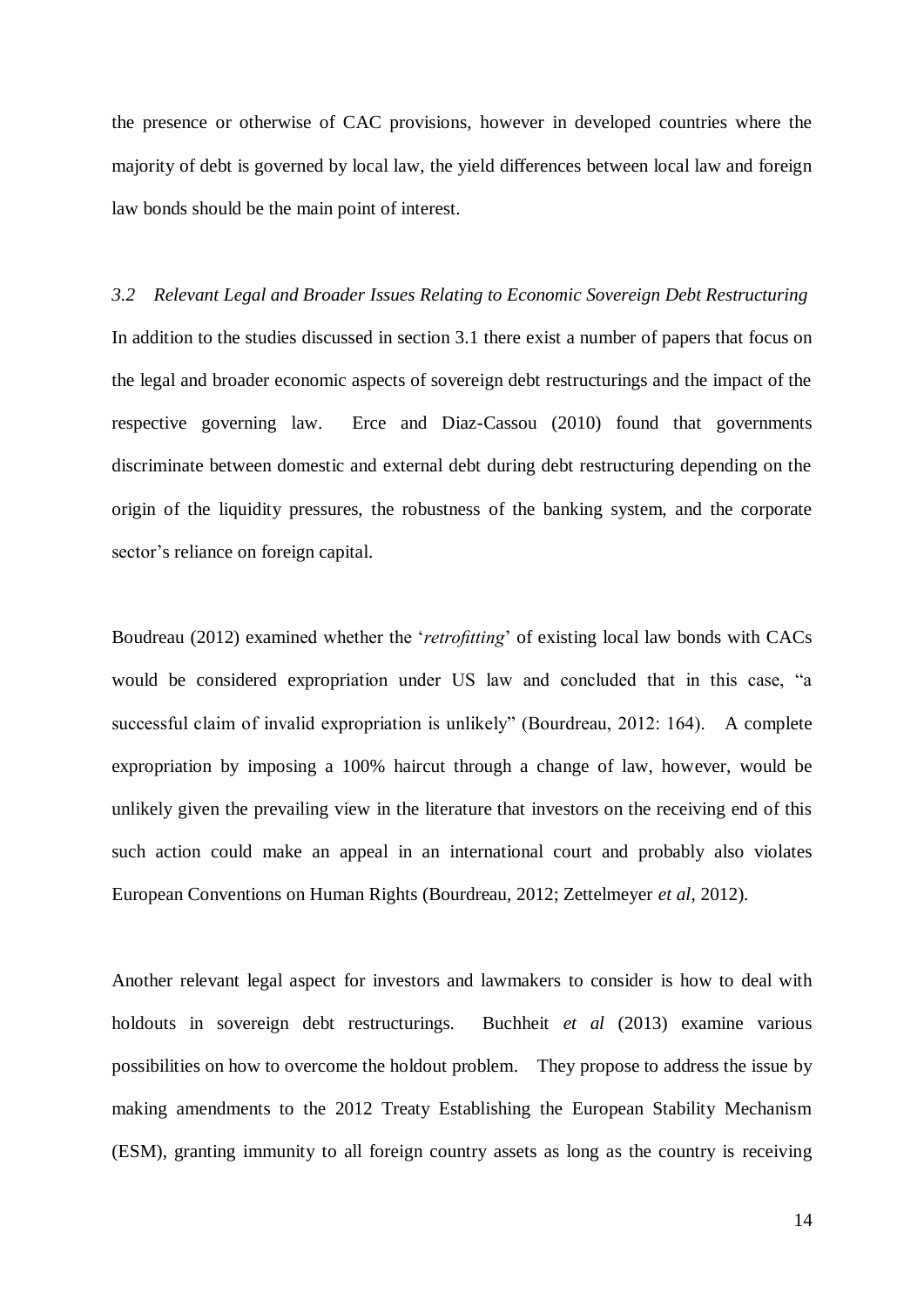ESM stability support. This should discourage holdouts purchasing blocking positions in foreign law bonds and subsequently seizing assets or revenue streams in foreign countries. In an earlier paper, Buchheit and Gulati (2001) also proposed and discussed exit consents in order to overcome the holdout problem.

#### **4. Data and Methodology**

We attempt to gauge the impact that the governing law of European sovereign bonds has on their yields by constructing a model to of bond yields and then by adding a dummy variable representing the foreign or local law governing status of each bond. While past papers have mostly focused on the impact of CACs in emerging market sovereign debt issued under foreign law, this paper examines the differences between bonds issued under foreign law and local law in Europe which is especially interesting, given the complete absence of defaults over the past few decades for European sovereign issuers prior to the recent Greek debt crisis. This event and the subsequent handling of the crisis by European authorities can be considered a paradigm shift for sovereign debt investors, potentially triggering a change in the way in which sovereign debt risk is perceived and in particular the relevance of the law governing sovereign issues.

#### *4.1 Data*

This paper uses secondary market data from Bloomberg. We augment this source with data on bond specifications available via the Dealogic/Bondware database, as well as information from bond documentation. We began by collecting data on all European sovereign issuers that were outstanding on  $31<sup>st</sup>$  December 2012 from Bloomberg and Bondware, from the following countries: Austria, Belgium, Czech Republic, Cyprus, Denmark, Estonia, Finland, France, Germany, Greece, Iceland, Ireland, Italy, Latvia, Lithuania, Luxembourg,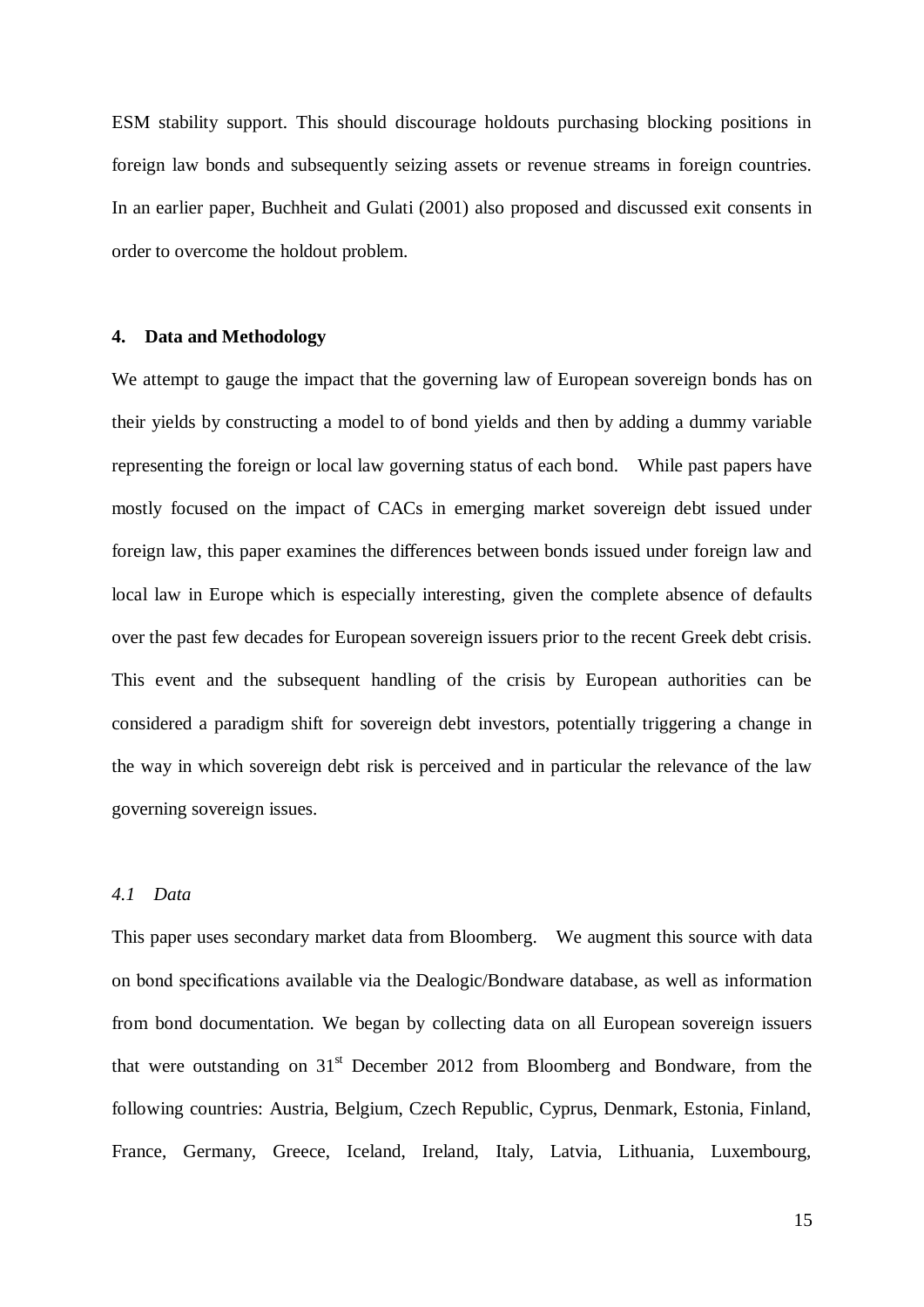Netherlands, Norway, Poland, Portugal, Slovakia, Slovenia, Spain, Sweden, Switzerland, Turkey, and the United Kingdom. These countries are the main issuers of sovereign debt in Europe. The total sample of bonds was 1,780. From this initial sample we then excluded countries that solely issued debt under local law (like Germany, France, United Kingdom), which reduced the sample size to 870 bonds that were issued by countries under either exclusively foreign law, or that issued both local and foreign law bonds. After further detailed analysis we then eliminated those bonds in our sample that contained put or call features or that were inflation-linked. This left a sample of 475 bonds.

For each of these 475 bonds we then collected the following information: ISIN, maturity date, issue date, amount issued, coupon, bid and ask price, S&P rating, currency, years to maturity, governing law, CAC, floater, and whether or not the bond has been issued into international markets. The rating data was gathered from S&P and reflects the specific risk according to the issuer borrowing in its own or foreign currency<sup>7</sup>. Data on governing law is rarely readily available and reliable. To overcome this problem, we used data Bloomberg and DealLogic/Bondware to confirm the governing law of each bond and to fill in any gaps by reading the specific term sheets and bond documentation. All of the price, yield and market-related data were quarterly and spanned the period from 2008Q3 to 2012Q4. This period spans the European sovereign bond crisis. Figure 2 shows the equally weighted development of the 10 year bond yields for Portugal, Italy, Ireland, Greece, and Spain over the sample period. Virtually every foreign-currency bond in our sample is issued under its respective law, leading to English law issues for GBP and EUR (in case of foreign law) based-debt, New York law for bonds denominated in USD and Japanese law for bonds issued in Yen. Figure 3 shows this relationship. 89.1% of all outstanding Euro foreign law bonds

**.** 

 $7 A$  list of the rating development can be found in the appendix, table 6.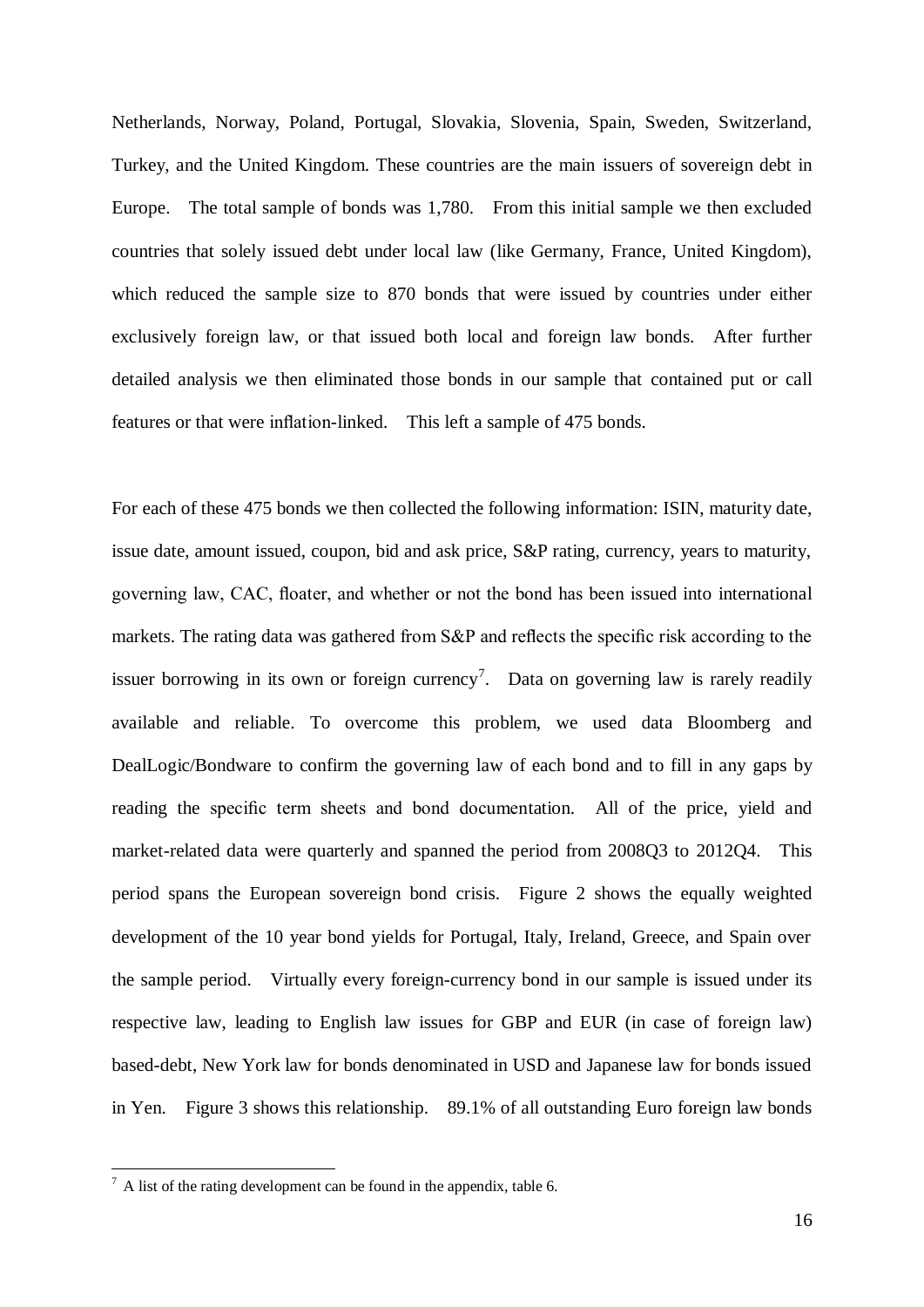in this sample are issued under English law.

The total sample of outstanding bonds denominated in Euro (domestic and foreign law) is 475. Of these, 75 had to be excluded due to the lack of quoted market prices<sup>8</sup>, bringing the total sample to 400 bonds, of which 64 are governed by foreign law, corresponding to a foreign law quota of 16%. Following the debt exchange of Greece, these newly issued bonds were excluded from the sample. Also, Cyprus' government bonds were excluded, given the price distortions preceding and following the bail-out discussions in 2012. Besides bonds issued in Euro, which account for 53% of the sample, US-Dollar bonds make up the second largest group with 13.6% of the total sample. Of these, 80.1% are issued under foreign law which is unsurprising since no country in the sample uses the US-Dollar as their domestic currency in Europe. Bonds issued in US-Dollars are therefore not appropriate to examine the effects of foreign law status on yields given their skew towards few countries and the lack of comparable domestic law bonds issued in US-Dollar within Europe.

Against this background, only bonds issued in Euros satisfy all the preconditions to examine yield differences in foreign law and domestic law bonds within Europe given the large, diversified sample, a sufficient share of foreign law-bonds and good data quality with few outliers. Hence, the final sample of bonds was gathered by taking into account all outstanding European bonds denominated in Euro of countries having issued foreign law bonds<sup>9</sup> as of 31<sup>st</sup> December 2012 and obtaining yields for these bonds on a quarterly basis back to  $30<sup>th</sup>$ September 2008. Since some bonds outstanding in Q4 2012 were not in issue at the start of the sample period, the number of bonds examined increases with time. The number and

1

<sup>8</sup> Most of them being domestic law private placements by big issuers like Austria, Italy and Spain.

<sup>&</sup>lt;sup>9</sup> The sample also includes bonds issued by Slovenia, which issued first foreign law bonds in 2013 and the Netherlands, to include a small AAA issuer in the dataset.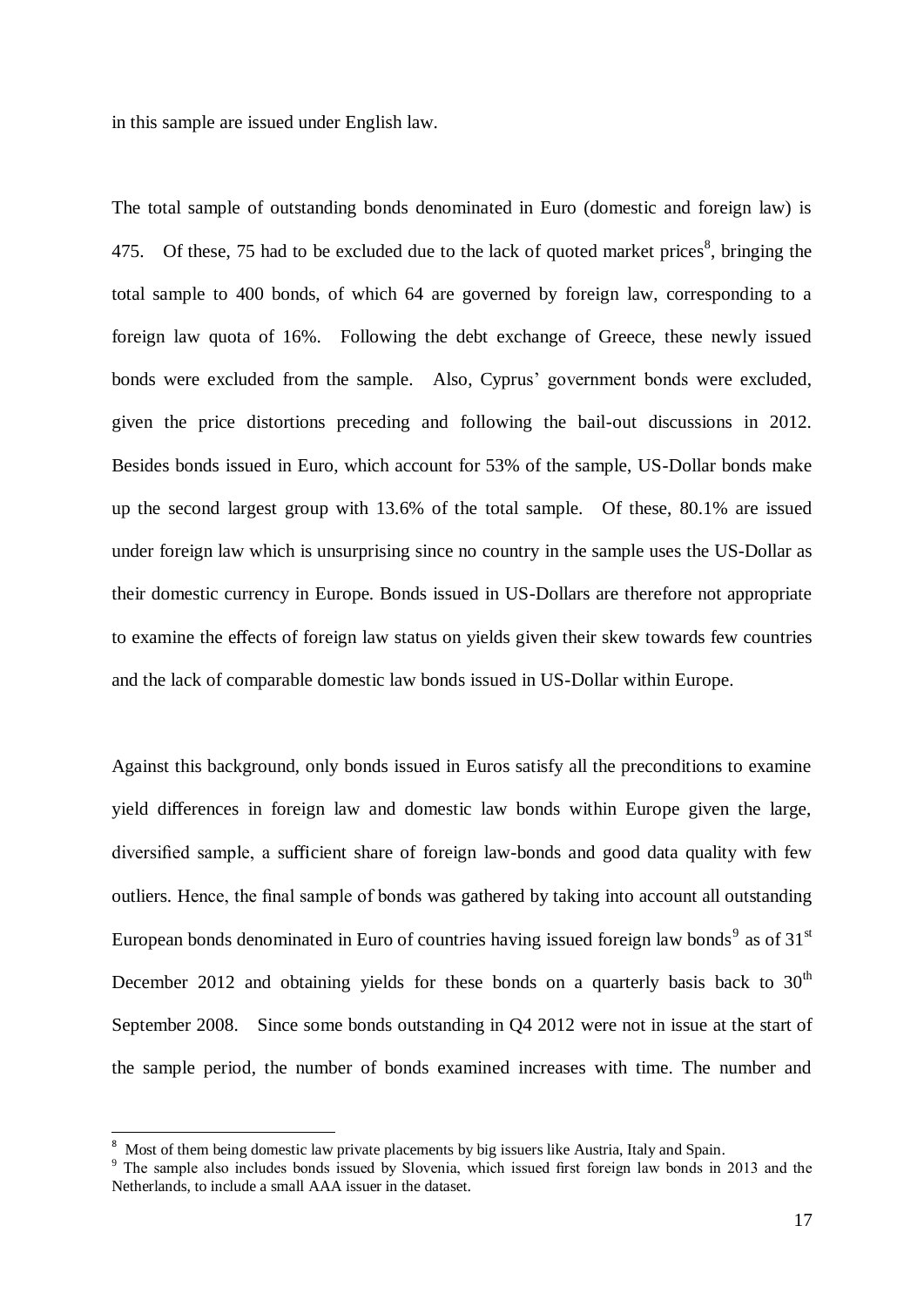governing law status of the bonds in our sample is shown in Figure 4.

#### *4.2 Methodology*

1

This paper uses ordinary least squares (OLS) regressions to model the yields of European sovereign bonds, and is based upon the methodology and specification followed by Becker *et al* (2002), Eichengreen and Mody (2004) and Bradley *et al* (2011). The expression that we estimate is given by:

$$
Yield_{it} = \alpha + \beta_1 YM_{it} + \beta 2RATING_{it} + \beta 3CP_{it} + \beta 4AMT_{it} + \beta 5SPREAD_{it} + \beta 6DFL_{it} + \epsilon_{it} \quad (1)
$$

where the dependent variable is the yield on sovereign bond i at time t, YM is years to maturity, RATING is a numerical rating of the bond, CP is the coupon, AMT is the amount outstanding in euros and SPREAD is the bid/ask spread. DFL is the foreign law dummy, which means that the focus of our attention in this regression is  $β<sub>6</sub>$ . The YM variable shows the years to maturity of each bond for the relevant observation period. The RATING variable converts the respective S&P Rating (for domestic and foreign currency issues) into a numerical rating score as shown in Table 5, and therefore implies a possible linear relationship between rating quality and yield $10$ . The SPREAD variable is calculated as the difference between the bid and ask price divided by the average bid and ask price. This measure, along with the amount outstanding in euros (AMT ), is designed to control for potential liquidity premiums being paid, given that bonds issued into international markets sometimes exhibit lower trading volumes. The average spread of

 $10$  By translating S&P ratings into default probabilities (using the average of 10 and 20 year bond default data), gives an exponential relationship between default probability and a bond's yield. However this does not improve the explanatory power of the model. Therefore, this paper uses, in accordance with previous papers, the linear model outlined above. This is also supported by Becker et al (2002) who finds that "[...] the impact of declining credit quality is to increase yields close to monotonically." (Becker et al, 2002: 11).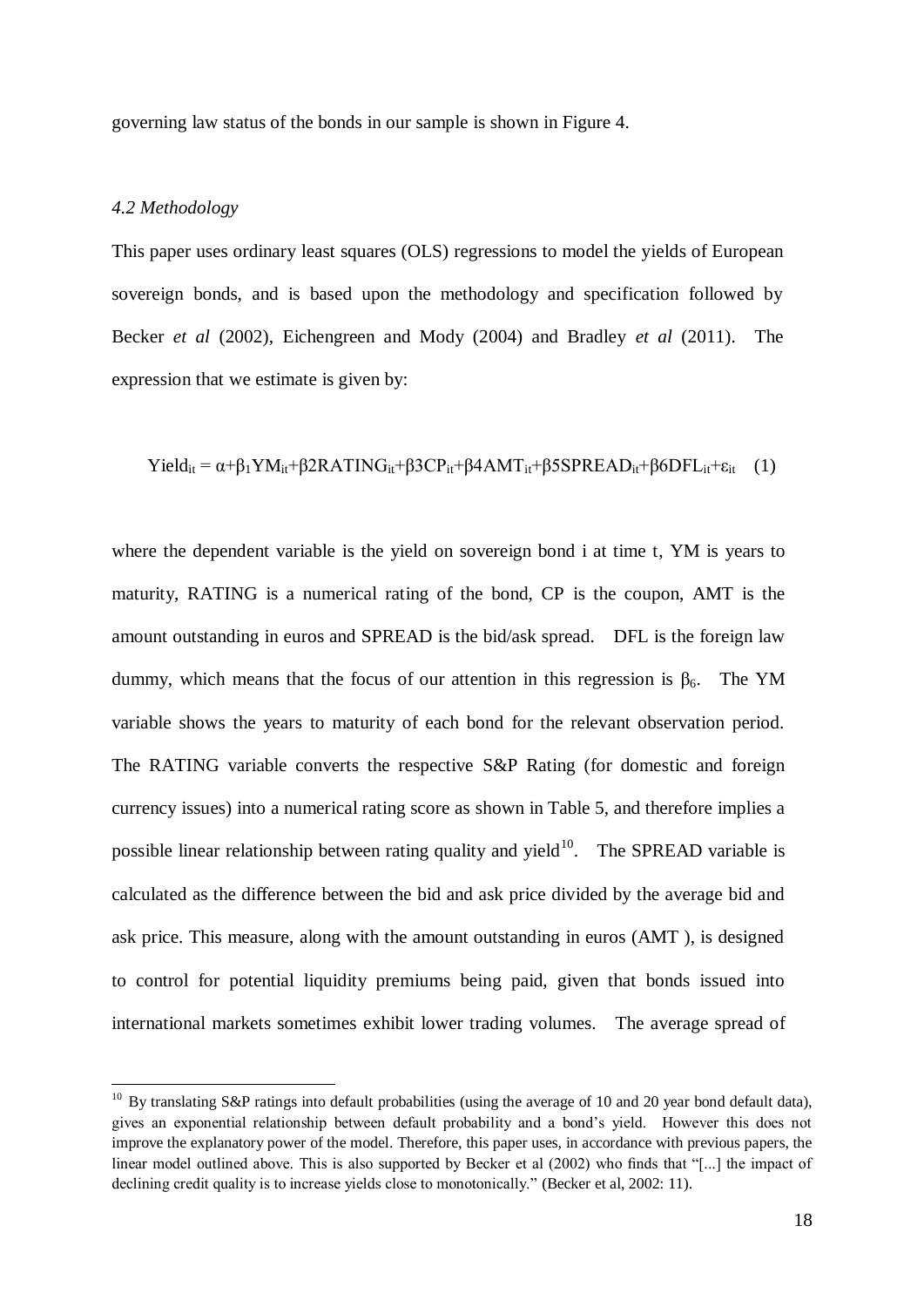the sample is 0.3%, which can be considered adequately liquid. Finally, the DFL variable indicates whether or not a given bond is issued under foreign or domestic law, taking the value of 1 for foreign governing law. An issue under foreign law is defined as the governing law of the bond being different from the local law used in the respective country.

For the results to be meaningful we need expression (1) to be a good description of the bond yields in our sample before the inclusion of the foreign law dummy. The foreign law dummy is included to examine whether the explanatory power increases and to test which sign and statistical significance the estimated coefficients display. In addition to this 'base model' comprising all the bonds in our sample, we also estimate the model for two sub-samples; the first for the issuers of bonds that were rated AAA to AA; and the second for those rated AA- or lower. Splitting the sample in this way allows us to determine whether the foreign law effect is greater for borrowers with a lower credit quality.

#### *4.3 Main results*

For the observation period between 2008Q3 and 2012Q4, we estimate time series regressions based upon expression (1) for each bond in our sample. The average R-squared for expression 1 excluding the foreign law dummy is 59.2%. The inclusion of the foreign law dummy increases the average R-squared to 64.8%, underlining the additional explanatory power of the choice of governing law on bond yields. Figure 5 shows the development of the R-squared for both models, while Table 1 presents the regression results. Throughout the sample, the vast majority of coefficients take their expected sign. YM is positive and, unsurprisingly, highly significant at the 99.9% confidence level in all but one year. RATING is estimated to have a negative sign, where the average yield falls by 0.37% for every step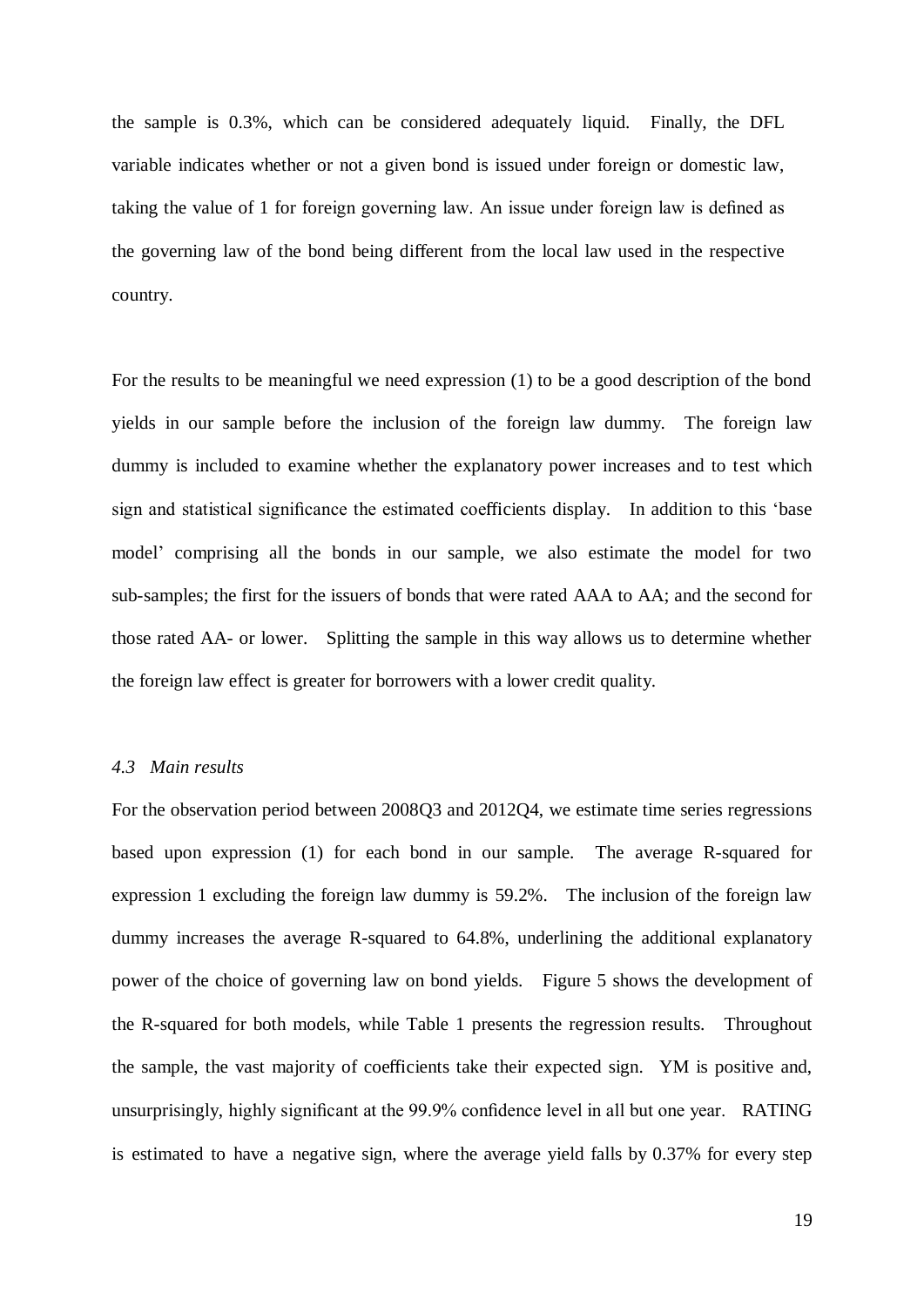down on the rating scale, and is estimated to be highly significant at the 99.9% confidence level in 17 out of 18 observation periods and significant at the 95% confidence level in all observation periods. CP has a positive impact on the yield, increasing the yield by 0.10% on average for every 100bp increase in the coupon. This result may look counter intuitive, given the fact that a high coupon should generally lower the duration. However, in this case, the high coupon is related to the issuer's low creditworthiness at the time of issuance. The statistical significance of the coupon is mixed over the observation period, with p-values between 0.01% and 43.7%. We use both AMT and SPREAD to control for bond liquidity. The results for AMT suggest that an increasing amount bonds outstanding decreases the average yield of the bonds. The spread is estimated to have a positive impact on yield, increasing it for less liquid bonds. The statistical significance of both coefficients is rather mixed, ranging between highly significant to having no additional explanatory power at all.

However, it is the coefficient on the foreign law dummy that is of most interest here. The coefficient on DFL is positive in the first quarters of the observation period, changing to significantly negative values during the turbulent times of the Euro crisis and shrinks towards zero as the Euro zone debt crisis subsides. Except for 2009Q4 and 2010Q1, when the value of the foreign law coefficient changed from positive to negative, all coefficients are highly statistically significant at the 99.9% confidence level.

Expression (1) appears to be able to explain European sovereign bond yields well. The addition of the foreign law dummy clearly enhances the explanatory power of the model. Figure 6 shows the average value of the coefficient on the foreign law dummy over time. It appears that until the end of 2009 investors paid little attention to the benefits that come with bonds issued under foreign law. This most probably reflects the fact that foreign law issuers are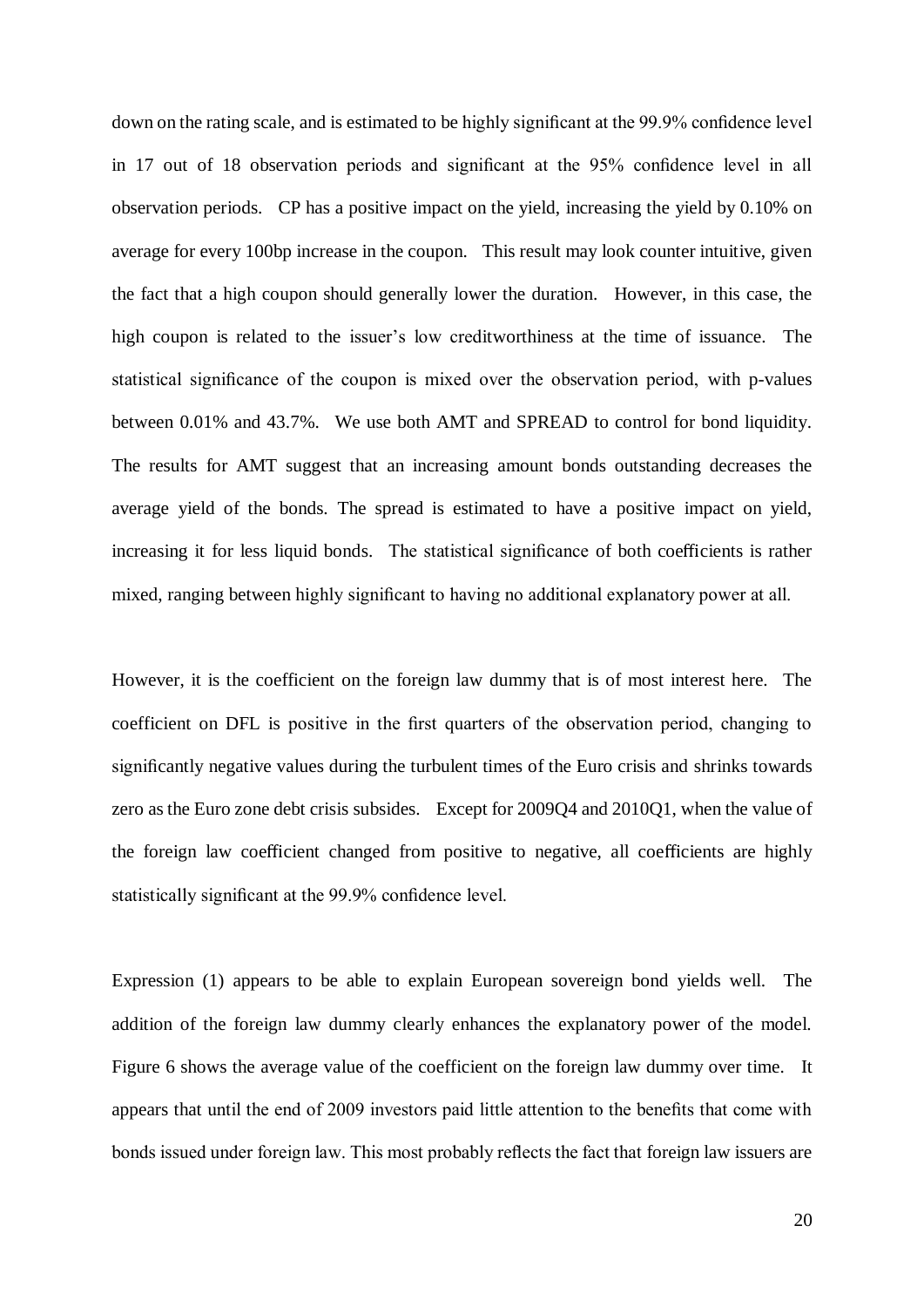commonly second tier countries with not enough domestic demand. With the outbreak of the European debt crisis, the perception of foreign governing bond law changed dramatically, lowering the yield by 262bp during the height of the crisis in Q2 2011, in other words, on average a domestic law bond had additional yield of 262bp relative to equivalent foreign law bonds. After the successful Greek debt restructuring and the ECB bond purchase announcement (European Central Bank, 2012) the foreign law coefficient rose to -0.56% by the fourth quarter of 2012, indicating an improvement in sentiment towards European sovereign issuers. Indeed, comparing the development of the foreign law coefficient to the yield of a basket of ten year bonds issued by Portugal, Italy, Ireland, Greece and Spain (weighted 1/5th each) yields a correlation of minus 83.7%. Hence, as the yield on peripheral bonds decreased, the impact of their foreign law status decreased as well.

As yields issued by so-called peripheral countries increased, the value of the foreign law coefficient decreased, consequently lowering the yield for foreign law issues, as shown in Figure 7, where we plot the average foreign law coefficient on an inverted scale. The two series have a correlation coefficient of 83.7%. On closer examination, Figure 7 seems to show that the foreign law coefficient leads the development in yields by around 6 months, it might therefore serve as a leading indicator for periphery bond yields. Figure 8 shows this relationship by adding a lag of two quarters to the foreign dummy coefficient. The correlation between the foreign law dummy coefficient, lagged two quarters, and the yield on this basket of bonds increases to 92.2%. It is possible that this lead-lag relationship reveals the impact of those investors who were informed about the issue of a bond's legal status and those that were not. Indeed there is evidence that 'smart money' was aware of the foreign law features of bonds as evidenced by the number of hedge funds that invested in Greek Swiss law and English law bonds (Landon, 2012b). In fact, brokers and traders registered an increased interest in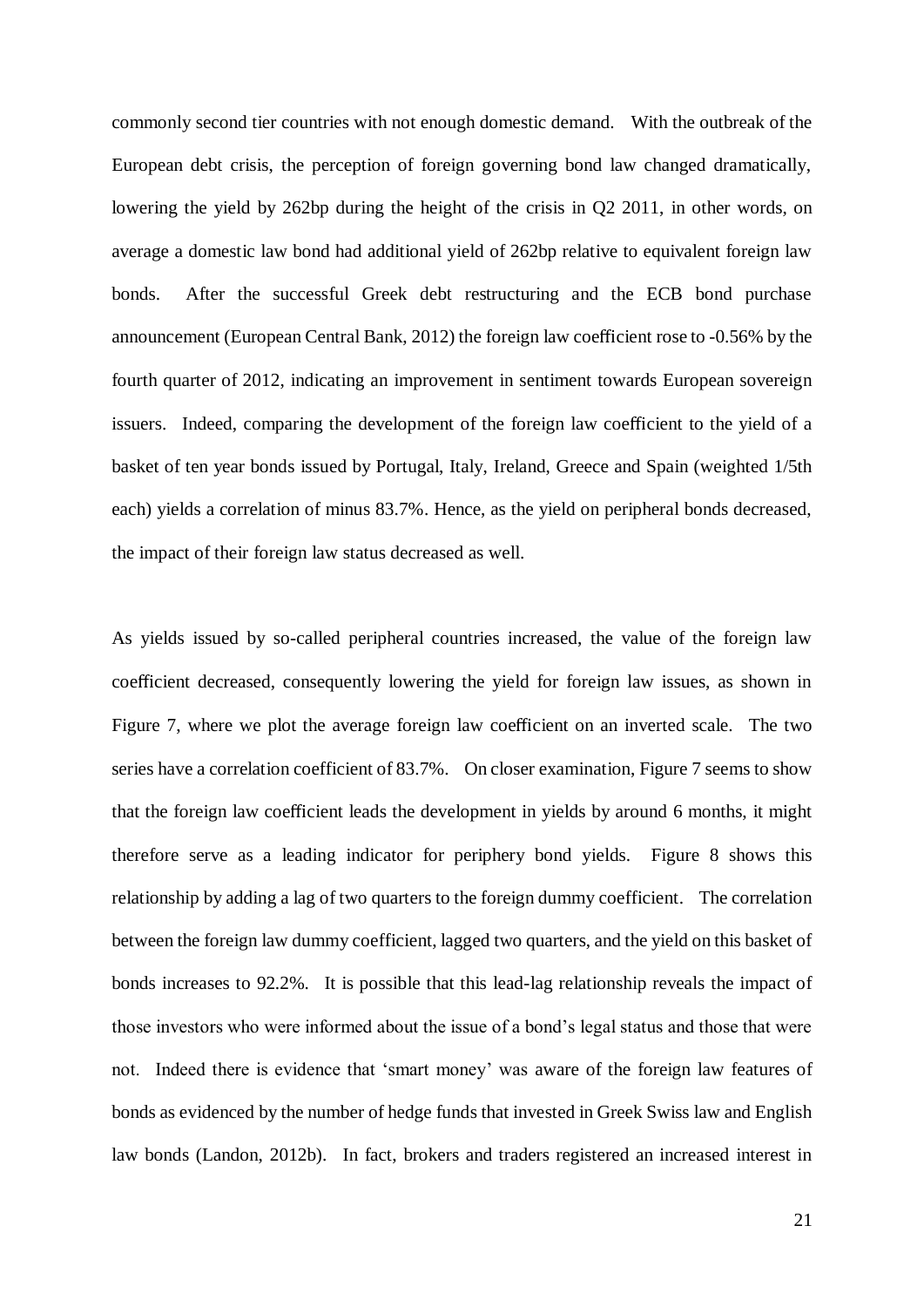Greek foreign law bonds before the debt restructuring in May 2012 (Landon, 2012a).

#### *4.4 Sub-sample results: accounting for credit quality*

Most studies examining the impact of Collective Action Clauses on Emerging Market bond yields found that distinct effects could only be found for issuers with poor credit ratings (Eichengreen and Mody, 2004). Investors did not seem to factor in CAC provisions in the case of high-quality issuers (Bradley and Gulati, 2011). In order to examine the impact of credit quality in our sample, we separated it into high quality and low quality issuers with the cut-off rating being AA minus, hence giving one sample rated AAA to AA and the other AAor lower. Previous studies have set the cut-off rating considerable lower. Bradley and Gulati, 2011 differentiated between investment grade and non-investment grade issuers. However, given the focus in this paper on developed market issuers (compared to the focus in earlier studies on the emerging market issuers), a higher cut-off rating is inevitable. Also, by applying this methodology, the sample is split into two groups of comparable size.

Table 2 shows the impact of foreign governing law on the higher rated bond issues. The foreign law coefficient is not statistically significant and close to zero over the observation period for this group. However Table 3 presents equivalent results for the bonds with lower credit quality. The coefficient is mostly statistically significant and is very negative during the height of the crisis. These results confirm past research that investors only seem to factor in contractual provisions, such as the choice of foreign governing law for low rated issuers, or when restructuring risk is high. The data shows that the bonds of the poor credit quality group governed by foreign law traded at a discount of up to 427bp compared to local law issues at the end of the second quarter 2011. By the end of 2012, the yield spread was still 116bp.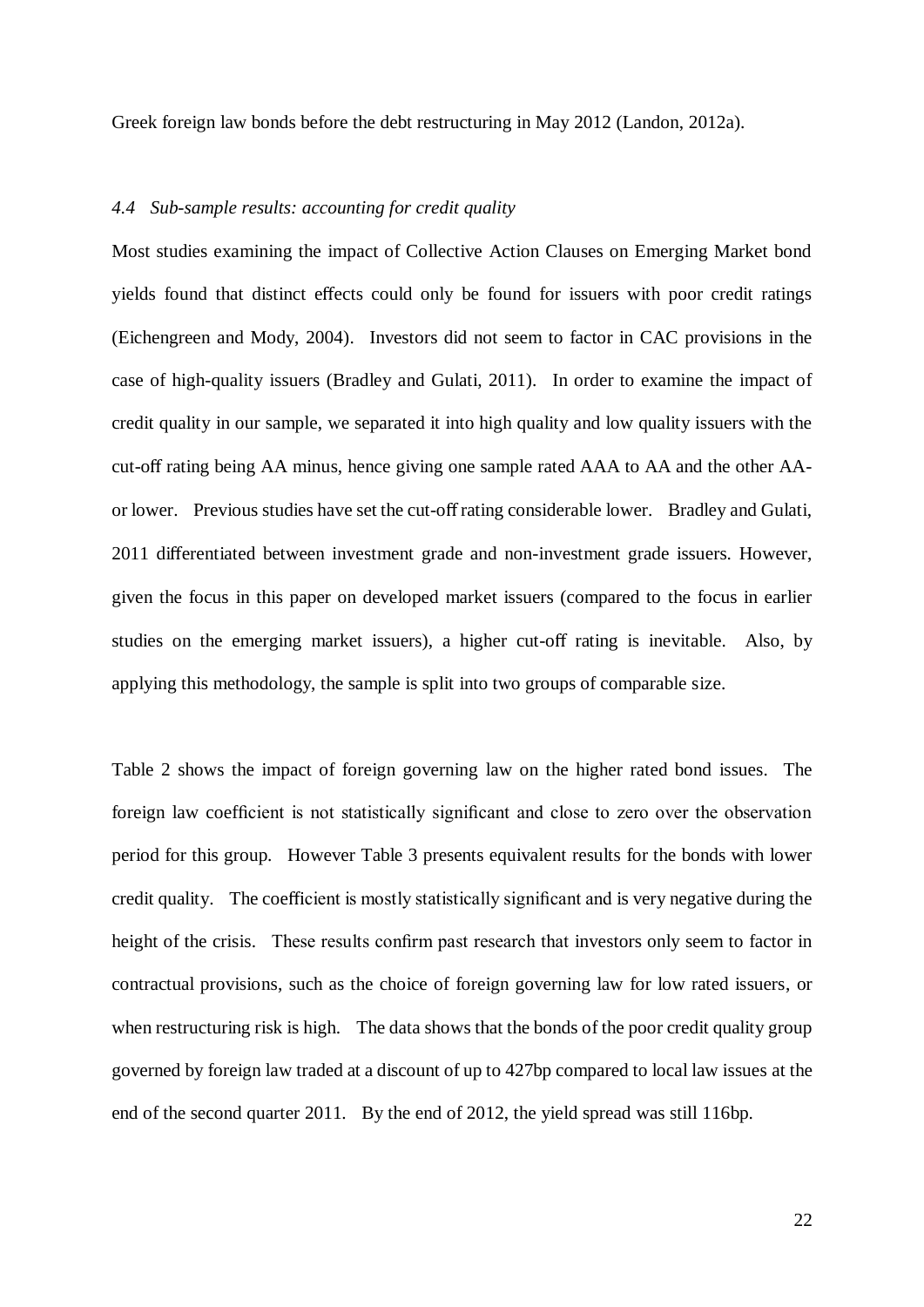*4.5 The Use of the Foreign Law Coe*ffi*cient to Capture 'Breach-of-Contract' Risk*  Political risk can be defined as:

"*the risk that a government will expropriate property or violate a contract without providing adequate compensation*" (Choi *et al*, 2011b: 1).

Consequently, the properties of the foreign law coefficient as an indicator of political risk inherent in sovereign bonds qualify the coefficient as a new benchmark, separating the actual credit risk (which is inherent in both domestic and foreign law bonds) from the breach-of-contract risk itself.

When we consider Figure 6, four outstanding events during the European debt crisis can be identified on the chart as pivotal points not only towards the yield development in peripheral countries, but also regarding the reception of the benefits of foreign law bonds.

- the 110m EU/IMF bailout in 2010, Deauville summit in October 2010;
- Portugal's bail-out in 2011;
- the successful Greek debt restructuring in 2012; and
- ECB bond purchase programme: Outright Monetary Transactions

With the announcement of the first EU/IMF bail-out package in May 2010 and the increasing awareness of market participants that sovereign defaults could not be ruled out within the Eurozone, the foreign law dummy became negative, meaning that foreign law bonds traded at a premium to local law bonds. Importantly, the sample used to derive this index did not contain Greek bonds, showing that the increase in political risk perception at the time was a Europe-wide problem. With the successful debt restructuring and the subsequent announcement of the ECB bond purchase programme, the Outright Monetary Transactions, the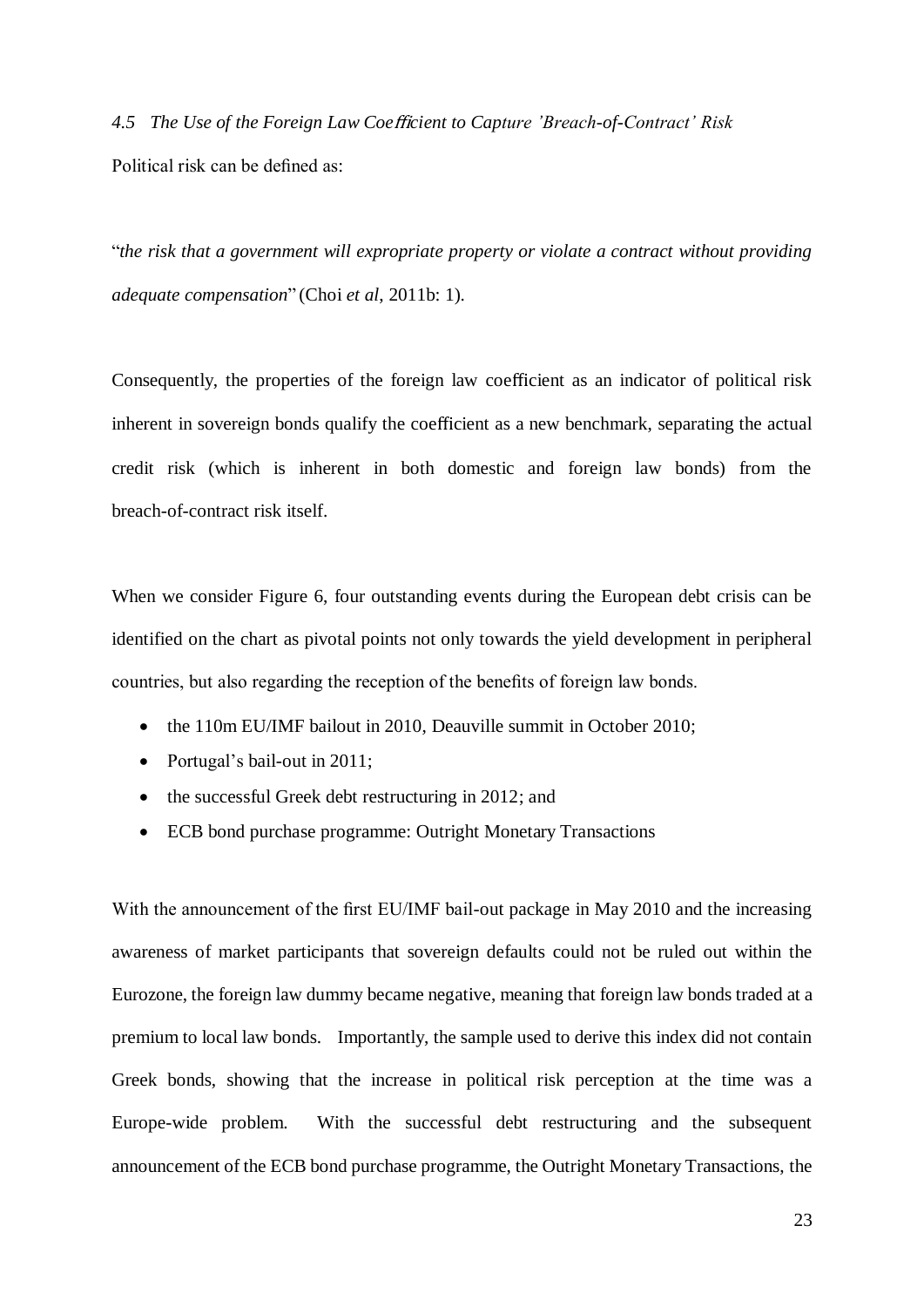perceived risks in the sovereign bond market decreased substantially, reflected in the strong reversion of the Foreign dummy coefficient to -0.56% by Q4 2012.

#### *4.6 Model limitations*

Although the model fits the data well, and accords well with real events in Europe over that crisis period, there are some issues that would be difficult to capture. First, not all foreign law bonds offer the same protection because of differences in the contractual details which only become evident with close inspection of the bond documentation (Gelpern and Gulati, 2009). The same issuers sometimes use different words in individual bond series (Choi *et al*, 2011b). Also, although the majority of foreign law bonds in our sample were issued under English law, some are issued under New York law or Swiss law, our foreign law dummy does not account for these differences. Finally, the attractiveness of any given foreign law bond in the case of a restructuring is heavily dependent upon the share of the bond that is held by possible holdout-investors. As long as national institutions, which are the most likely to participate in restructurings, are major holders of the bond, it is rather unlikely that a minority position sufficient to block any changes, can be bought and hence the bond loses its protection. Since, to our knowledge, there is no data available on the ownership per bond, this factor could not be included in the regression.

In the wake of the Greek debt restructuring, (and other sovereign debt workouts), the next section of our paper draws conclusions on how investors can minimize risk and capitalise on opportunities in future restructuring cases using foreign law bonds.

#### **5. Caveat emptor, or why investors should read bond documentation carefully**

#### *5.1 Local and foreign law governed sovereign bond issues*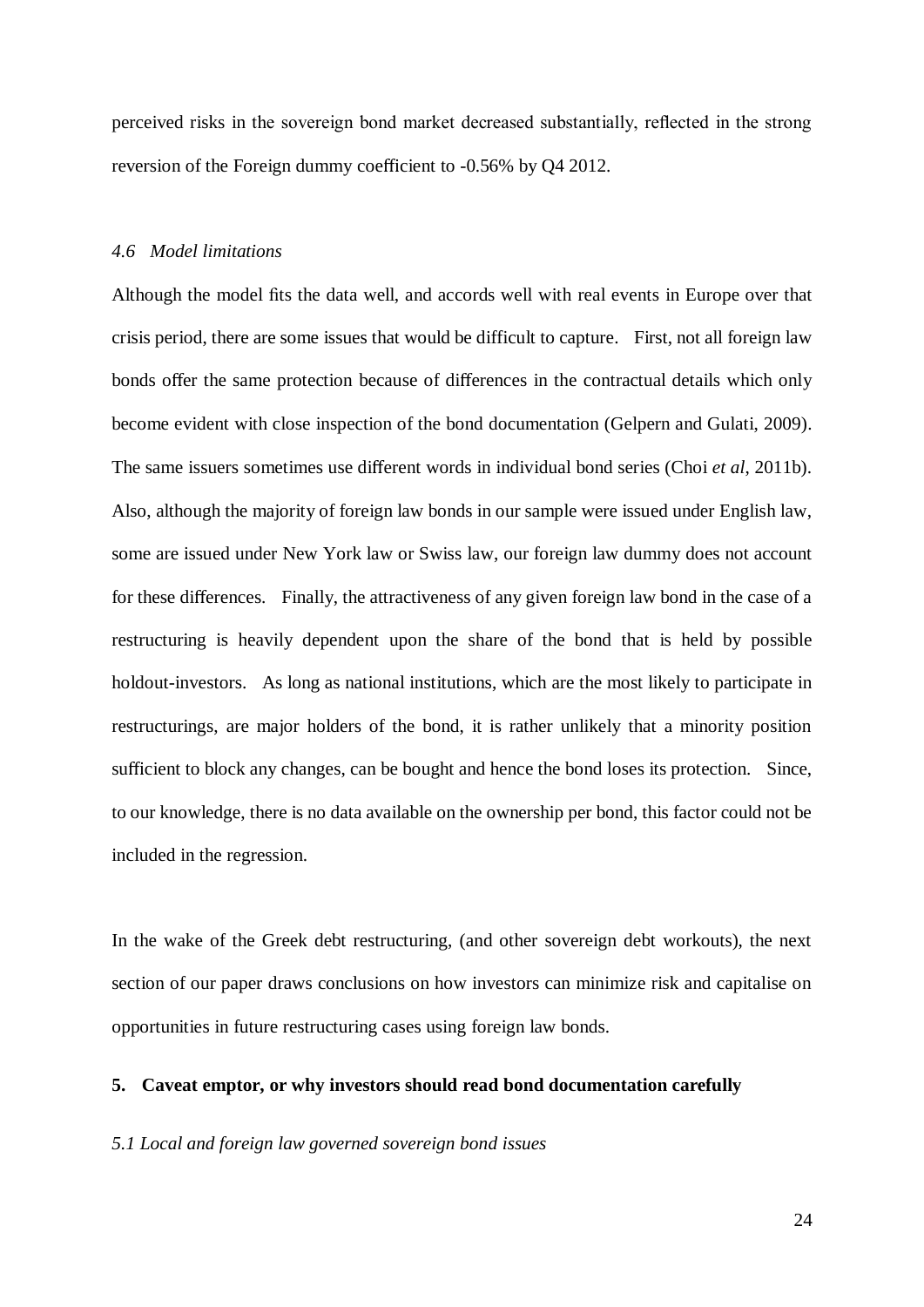As the results in section 4 demonstrate, the law governing a bond issue can have a substantial impact on its risk and return characteristics, especially during times of stress and distress. Our results raise questions about how safe foreign law bonds may be during possible future debt restructurings. What mechanisms do politicians have at hand to impose losses on holdout investors? And which contractual features, other than the governing law, provide sovereign bond investors with lasting security?

The majority of sovereign debt in Europe is being governed by local law (Gelpern and Gulati, 2010; Gelpern and Gulati, 2013) and hence – irrespective of its contractual basis – is subject to restructuring risk, since governments can change the bond terms by legislative fiat (Gelpern and Gulati, 2013; Zettelmeyer *et al*, 2012). Indeed, "*[d]omestic contracts are often short, sometimes no more than a few lines in a law or regulation*" (Gelpern and Gulati, 2013: 369), adding to their rather unsafe nature in times of crisis.

Local law bonds are least likely to survive a debt restructuring unscathed. However, this does not mean that foreign law bonds are without risk. Not all foreign law bonds contain the same contractual language and individual provisions in their documentation do vary. These differences arise from various provisions buried deep in bond contracts, the precise language used, as well as from the percentage thresholds included for majority actions. For example, the Greek foreign law bonds issued before 2004 contained '*negative pledge*' clauses that diverged in substance from the ones used post 2004 (Buchheit and Gulati, 2010). A close analysis of the bond prospectus is therefore always warranted in order to evaluate the attractiveness of any given sovereign bond, especially if for issuers that are experiencing heightened political difficulties, since such issuers seem to change their bond terms from issue to issue more often than the highest-rated issuers (see Choi *et al*, 2011b). The share of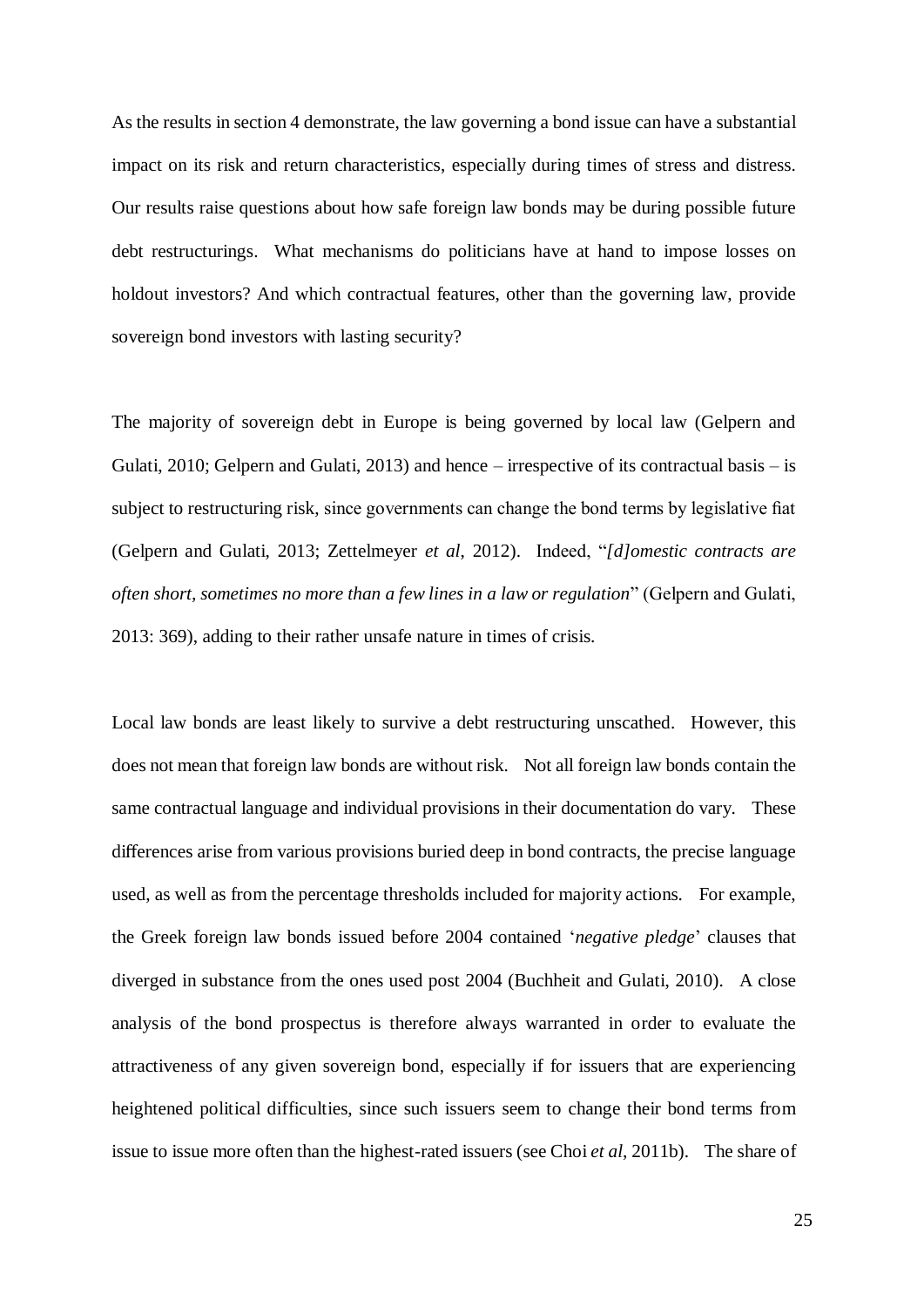foreign law debt is low measured on a Europe-wide basis. However, smaller countries and provinces with little domestic demand still often have to issue debt governed by foreign law. Also, the granting of state-guarantees for corporate debt governed by foreign law has increased substantially during the financial crisis, leading to potential holdout problems in future restructurings (Buchheit *et al*, 2013).

#### *5.2 Holdouts versus debtors in default*

1

There are several well-known techniques available in order to persuade investors, particularly those holding foreign law bonds, to accept an exchange offer. Such an offer will normally impose haircuts on the nominal value of the bond, extend the maturity or adjust other non-financial terms. However, those investors that opt not to participate in the exchange offer, known as 'holdouts', generally face two outcomes in any sovereign debt restructuring. In the optimal case, the debtor eventually pays holdout creditors in full in order to prevent a messy default. But if the debtor is unable or unwilling to pay the holdouts, investors generally have the option to sue the debtor country in an international court. In fact, Schumacher *et al* (2013) find that litigation has become "*a standard ingredient of sovereign debt restructuring*". However, given the sovereign immunity of any country, even an unfavourable international court ruling cannot force the debtor country to payout in full or settle with the holdout investors $1$ <sup>1</sup>. But holdouts usually do have the power to seize foreign assets of recalcitrant sovereign debtors. These assets might include oil sales and privatization revenues (Ahmed *et al*, 2010) as well as government-owned airplanes, central bank assets, foreign social security funds and even fossils on exhibitions abroad (Schumacher *et al*, 2013).

Another problem for debtor countries in default is that holdouts can interfere with a country's

<sup>&</sup>lt;sup>11</sup> For example Argentina's reluctance to pay Elliott Management despite a New York Second Circuit ruling to do so. See Weber (2013)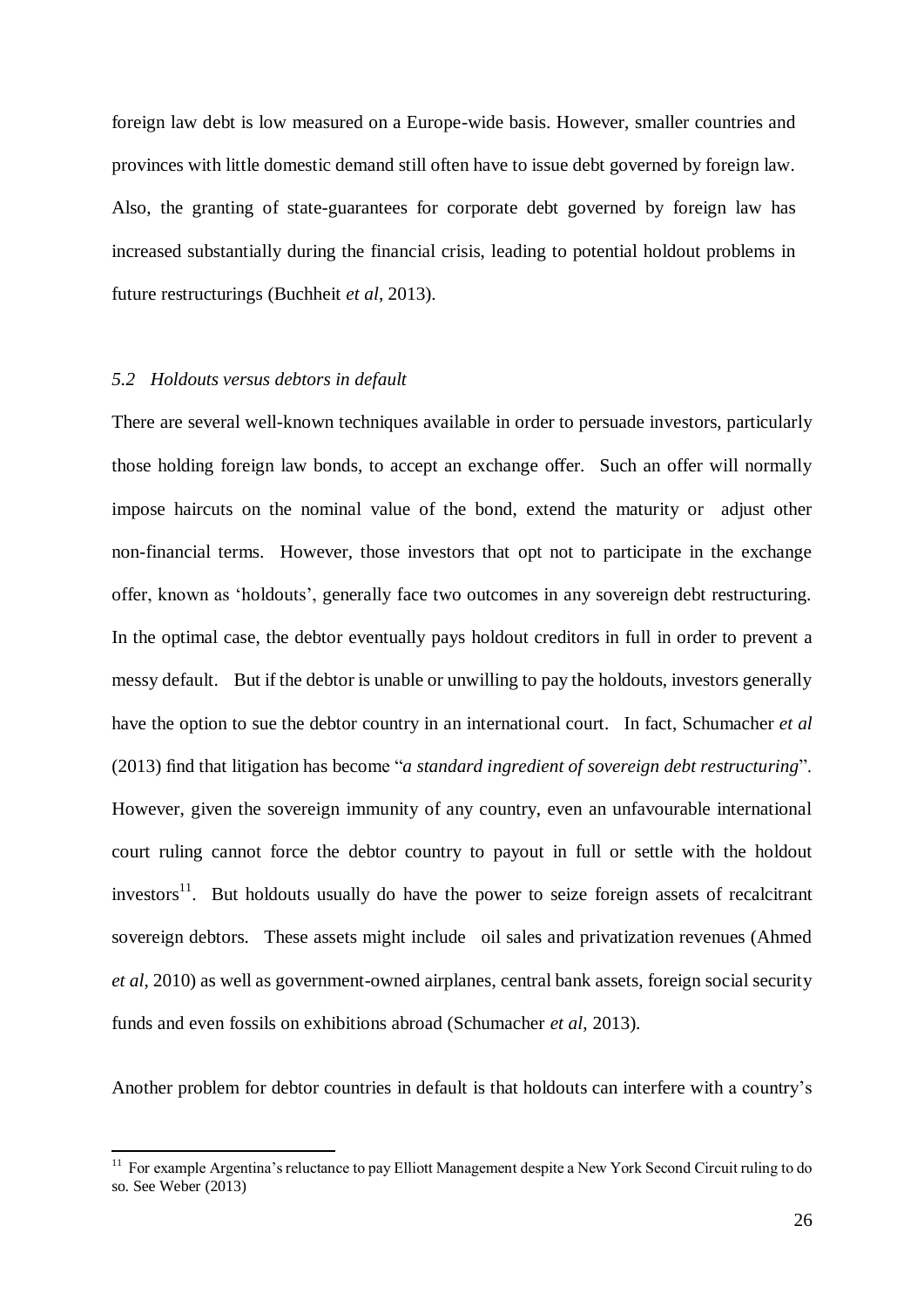fund-raising abroad, effectively cutting it off from international capital markets (Buchheit *et al*, 2013). These actions however have been mostly unsuccessful "*in the sense that attachments were ultimately rejected by US and European courts*", (Schumacher *et al*, 2013: 9). One notable exception is the case Elliott Management v Panama in 1996 where the vulture fund sued for full repayment of its government bond holdings and ultimately succeeded after attaching the privatization proceeds of Panama's telecommunication company (Ahmed *et al*, 2010). The real bargaining power of holdouts however arises from the possibility of barring further payments to other, in the exchange participating creditors, as long as the holdout's claims have not been paid (Schumacher *et al*, 2013). This possibility arises from *pari passu* clauses  $12$  containing the special "payment"-language included in some sovereign bond contracts which ensures equal treatment of equally-ranked creditors. The power of this clause has been demonstrated in the case of Elliott Management v. Republic of Peru in 2000 when Elliott effectively blocked the payment to non-holdouts via Euroclear in Belgium (Weidemaier *et al*, 2011). The Peruvian government subsequently settled with Elliott to avoid defaulting on its restructured, outstanding debt. In fact, while the actual attachment of foreign assets has proven to be unsuccessful for holdout investors, "*nearly half of all out of court settlements [with sovereign debtors] took place after creditors were granted an attachment order*" (Schumacher *et al*, 2013: 12), indicating the pressure that attachment strategies can bring to bear on debtors.

Indeed, Schumacher *et al* (2013) examined 100 lawsuits connected to sovereign defaults and found that "*only 4 were outright failures*" (Schumacher *et al*, 2013: 12) while 11 cases were won directly by holdout creditors and nearly half of the cases settled out of court (Schumacher *et al*, 2013). The increase in lawsuits against sovereign debtors can also be explained by the

-

 $12$  Although there is widespread doubt about the interpretation of this clause. See Weidemaier et al (2011).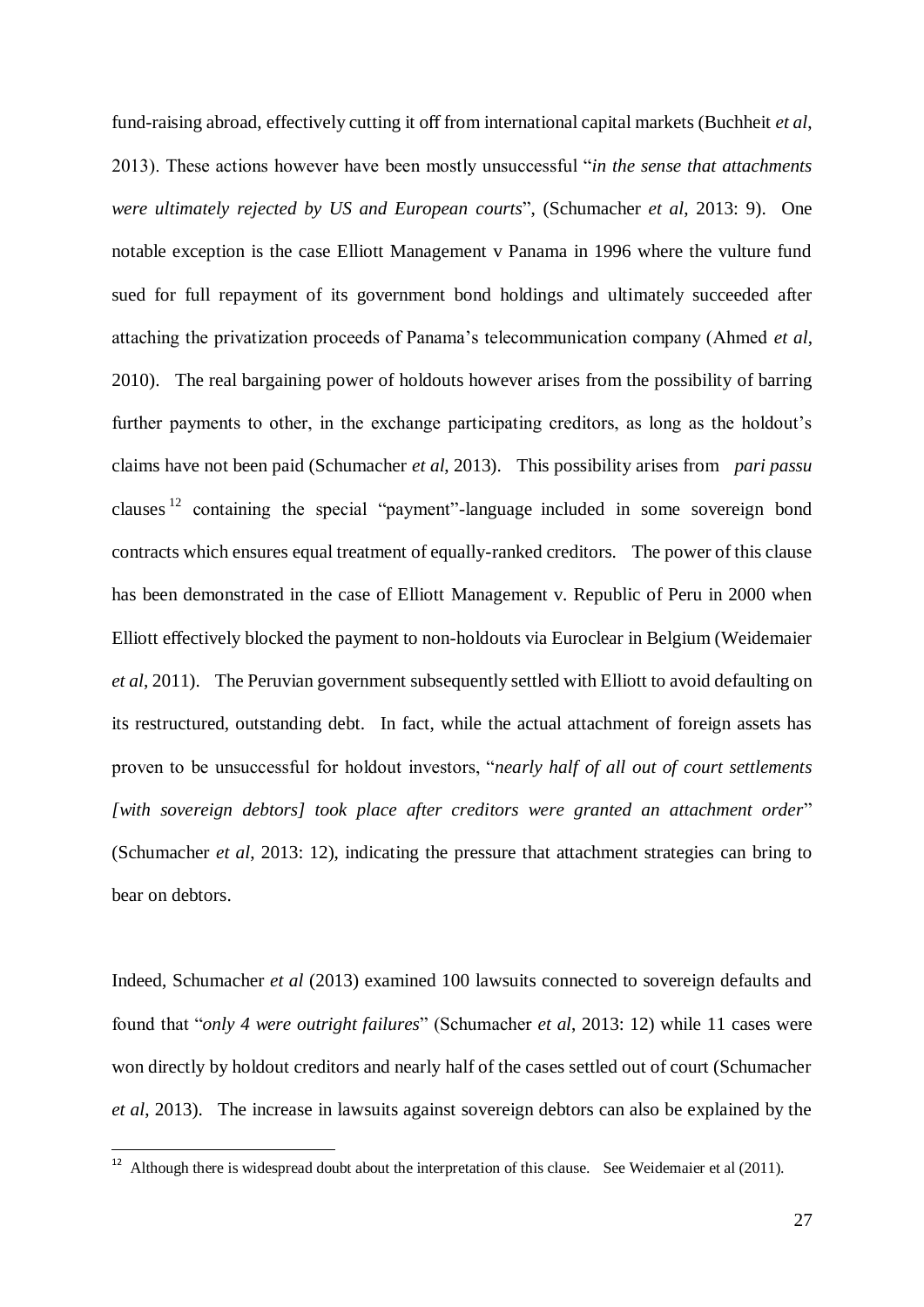increase in average haircut sizes, which "*has increased from 26% in the 1980s to 62% in recent years*" (Schumacher *et al*, 2013: 20).

One issue with the history of creditor litigation against sovereign entities is that so far the vast majority of the defendants were emerging market borrowers, as such the lessons may not be as applicable to sovereign issuers in the Eurozone. Indeed, the availability of foreign assets within the European Union, the interconnectedness among the member states as well as the existence of the European Stability Mechanism make it likely that holders of foreign law bonds in Europe would not have to litigate in order to get paid back in full, as the case of Greece demonstrates. European officials will want to prevent a (messy) default, at least within the Eurozone, in order to preserve the perception that the Euro is a stable reserve currency. This raises the question of what holdout investors have to fear in developed countries?

#### *5.3 What do Holdout Investors have to Fear from Developed Economy Issuers?*

In general, holdout investors face three different possible outcomes. First, the debtor is unwilling, or worse, unable to pay. In this case, the only possibility is to litigate as outlined above. Second, the debtor chooses to make a better offer to the holdouts or pay them straight away, which is certainly not in the mind of creditors participating in the restructuring. Third, the debtor applies various legal techniques based on the bond documentation in order to persuade holdout investors to accept the original restructuring proposal. Regarding this third option, Collective Action Clauses play a major role.

Collective Action Clauses (CACs) allow a supermajority of bondholders to change unilaterally the bond's terms, which is binding for all holders of the particular bond. In fact, Buchheit *et al* (2002) argue that CACs can be used to recreate some corporate bankruptcy features in sovereign debt restructurings. Since most foreign law bonds in Europe are issued under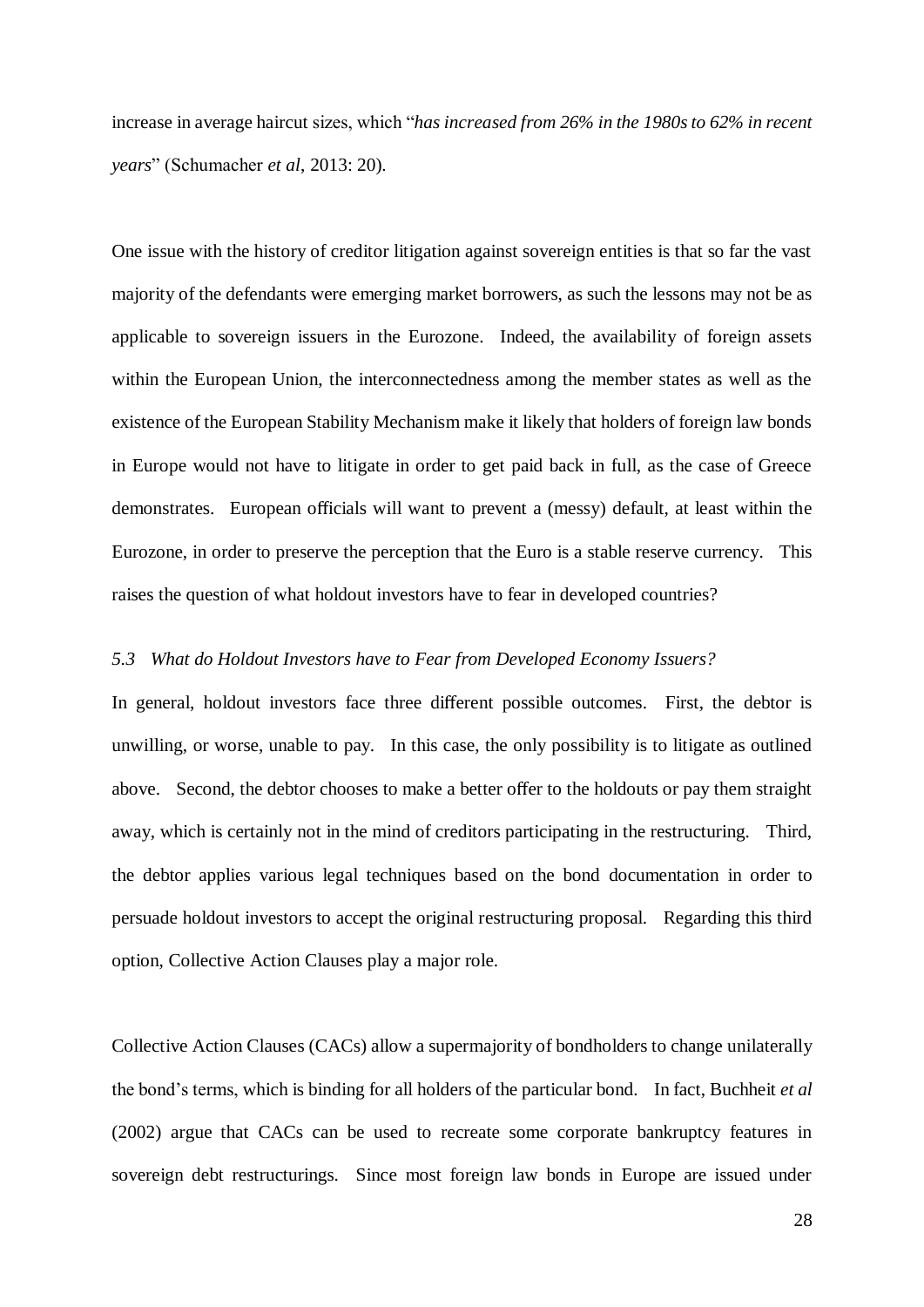English law, they already contain CACs. Adding to this, beginning in 2003, all foreign law bonds issued in Europe have to contain Collective Action Clauses (Gelpern and Gulati, 2013). This makes CACs the weapon of choice to restructure foreign law debt. The problem, of course, is that the holders of foreign law bonds, being shielded from legislative action, face no pressure to vote in favour of the proposed amendments and can even build up blocking minorities<sup>13</sup>.

CACs usually allow for amendments to the financial and non-financial terms of a bond contract. In most cases, it takes a supermajority of 66.6% or even 75% of the bondholders attending the bondholder meeting to change the financial and other important terms of a bond whereas usually a 50% threshold has to be met in order to change most non-financial terms of a bond. However, since most foreign law bonds are often held by investors unwilling to participate voluntarily in debt exchanges, the debtor has to apply pressure in order to reach these thresholds. Governments faced with potential holdouts in their foreign law bonds mainly have two powerful options: *exit consents* and *exacerbate attachments*.

#### *5.4 Exit consents*

**.** 

In principal, a government can offer their bondholders new bonds with a reduced face value, adjusted coupons and/or prolonged maturities to reduce its debt burden. If enough bondholders agree to participate in order for the country to achieve its target debt relief, but it does not meet the required CAC thresholds to make the debt swap binding for all bondholders, it could theoretically proceed with the restructuring and leave the holdout investors behind. However, this leads to a complicated situation: now the holdouts will almost certainly form the total majority within this bond issue(s). The holdout investors could then accelerate the bond

 $13$  Usually, it requires a 25% to 33.3% of bondholders to block a CAC vote.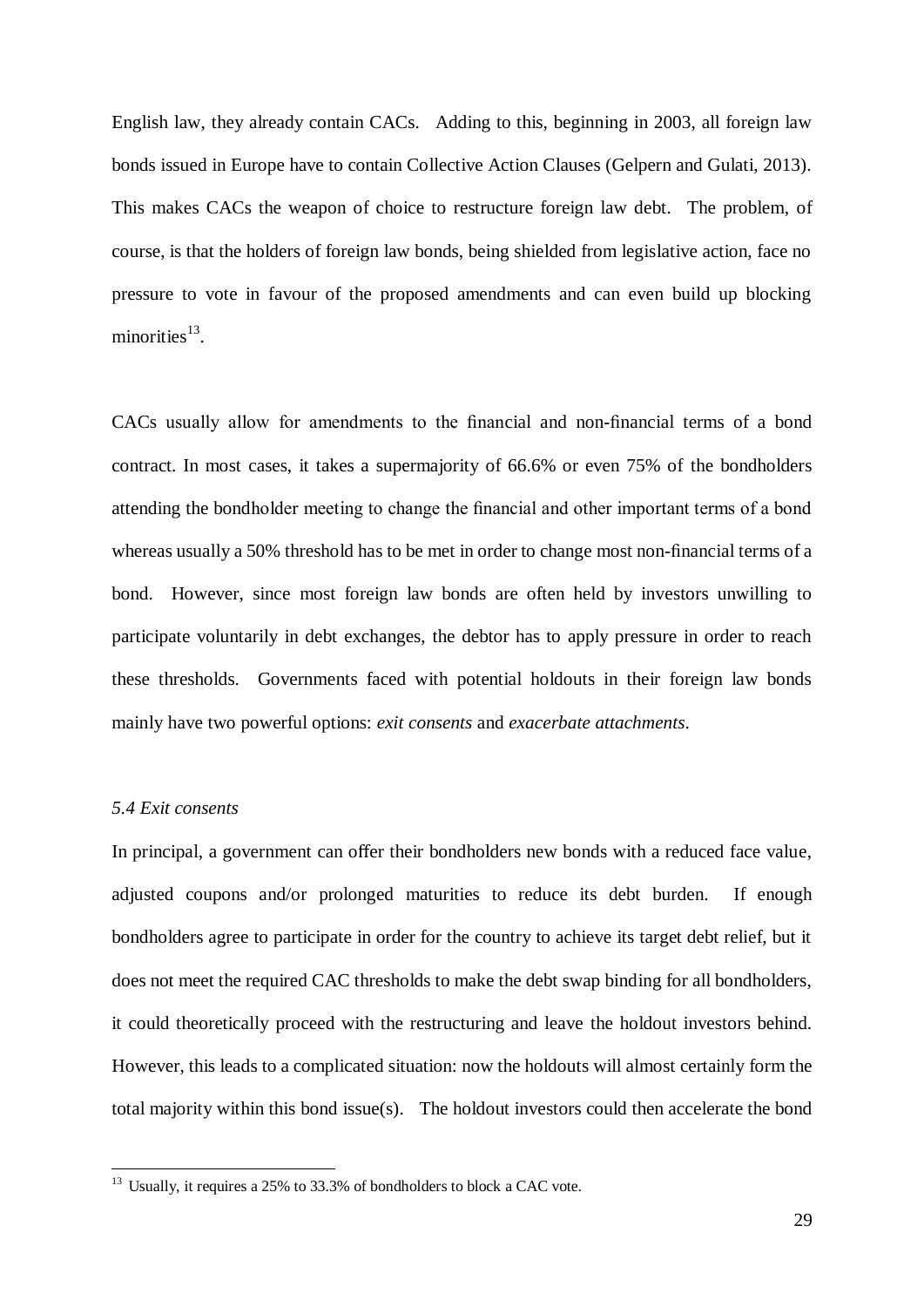with a now easily achievable voting majority and demand immediate repayment of the bond (Buchheit and Gulati, 2000).

To deal with this issue exit consents had been introduced. By means of an exit consent, "*[a] specified majority or supermajority of bondholders exercises its power to amend the old bond – just before those creditors leave the old bond – as an incentive for all other holders to come along with them.*" (Buchheit and Gulati, 2000: 66) In a sovereign context, this technique had been introduced in Ecuador's 1999 Brady bond restructuring (Buchheit 2000). These bonds were issued under New York law, without CACs, but with provisions that enabled a 50% majority of bond holders, to change the non-financial terms of the issue. When Ecuador offered to exchange the outstanding Brady Bonds into new bonds with less favourable financial terms, it included exit consents so that every tendering bondholder automatically voted in favour of deleting "*certain financial covenants and the cross default clause*" (Buchheit, 2000: 20) hence leaving non-participating creditors behind with a bond that had been much reduced in value. Another non-financial feature often removed via an exit consent is the listing requirement of the bond. In this case holdout investors are left behind with a potentially illiquid issue. In the case of Ecuador, 97% of bondholders agreed to the exchange (Buchheit, 2000).

In the European foreign law bond context, this issue is somewhat different, since most issues are governed by English law which already contain CACs. As described above, this enables a supermajority of holders to change the financial and non-financial terms for all investors. It is however, rather the exception than the rule that a supermajority can be established in foreign law bondholder meetings. Exit consents can however be applied to change the non-financial terms which usually need to achieve lower thresholds, often requiring just a simple majority.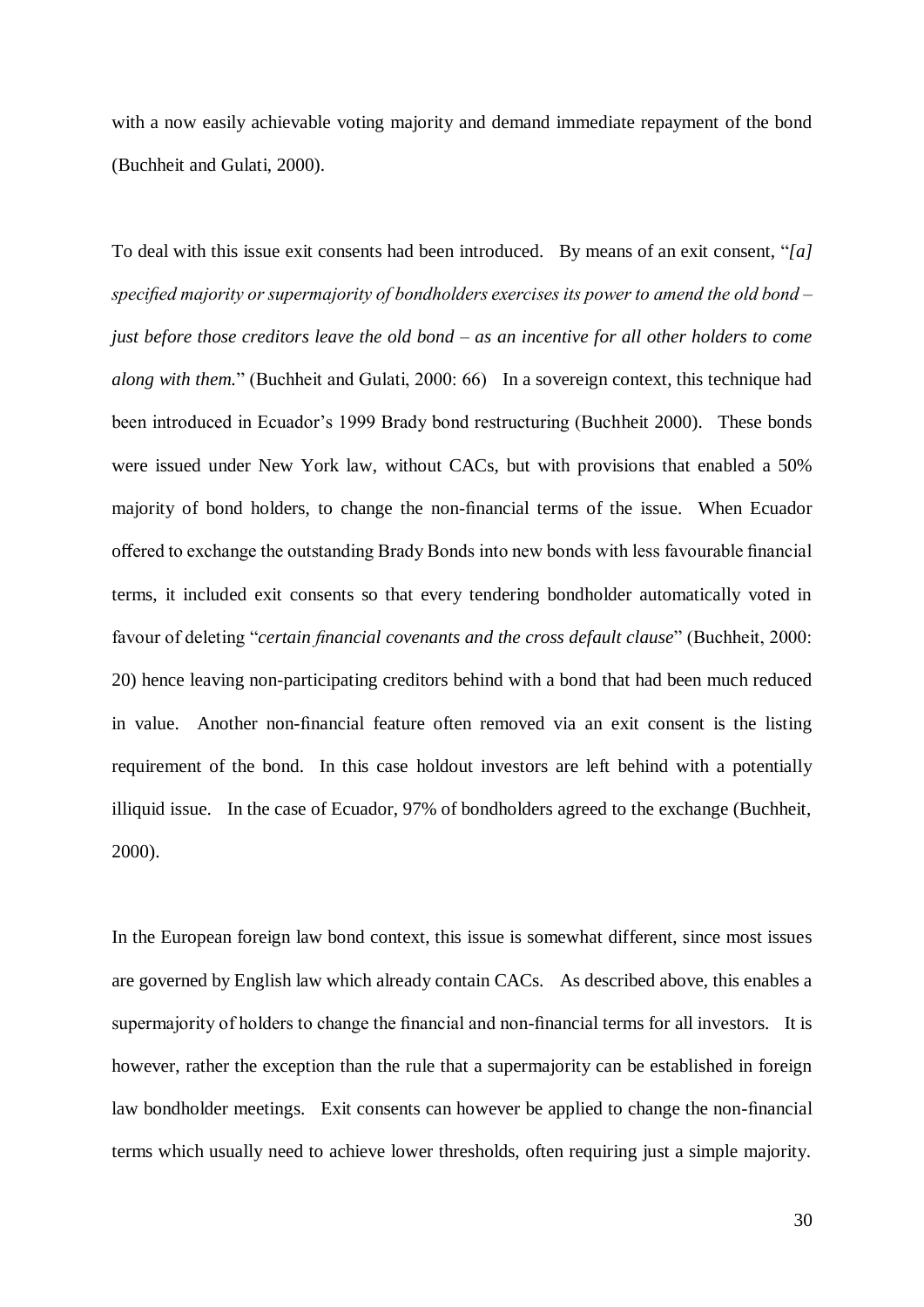Since the probability of reaching this threshold is higher, one way to apply exit consents in European foreign law bonds would be to propose the removing of negative pledge, listing requirement, cross default clauses and other bondholder protective provisions (Zettelmeyer *et al*, 2012). In any case, however, it is important to analyse which provisions can be changed by a simple majority and which require a supermajority<sup>14</sup>. In extreme cases, even the inclusion of a provision not to settle with holdout investors at more favourable terms than the participating bondholders can be proposed (Buchheit and Gulati, 2000). By applying these exit consents, non-participating bondholders are forced to agree to the new terms.

#### *5.5 Exacerbate attachments*

One major pre-condition for the holdout problem to arise in first place is the ability to attach foreign assets (Choi *et al*, 2011b) of the debtor in the case of a default. Buchheit *et al* (2013) argue that this problem can be overcome in Europe by making amendments to the Treaty Establishing the European Stability Mechanism (ESM), prohibiting the attachment of assets as long as the member is receiving funds from the ESM. In fact, as the authors point out, a similar approach was applied when Iraq restructured its debt in 2003 (Buchheit *et al*, 2013). Despite this approach, contractual modifications can also be applied to bar holdout investors from attaching assets. When exit consents are being used to remove the waiver of sovereign immunity (Choi *et al*, 2011b) in foreign law bond contracts, it is practically impossible for holdouts to seize foreign assets.

#### **6. Conclusions**

1

This paper has presented evidence that investors recognize the positive properties of sovereign bonds issued under foreign law as opposed to local issues in Europe during times of crisis and

<sup>&</sup>lt;sup>14</sup> If these have not been pre-specified, Chancellor Allen's "Katz-test" usually applies. See Buchheit and Gulati (2000).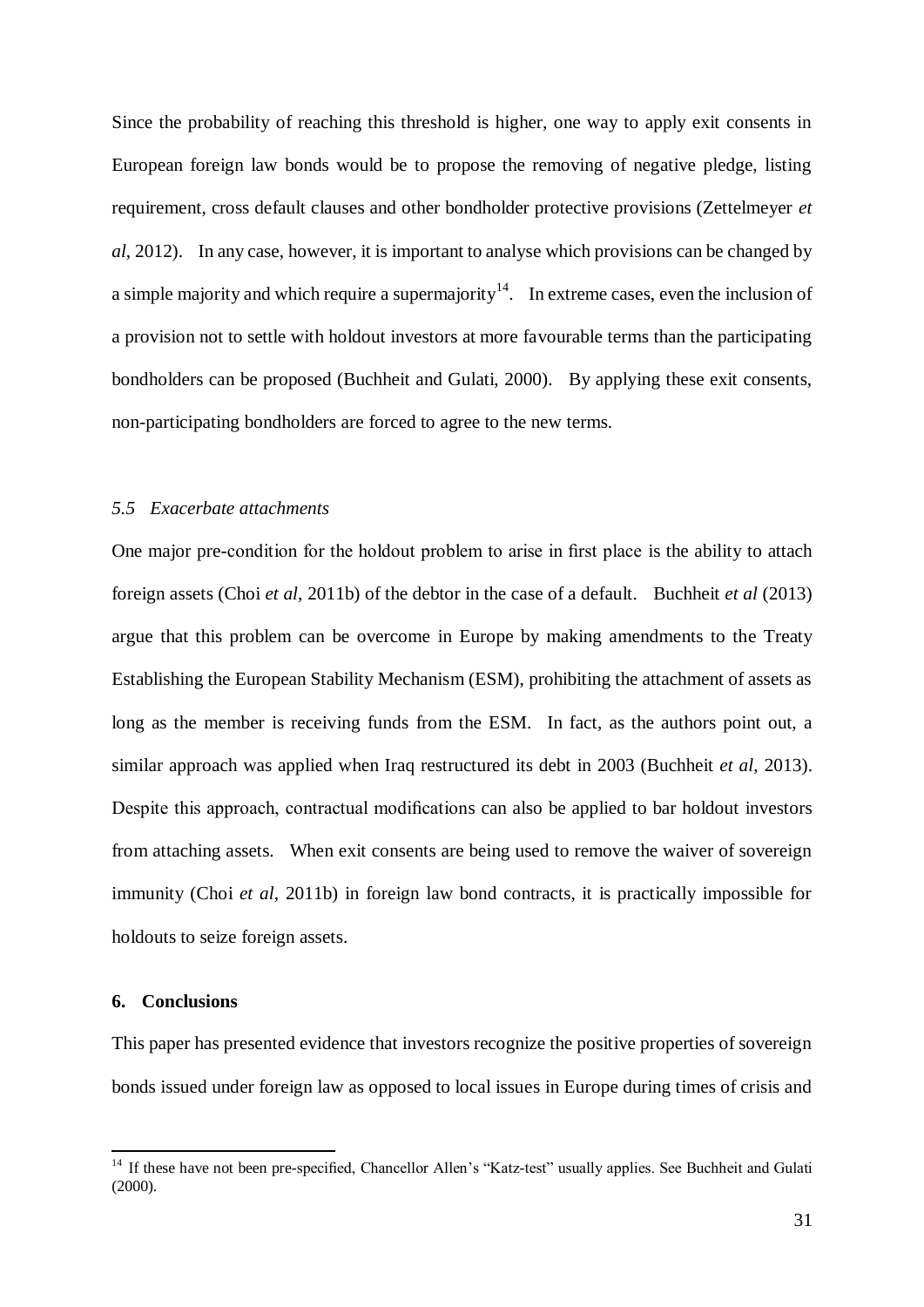that the yield differences between local law and foreign law bonds can be used to construct a proxy for political or breach-of-contract risk over time. This is because foreign law bonds should trade at a premium to bonds governed by local law since they are harder to restructure.

The results in this paper suggest that market participants did not price in the advantages of bonds governed by foreign law before the European sovereign-debt crisis erupted, but quickly adapted to the first alarming signals in Greece and subsequently the whole European periphery. The premium paid for foreign law bonds, as compared to bonds governed by local law, peaked at 262bp in terms of yield during the height of the crisis, when the very future of the Eurozone was at stake. This foreign law effect was especially distinct for lower rated issuers, showing yield differences of up to 420bp in Q2 2011 at the high of the crisis, whereas there is no foreign law impact observable for highly rated debtors. However, following the Greek Debt Exchange and the announcement of the Outright Monetary Transactions-programme (Buchheit and Gulati, 2013b), restructuring risk decreased significantly, as shown by the drop of the foreign law/local law spread to 56bp by the end of 2012.

Interestingly even without the inclusion of Greek and Cypriot government bonds in the dataset, the constructed breach-of-contract index serves as a leading indicator for the yields of European peripheral borrowers, foreshadowing the changes in associated bond yields by approximately six months.

Based on the analysis of the legal differences between local law and foreign law bonds as well as the empirical evidence, foreign law bonds offer investors greater creditor protection. In fact, non-participating creditors, that is, holdout investors, are usually better off in sovereign debt restructurings (Zettelmeyer *et al*, 2012). Investors should be aware that with the rise of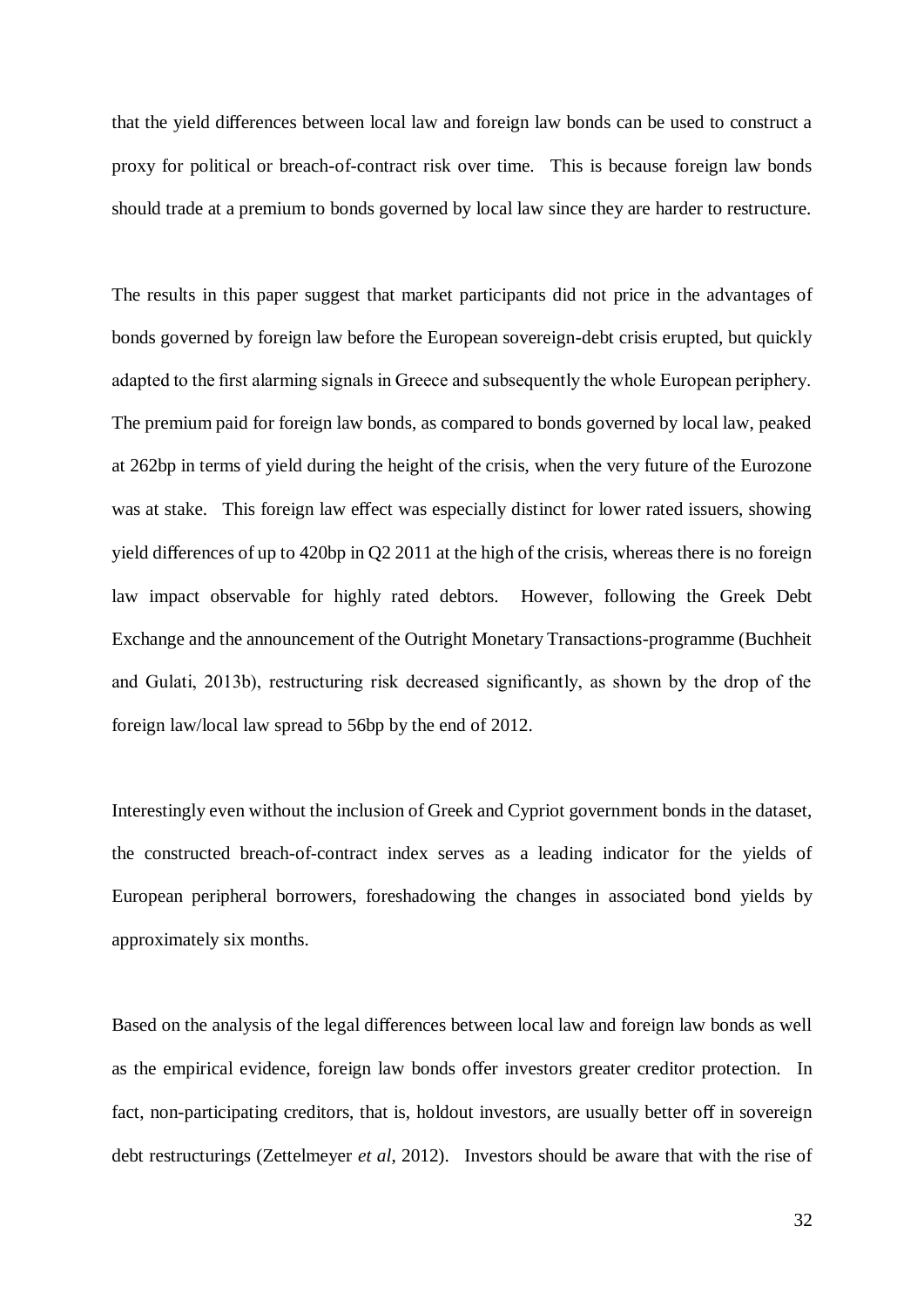legal and political countermeasures over the last two decades, the distinctive features outlined in each bond's documentation should be analyzed closely before any judgment can be made about the potential holdout value of any bond issue.

In general, however, bonds governed by foreign law do provide holders with more protection against restructuring risk than local law issues and markets did appreciate this during the time period that we examined here. Through the construction of a breach-of-contract index, the amount of political risk inherent in Europe's sovereign bond markets can be separated from the credit risk within European sovereign bond yields.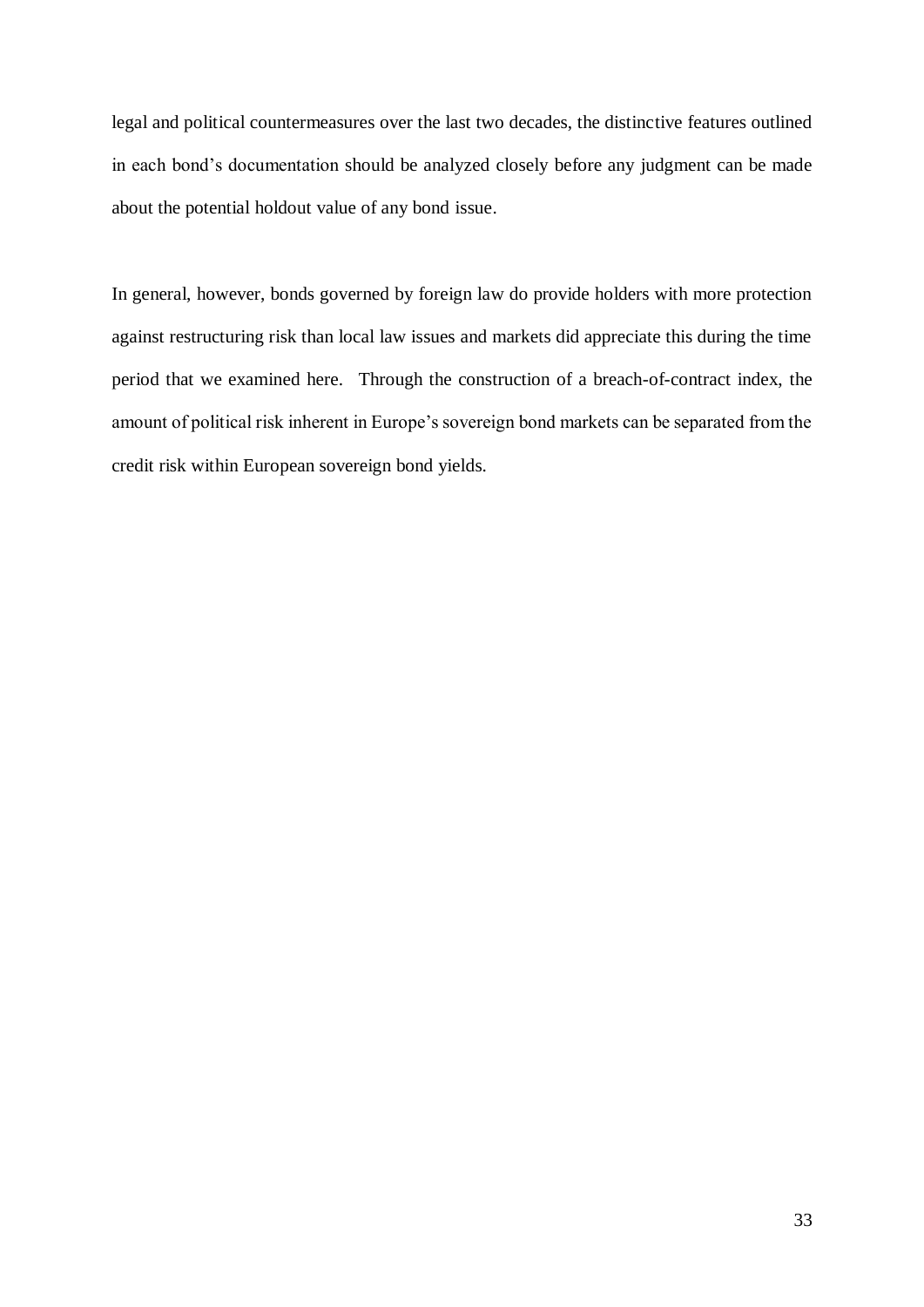## **References**

Ahmed, F., Alfaro, L. and Maurer, N. (2010) Lawsuits and empire: On the enforcement of sovereign debt in Latin America. Law and Contemporary Problems. Vol. 73:39, Fall 2010. P. 39-46.

Alfaro, L., Maurer, N. and Ahmed, F. (2010) Gunboats and Vultures: Market Reaction to the "Enforcement" of Sovereign Debt. Paper presented at the annual meeting of the Midwest Political Science Association 67th Annual National Conference, The Palmer House Hilton, Chicago, IL.

Allen & Overy. (2012) How the Greek debt reorganisation of 2012 changed the rules of sovereign insolvency. Global Law Intelligence Unit.

Becker, T., Richards, A. and Thaicharoen, Y. (2002) Bond restructuring and moral hazard: Are collective action clauses costly? Forthcoming in the Journal of International Economics.

Benson, D. (2012) What Greece Can Learn From Argentina's Default. Bloomberg [Businessweek. \[Online\]. 15th March 2012. Available from: http://www.businessweek.](http://www.businessweek.com/articles/2012-03-15/what-greece-can-learn-from-argentinas-default)  [com/articles/2012-03-15/what-greece-can-learn-from-argentinas-default \[Accessed: 1](http://www.businessweek.com/articles/2012-03-15/what-greece-can-learn-from-argentinas-default)1th July 2013].

BIS Quarterly Review. (December 2012) Governing law and the Greek debt [restructuring.](http://www.bis.org/publ/qtrpdf/r_qt1212y.htm)  [\[Online\]. 10th December 2012. Available from: http://www.bis. org/publ/qtrpdf/r qt1212y.htm](http://www.bis.org/publ/qtrpdf/r_qt1212y.htm)  [Accessed 11th July 2013].

Black, J. (2012) ECB Is Said to Swap Greek Bonds for New Debt to Avoid Any Enforced Losses. Bloomberg. [Online]. 17th February 2012. Available from: [http://www.bloomberg.com/news/2012-02-16/ecb-said-to-swap-greek-bonds-for](http://www.bloomberg.com/news/2012-02-16/ecb-said-to-swap-greek-bonds-for-new-debt-to-avoid-loss-from-restructuring.html)[new-debt-to-avoid-loss-from-restructuring.html \[Accessed: 11th July 2013\].](http://www.bloomberg.com/news/2012-02-16/ecb-said-to-swap-greek-bonds-for-new-debt-to-avoid-loss-from-restructuring.html) 

Boudreau, M. (2010) Restructuring sovereign debt under local law: are retrofit collective action clauses expropriatory? Harvard Business Law Review Online. p. 164-186.

Bradley, M., Cox, J. and Gulati, M. (2008) The market reaction to legal shocks and their antidotes: Lessons from the sovereign debt markets. Duke Law School Legal Studies. Research Paper No. 211. May 2008.

Bradley, M. and Gulati, M. (2011) Collective Action Clauses for the Eurozone: An Empirical Analysis. Preliminary Draft.

Brown, M. (2010) Greek Bonds Drop After Moody's Downgrade to Junk. Bloomberg. [Online]. 15th June 2010. Available from: [http://www.bloomberg.com/news/](http://www.bloomberg.com/news/2010-06-15/german-bonds-advance-on-demand-for-safety-after-greek-debt-cut-by-moody-s.html)  [2010-06-15/german-bonds-advance-on-demand-for-safety-after-greek-debt-cut-by](http://www.bloomberg.com/news/2010-06-15/german-bonds-advance-on-demand-for-safety-after-greek-debt-cut-by-moody-s.html)[moody-s.html \[Accessed: 11th July 2013\].](http://www.bloomberg.com/news/2010-06-15/german-bonds-advance-on-demand-for-safety-after-greek-debt-cut-by-moody-s.html) 

Buchheit, L. and Gulati, M. (2000) Exit consents in sovereign bond exchanges. 48 UCLA Law Review. 59 (2000). p. 59-84.

Buchheit, L. (2000) How Ecuador escaped the Brady bond trap. International Financial Law Review. December 2000. p. 17-20.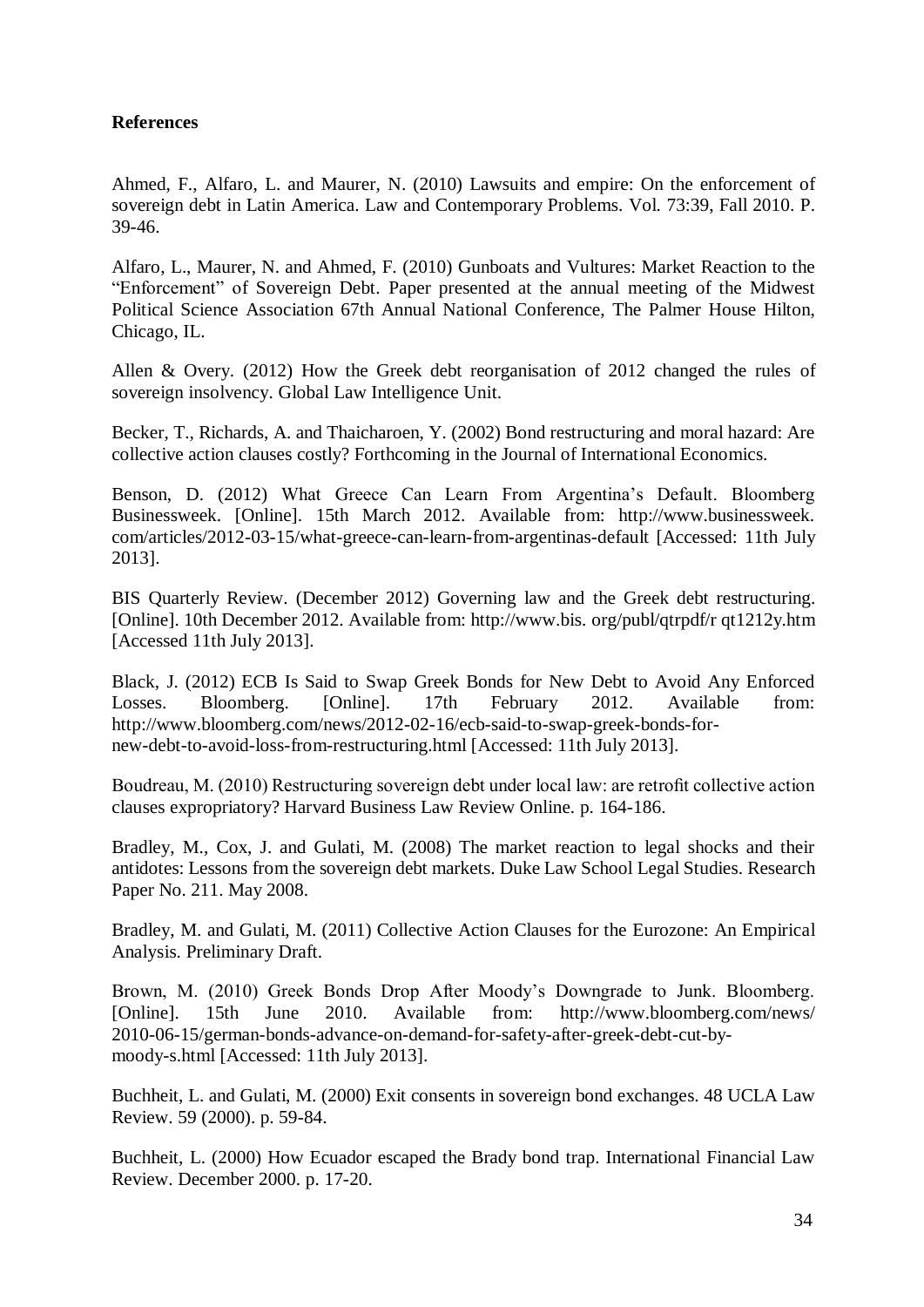Buchheit, L., Gulati, M. and Mody, A. (2002) Sovereign Bonds and the Collective Will. Emory Law Journal, 2002. [Available at SSRN: http://ssrn.com/ abstract=346884 or](http://ssrn.com/abstract=346884)  http://dx.doi.org/10.2139/ssrn.346884

Buchheit, L. and Gulati, M. (2010) How to Restructure Greek Debt (May 7, 2010). Duke Law Working Papers. [Paper 47. http://scholarship.law.duke.edu/ working papers/47](http://scholarship.law.duke.edu/working_papers/47) 

Buchheit, L. and Gulati, M. (2013a) Walking Back from Cyprus (March 18, [2013\). Available at](http://ssrn.com/abstract=2235359)  [SSRN: http://ssrn.com/abstract=2235359 or http://dx.doi. org/10.2139/ssrn.2235359](http://ssrn.com/abstract=2235359) 

Buchheit, L. and Gulati, M. (2013b) The Eurozone debt crisis: the options now. Capital Markets Law Journal. Vol. 8, No. 1. p. 54-61.

Buchheit, L., Gulati, M. and Tirado, I. (2013) The Problem of Holdout Creditors in Eurozone Sovereign Debt Restructurings (January 22, 2013). Available [at SSRN:](http://ssrn.com/abstract=2205704)  [http://ssrn.com/abstract=2205704 or http://dx.doi.org/10.2139/ssrn. 2205704](http://ssrn.com/abstract=2205704) 

Choi, S., Gulati, M. and Posner, E. (2011a) Pricing Terms in Sovereign Debt Contracts: A Greek Case Study with Implications for the European Crisis Resolution Mechanism (February 1, 2011). University of Chicago Law & Economics, Olin Working Paper No. 541.

Choi, S., Gulati, M. and Posner, A. (2011b) Political risk and sovereign debt contracts. John M. Olin Law & Economics Working Paper No. 583 (2D Series).

Dearden, N. (2012) Greece: Here come the vulture funds. The Guardian. [Online]. 17th May 2012. http://www.guardian.co.uk/commentisfree[/2012/may/17/greece-vulture-funds](http://www.guardian.co.uk/commentisfree/2012/may/17/greece-vulture-funds)  [\[Accessed: 11th July 2013\].](http://www.guardian.co.uk/commentisfree/2012/may/17/greece-vulture-funds) 

Dixon, L. and Wall, D. (2000) Collective action problems and collective action clauses. Financial Stability Review: June 2000. p. 142-151.

Drake, K. (2013) The Fall and Rise of the Exit Consent (March 28, 2013). [Available at SSRN:](http://ssrn.com/abstract=2242225)  [http://ssrn.com/abstract=2242225 or http://dx.doi.org/10. 2139/ssrn.2242225](http://ssrn.com/abstract=2242225) 

Eichengreen, B. and Mody, A. (2000) Would Collective Action Clauses Raise Borrowing Costs? An Update and Additional Results. Center for International and Development Economics Research UC Berkeley. Recent Work.

Eichengreen, B. and Mody, A. (2001) Bail-Ins, Bailouts, and Borrowing Costs. IMF Staff Papers. Vol. 47, Special Issues. p. 155-187.

Eichengreen, B. and Mody, A. (2004). Do collective action clauses raise borrowing costs? The Economic Journal. 114 (April). p.247-264.

Erce, A. and D´ıaz-Cassou, J. (2010) Creditor Discrimination During Sovereign Debt Restructurings (September 3, 2010). Banco de Espana Working Paper No. 1027. Available at [SSRN: http://ssrn.com/abstract=1671351 o](http://ssrn.com/abstract=1671351)r [http: //dx.doi.org/10.2139/ssrn.1671351](http://dx.doi.org/10.2139/ssrn.1671351) 

European Central Bank. (2012) Technical features of Outright Monetary Transactions. [Online] 6th September 2012. Available from: [http://www.ecb.int/ press/pr/date/2012/html/pr120906](http://www.ecb.int/press/pr/date/2012/html/pr120906_1.en.html)  1.en.html [Accessed: 12th July 2013].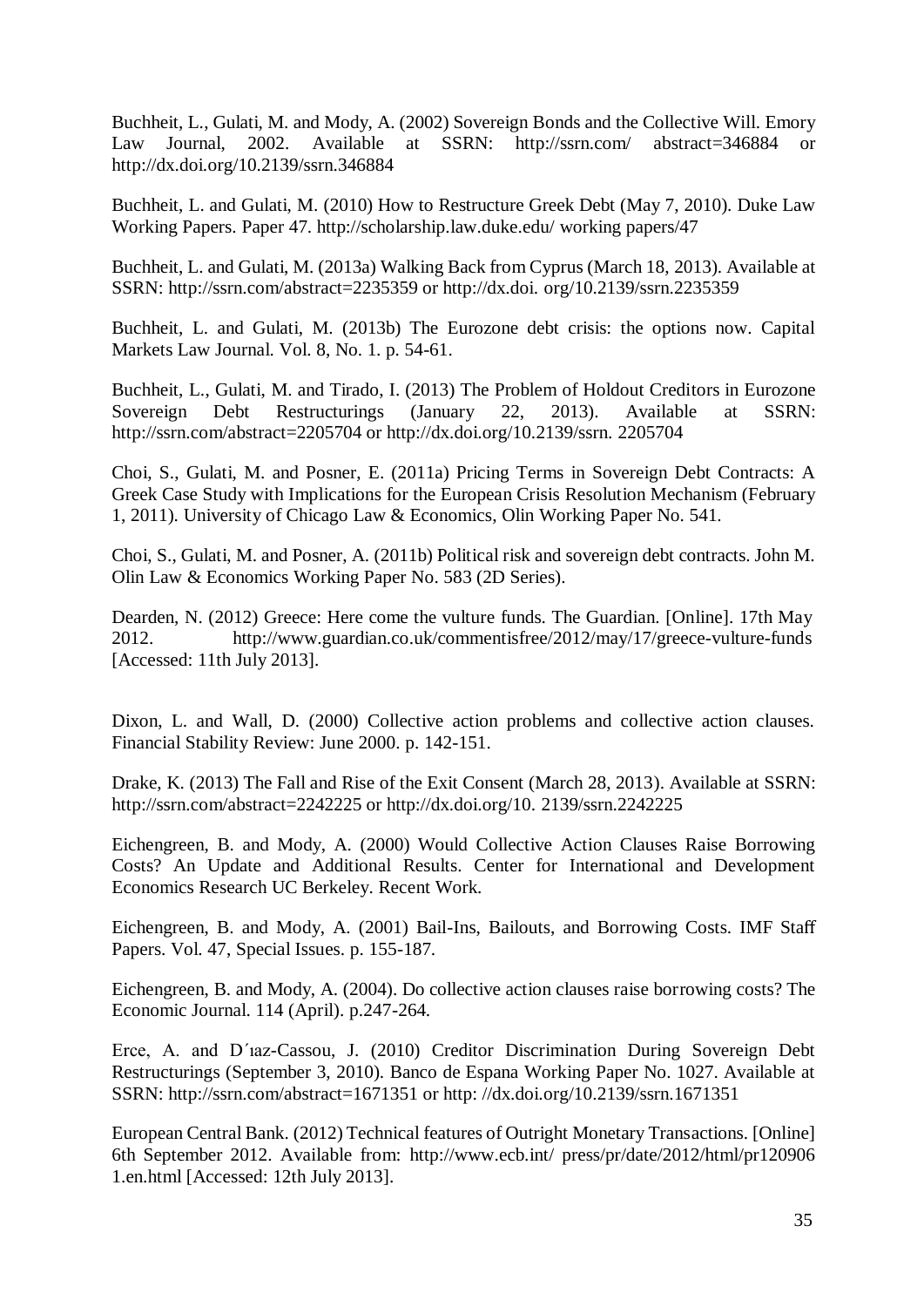European Union. Treaty on European Union (Maastricht, 7 February 1992), Official Journal of the European Communities (OJEC). 29.07.1992, No C 191. [s.l.]. ISSN 0378-6986.

Gugiatti, M. and Richards, A. (2003) Do collective action clauses influence bond yields? New evidence from emerging markets. Research Discussion Paper 2003-02. March 2003.

Gulati, M. and Buchheit, L. (2009) The Coroner's Inquest: Ecuador's Default and Sovereign Bond Documentation (August 11, 2009). International Financial [Law Review, 2009. Available](http://ssrn.com/abstract=1470232)  [at SSRN: http://ssrn.com/abstract=1470232](http://ssrn.com/abstract=1470232) 

Gelpern, A. (2008) Domestic Bonds, credit derivatives, and the next transformation of sovereign debt. Chicago-Kent Law Review 83. No. 1 (2008). p. 147-178.

Gelpern, A. and Gulati, M. (2009) Innovation after the revolution: foreign sovereign bond contracts since 2003. Capital Markets Law Journal. Vol. 4, No.1. p. 85-103.

Gelpern, A. and Gulati, M. (2010) Sovereign Snake Oil (December 30, 2010). Law and Contemporary Problems, Forthcoming; American University, WCL Research Paper No. 2011-05. [Available at SSRN: http://ssrn.com/abstract= 1732650](http://ssrn.com/abstract=1732650) 

Gelpern, A. and Gulati, M. (2013) The wonder-clause. Journal of Comparative Economics. 41 (2013). p. 367-385.

Hellenic Republic. Greek Bondholder Act, 4050/12, 23th February 2012.

Landon, T. (2012a) Given Greek Deal, Investors May Reconsider Sovereign Debt. New York Times. [Online] 24th February 2012. Available from: [http://www.](http://www.nytimes.com/2012/02/25/business/global/as-greek-restructuring-%20looms-bondholders-think-twice-about-other-sovereign-debt.html?pagewanted=all&_r=0)  [nytimes.com/2012/02/25/business/global/as-greek-restructuring-looms-bondholders](http://www.nytimes.com/2012/02/25/business/global/as-greek-restructuring-%20looms-bondholders-think-twice-about-other-sovereign-debt.html?pagewanted=all&_r=0)[think-twice-about-other-sovereign-debt.html?pagewanted=all& r=0 \[Accessed 12th J](http://www.nytimes.com/2012/02/25/business/global/as-greek-restructuring-%20looms-bondholders-think-twice-about-other-sovereign-debt.html?pagewanted=all&_r=0)uly 2013].

Landon, T. (2012b) Bet on Greek Bonds Paid Off for 'Vulture Fund'. New York Times. [Online]. 15th May 2012. Available from: [http://www.nytimes.com/](http://www.nytimes.com/2012/05/16/business/global/bet-on-greek-bonds-paid-off-for-vulture-fund.html?_r=1&)  2012/05/16/business/global/bet-on-greek-bonds-paid-off-for-vulture-fund.html[?r=1&](http://www.nytimes.com/2012/05/16/business/global/bet-on-greek-bonds-paid-off-for-vulture-fund.html?_r=1&)  [Accessed: 11th July 2013].

Richards, A. and Gugiatti, M. (2004) The Use of Collective Action Clauses in New York Law Bonds of Sovereign Borrowers (July 11, 2003). Available [at SSRN:](http://ssrn.com/abstract=443840)  [http://ssrn.com/abstract=443840 or http://dx.doi.org/10.2139/ssrn. 443840](http://ssrn.com/abstract=443840) 

Sassard and Kyriakidou. (2012) Top lenders back Greek bond swap plan. Reuters. [Online]. 5th March 2012. Available from: <http://ca.reuters.com/article/idCATRE82412N20120305> [\[Accessed 11th July 2013\].](http://ca.reuters.com/article/idCATRE82412N20120305) 

Schumacher, J., Trebesch, C. and Enderlein, H. (2013) Sovereign Defaults in Court: The Rise of Creditor Litigation 1976-2010 (April 15, 2013). Available [at SSRN:](http://ssrn.com/abstract=2189997)  [http://ssrn.com/abstract=2189997 or http://dx.doi.org/10.2139/ssrn. 2189997](http://ssrn.com/abstract=2189997) 

Simmons, T. (2013) The New Greek Bonds: More than Meets the Eye (Ja[nuary 21, 2013\).](http://ssrn.com/abstract=2204818)  Available at SSRN: http://ssrn.com/abstract=2204818 or http: [//dx.doi.org/10.2139/ssrn.2204818](http://ssrn.com/abstract=2204818)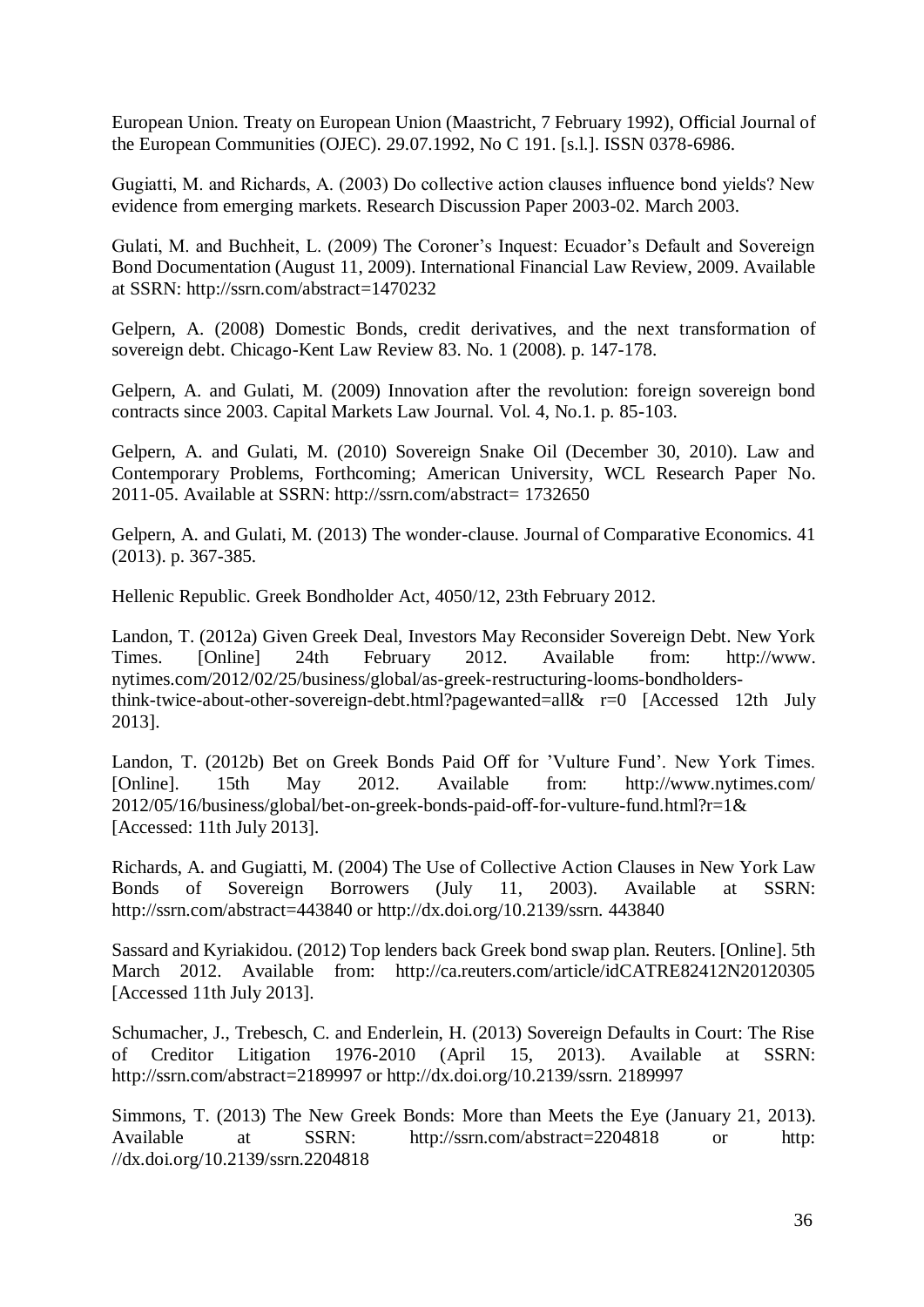The Economist. (2013) An illusory haven. 20th April 2013. Available from: [http://www.economist.com/news/finance-and-economics/21576391-what-lessons](http://www.economist.com/news/finance-and-economics/21576391-what-lessons-should-investors-learn-argentine-and-greek-restructurings)[should-investors-learn-argentine-and-greek-restructurings \[Accessed: 0](http://www.economist.com/news/finance-and-economics/21576391-what-lessons-should-investors-learn-argentine-and-greek-restructurings)9th July 2013].

Tsatsaronis, K. (1999) The effect of collective action clauses on sovereign bond yields. International Banking and Financial Market Developments. Third Quarter, Bank for International Settlements. p. 22-23.

Weber, J. (2013) Argentina sticks to its guns over holdout creditor payments. F[inancial Times](http://www.ft.com/cms/s/0/75f6b0a2-9936-11e2-8dc6-00144feabdc0.html#axzz2YpmMBJTh)  [\[Online\]. 30th March 2013. Available from: http://www.ft.com/](http://www.ft.com/cms/s/0/75f6b0a2-9936-11e2-8dc6-00144feabdc0.html#axzz2YpmMBJTh)  [cms/s/0/75f6b0a2-9936-11e2-8dc6-00144feabdc0.html#axzz2YpmMBJTh \[Accessed: 1](http://www.ft.com/cms/s/0/75f6b0a2-9936-11e2-8dc6-00144feabdc0.html#axzz2YpmMBJTh)2th July 2013].

Weidemaier, M. Scott, R. and Gulati, M. (2011) Origin Myths, Contracts, and the Hunt for Pari Passu (March 25, 2011). UNC Legal Studies Research Paper No. 1633439; 5th Annual Conference on Empirical Legal Studies Paper. Avai[lable at SSRN:](http://ssrn.com/abstract=1633439)  [http://ssrn.com/abstract=1633439 or http://dx.doi.org/10.2139/ ssrn.1633439](http://ssrn.com/abstract=1633439) 

Worstall T. (2012) The Value of Foreign Law in Investing: Greece Pays Out on [English Bonds.](http://www.forbes.com/sites/timworstall/2012/05/16/the-value-of-foreign%20law-in-investing-greece-pays-out-on-english-bonds/)  [Forbes. \[Online\]. 15th May 2012. Available from: http://www.](http://www.forbes.com/sites/timworstall/2012/05/16/the-value-of-foreign%20law-in-investing-greece-pays-out-on-english-bonds/)  [forbes.com/sites/timworstall/2012/05/16/the-value-of-foreignlaw-in-investing-greece](http://www.forbes.com/sites/timworstall/2012/05/16/the-value-of-foreign%20law-in-investing-greece-pays-out-on-english-bonds/)[pays-out-on-english-bonds/ \[Accessed: 11th July 2013\].](http://www.forbes.com/sites/timworstall/2012/05/16/the-value-of-foreign%20law-in-investing-greece-pays-out-on-english-bonds/) 

Zamour, R. (2013) NML vs. Argentina and the ratable payment interpretation of the pari passu clause. The Yale Journal of International Law Online. Vol 38, Spring 2013. p. 55-66.

Zettelmeyer, J., Trebesch, C. and Gulati, M. (2012) The Greek Debt Exchange: [An Autopsy](http://ssrn.com/abstract=2144932)  [\(September 11, 2012\). Available at SSRN: http://ssrn.com/abstract= 2144932 or](http://ssrn.com/abstract=2144932)  http://dx.doi.org/10.2139/ssrn.2144932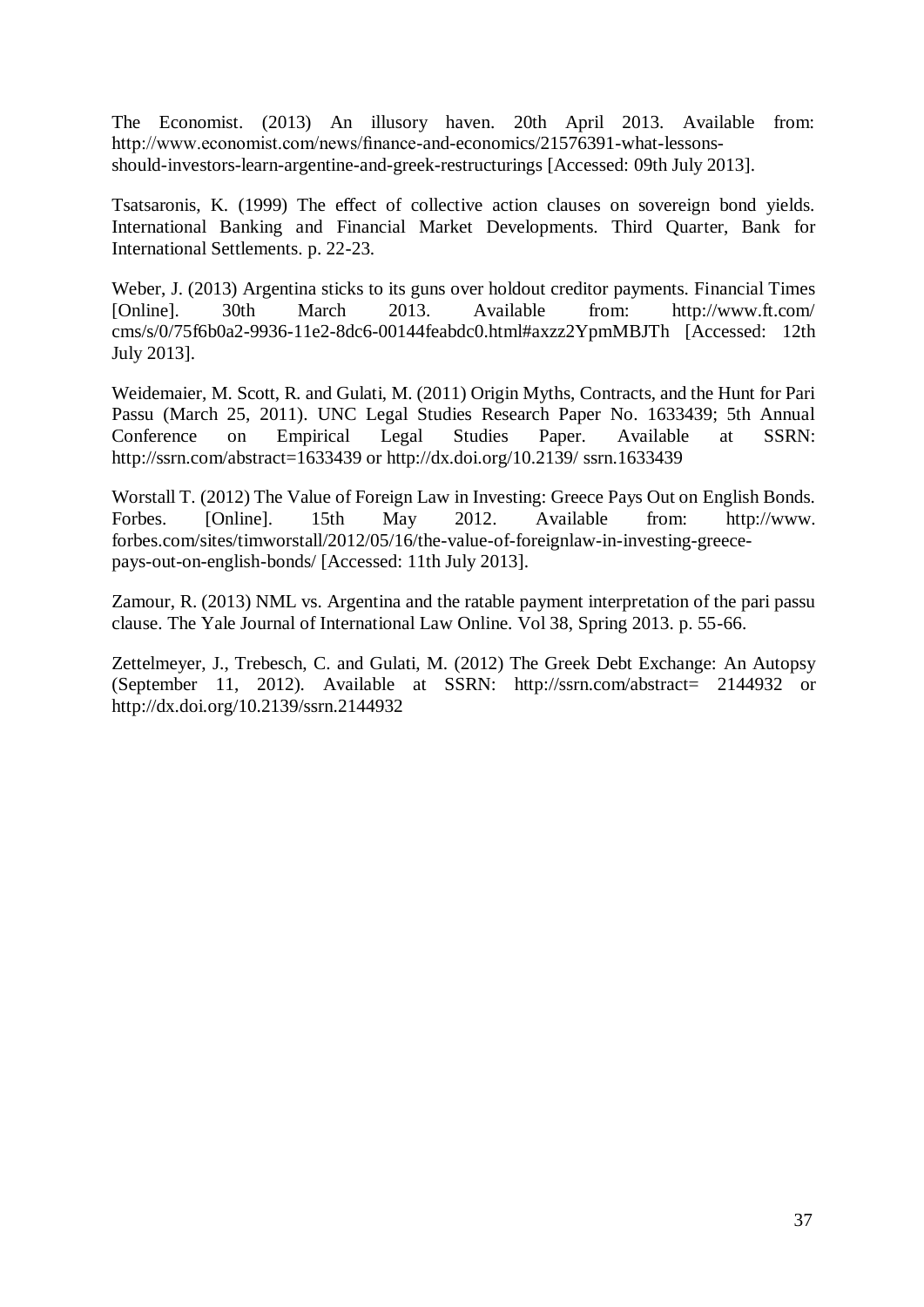

**Figure 1: Foreign law bonds vs. domestic credit provided**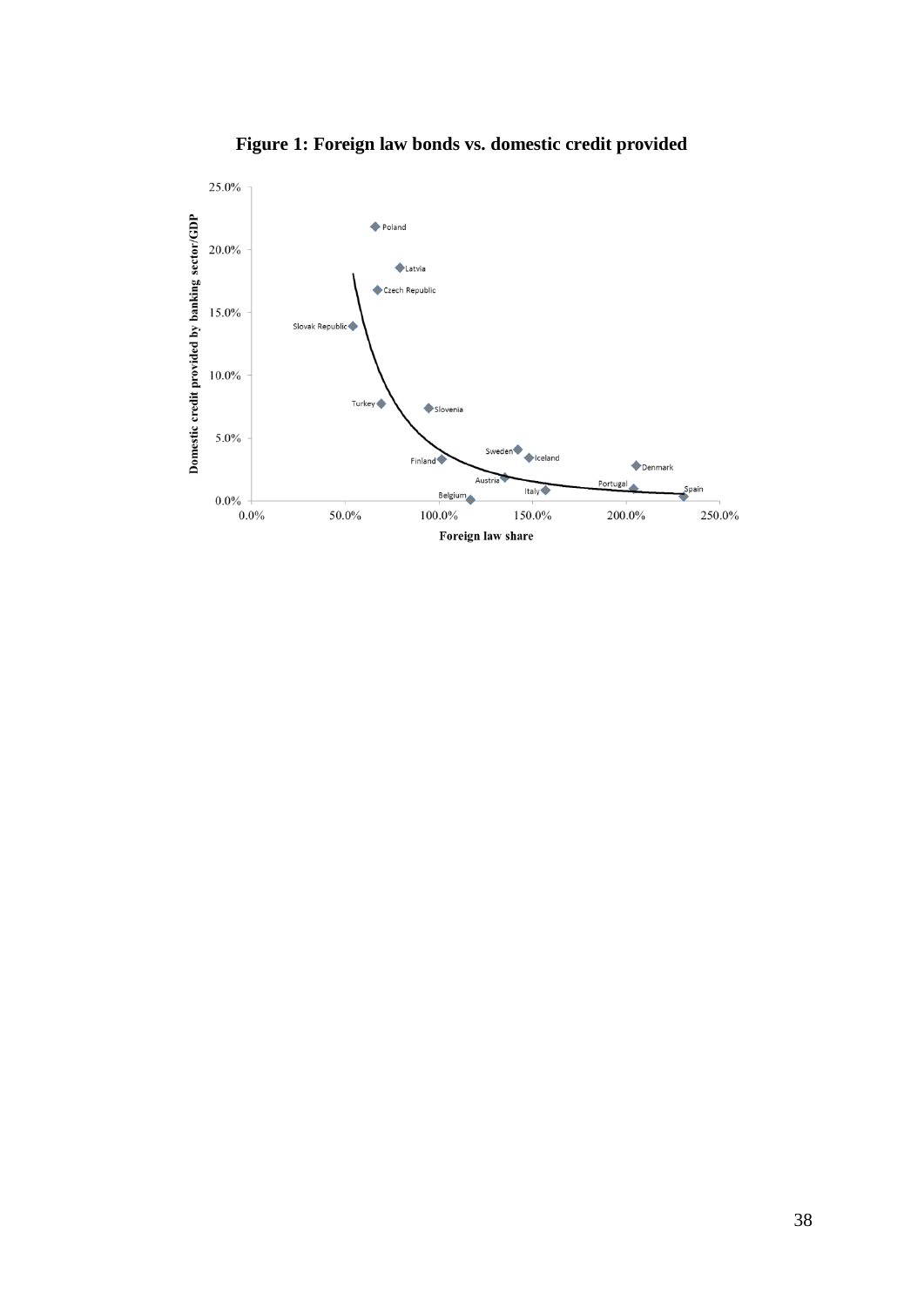

**Figure 2: Equally weighted development of the 10 year bond yields for Portugal, Italy, Ireland, Greece, and Spain**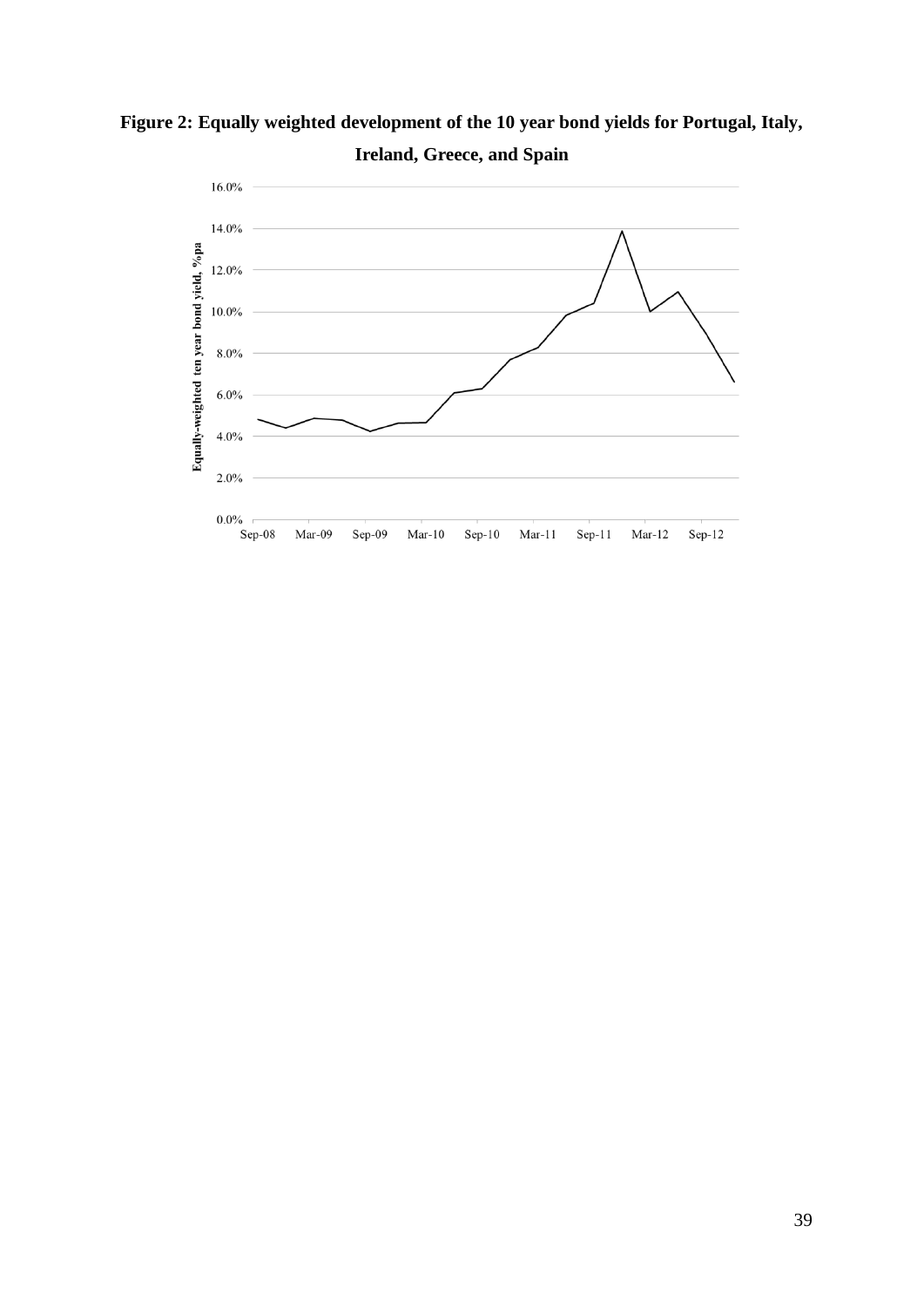

**Figure 3: Base sample governing law (2008-2012)**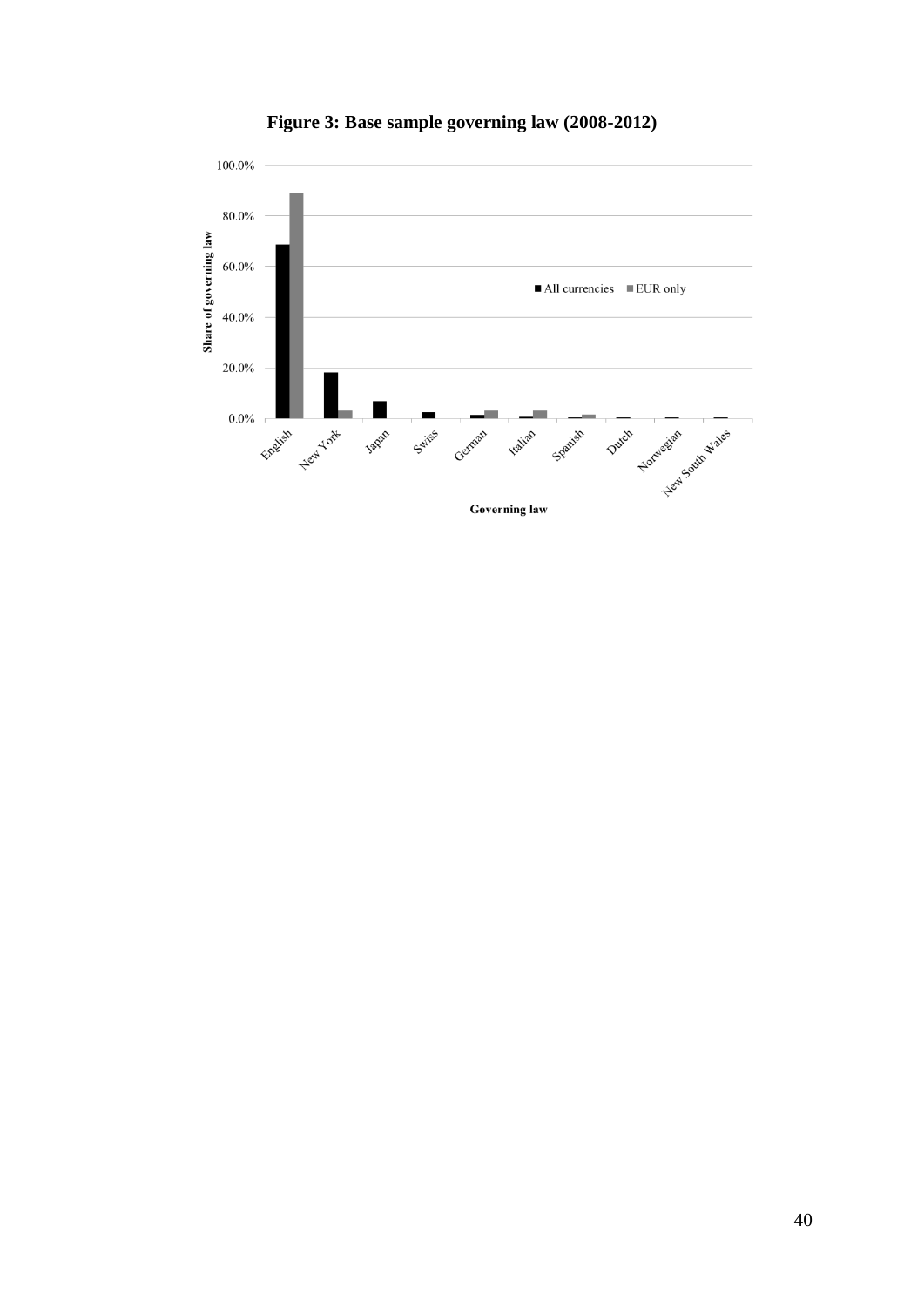

**Figure 4: Total number of bonds examined and share of foreign law bonds**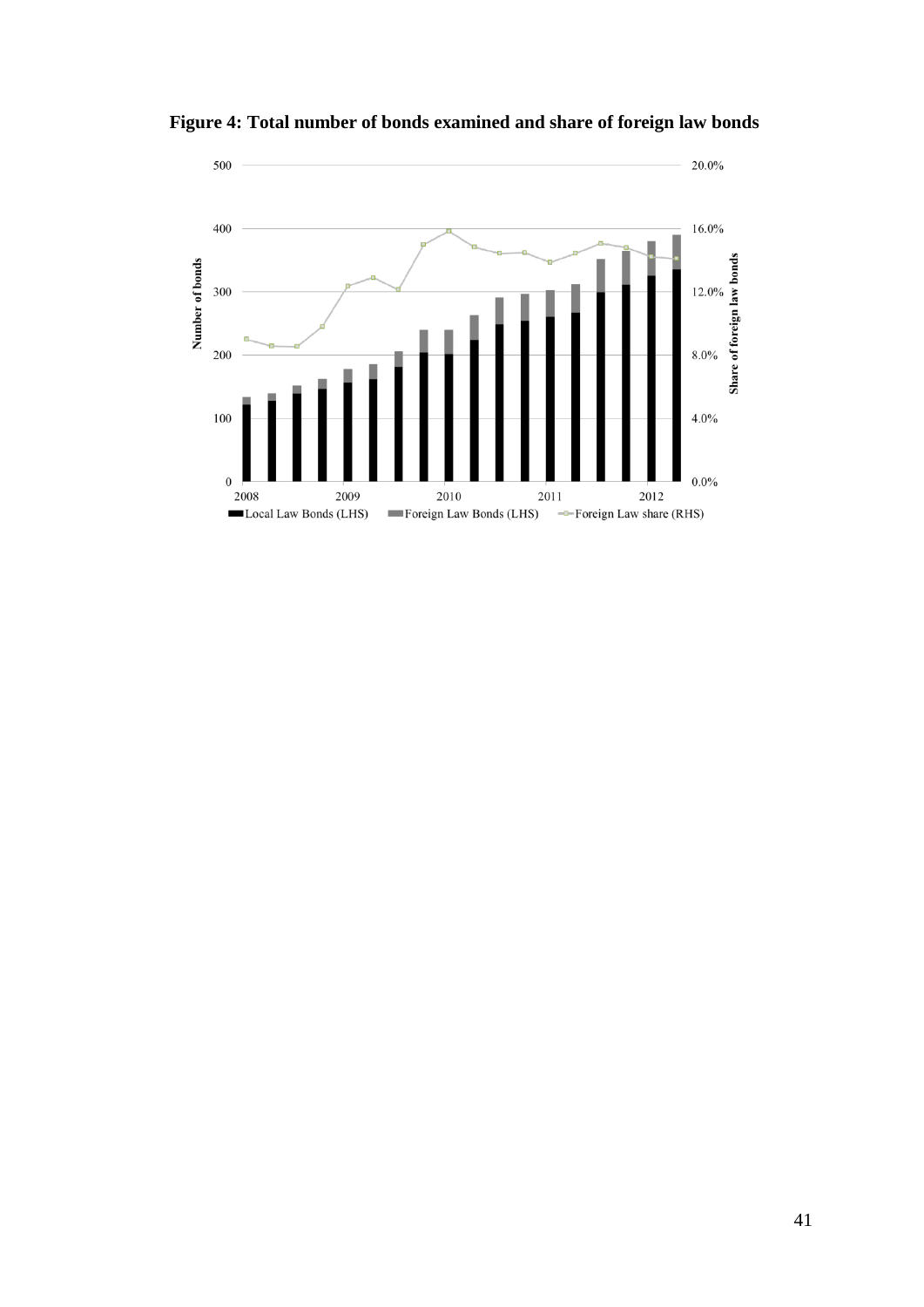

**Figure 5: R-squared for the base model and base model with FL-Dummy**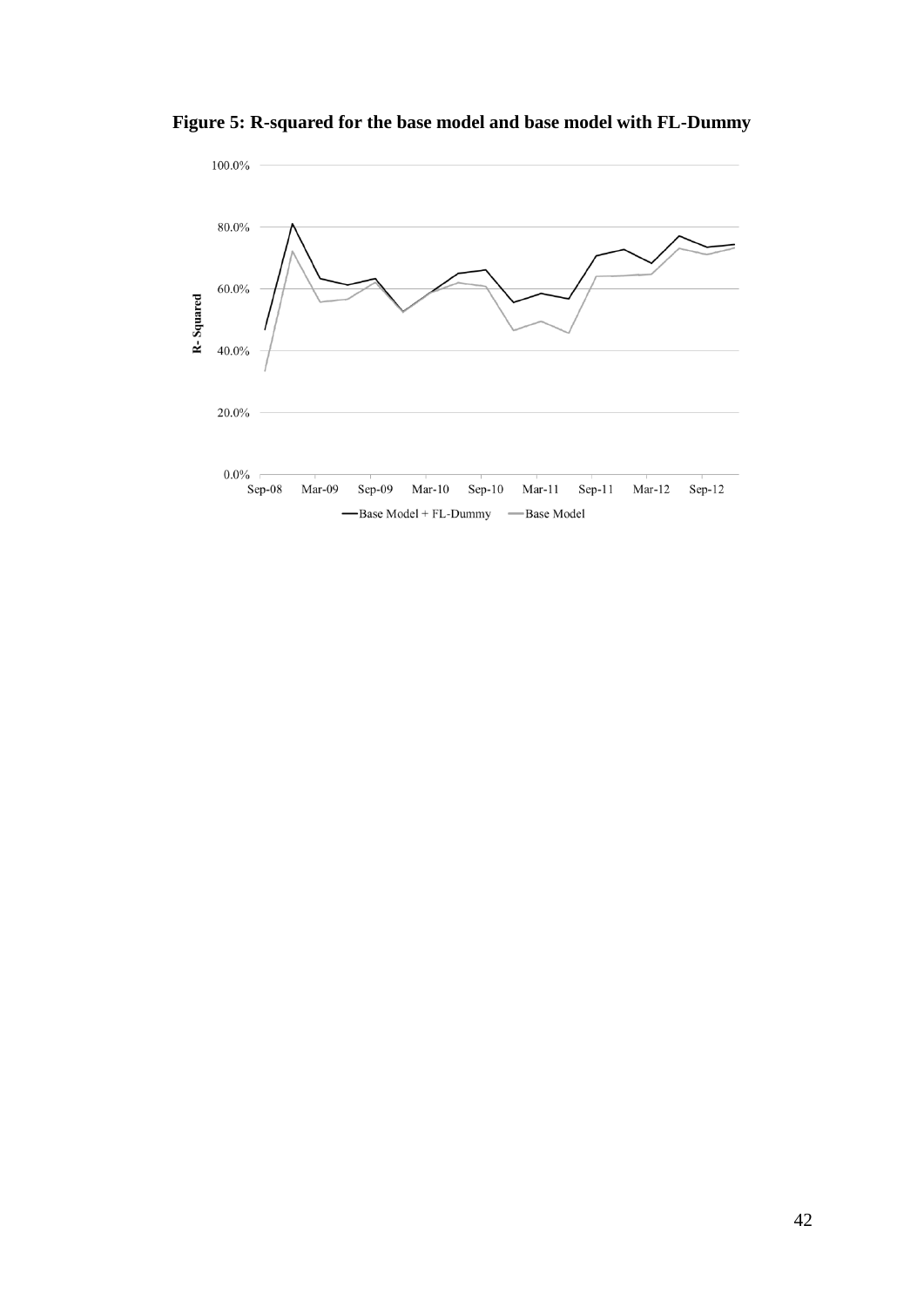

Figure 6: Development of foreign law coefficient over time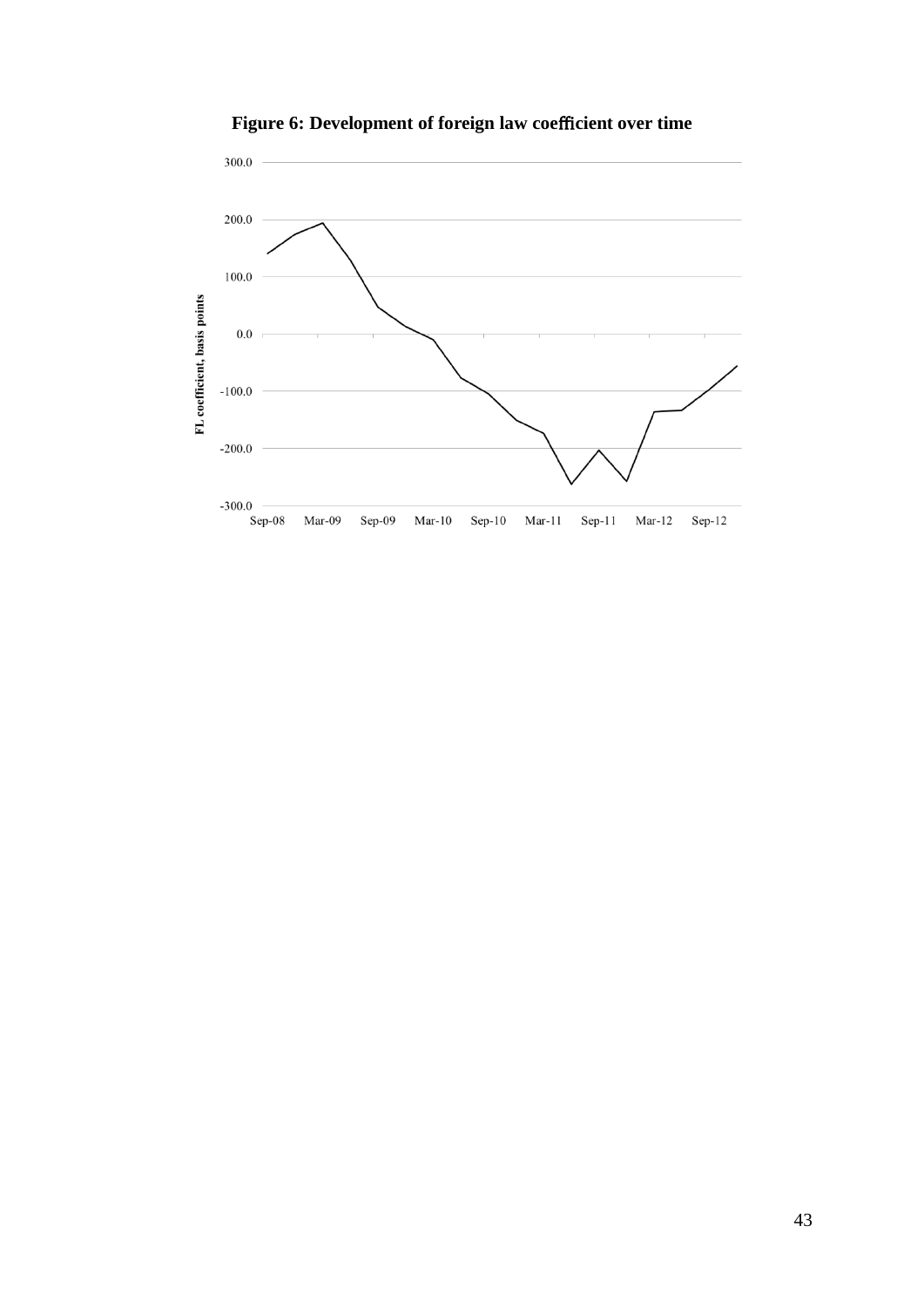

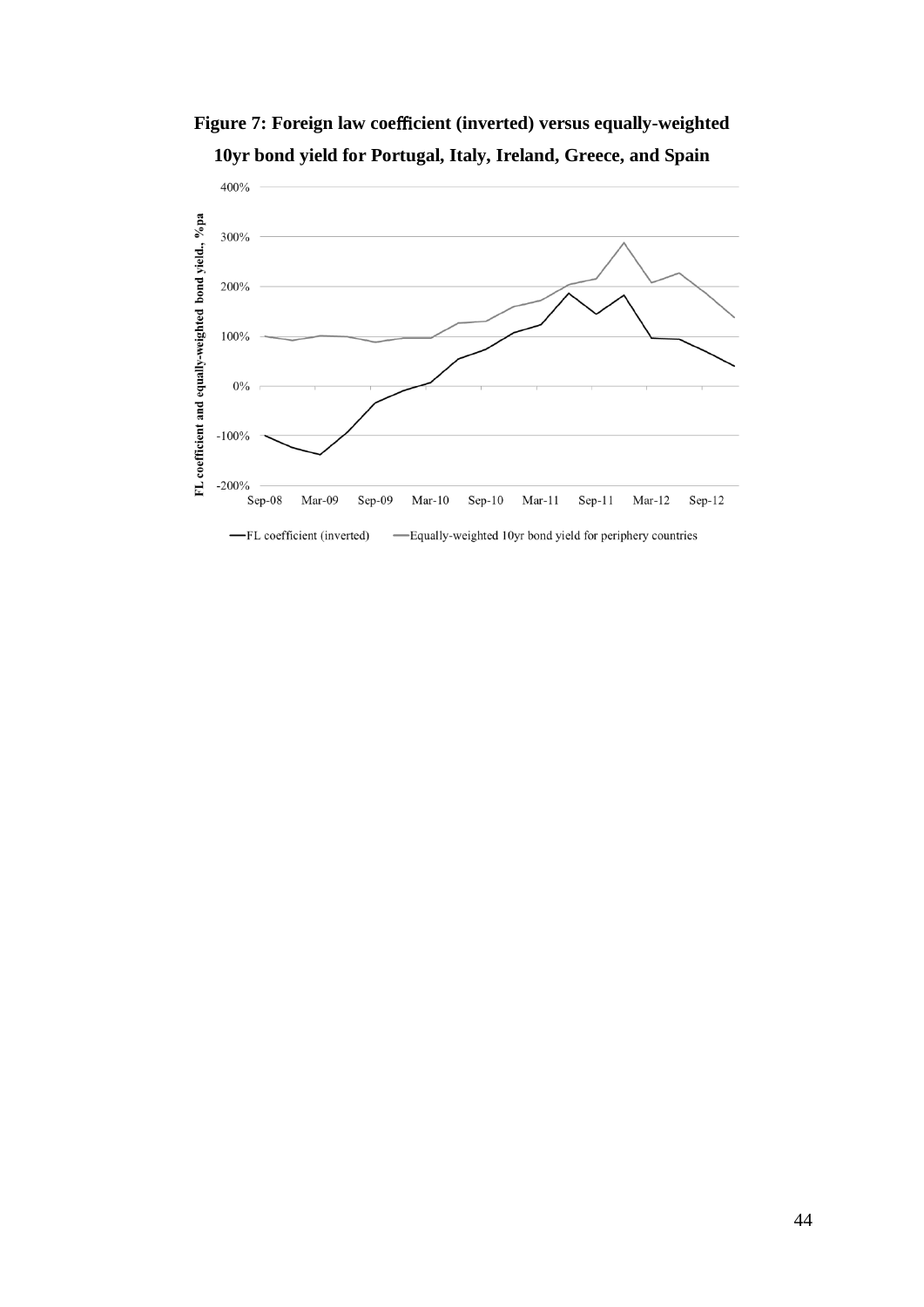

-FL coefficient

-Equally-weighted 10yr bond yield for periphery countries (lagged)

Figure 8: Foreign law coefficient (inverted) versus equally-weighted 10yr bond yield for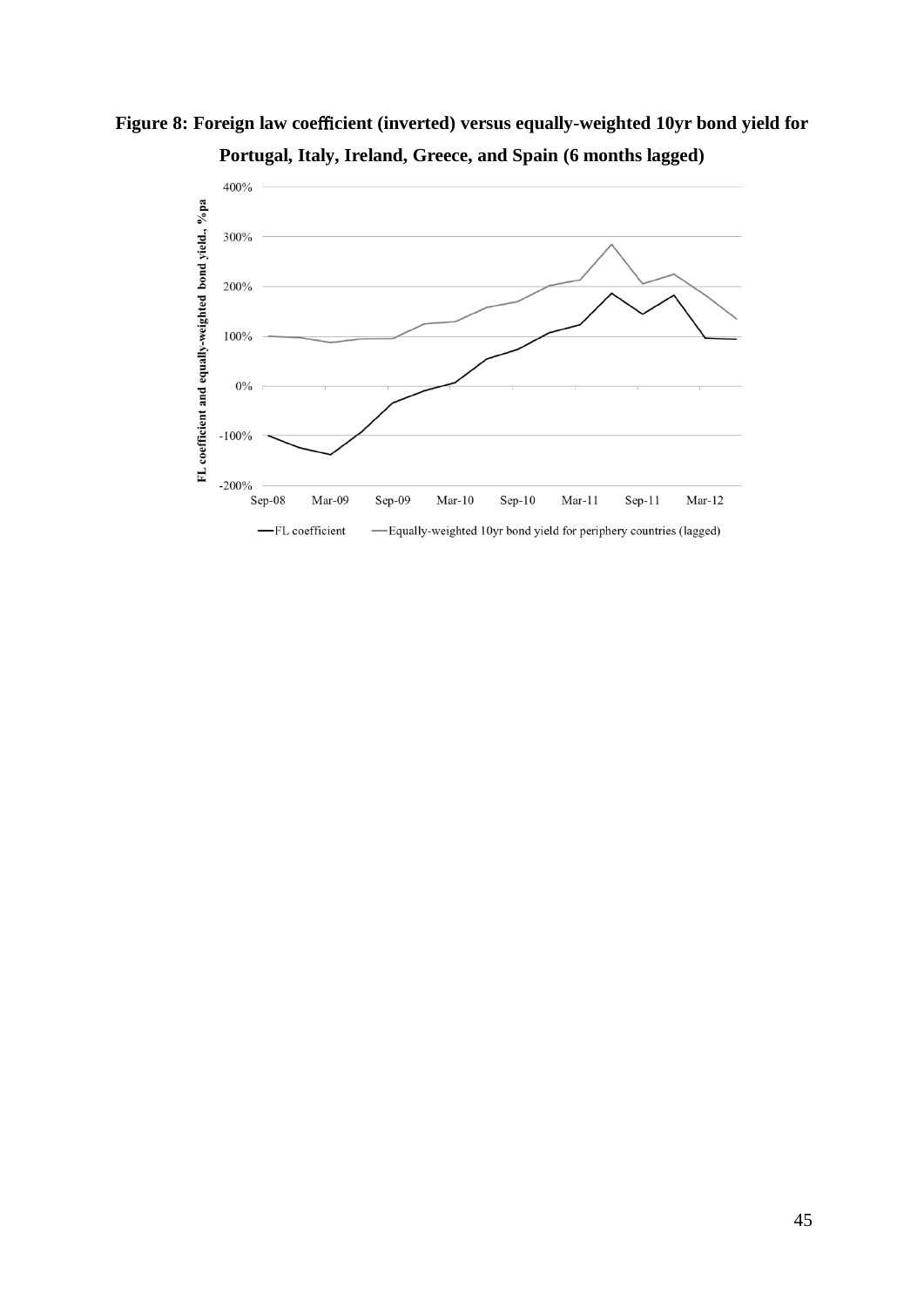**Figure 9: Impact of foreign governing law depending on creditor quality**

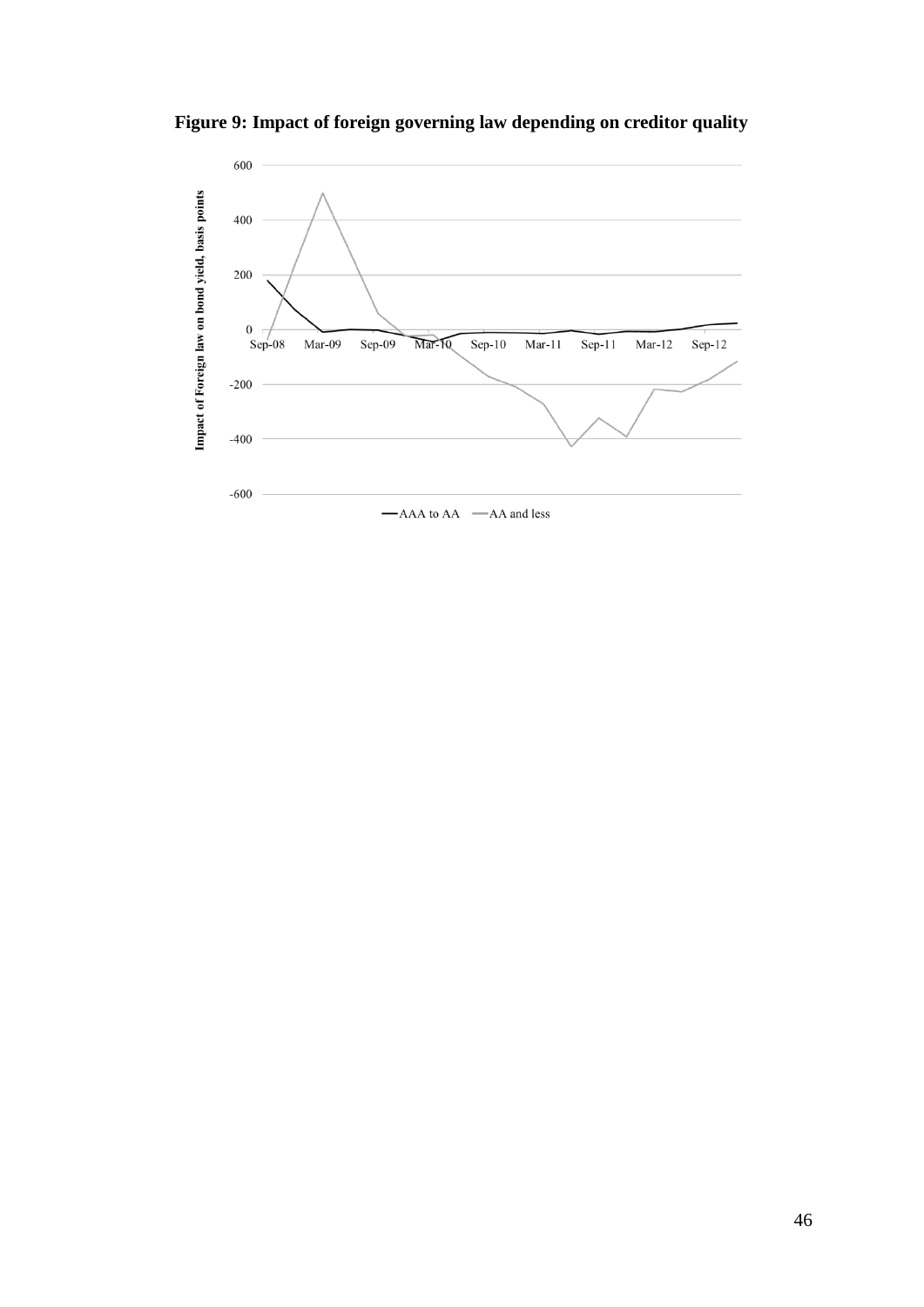Figure 10: FL coefficient (smoothed) in the Eurozone debt crisis context

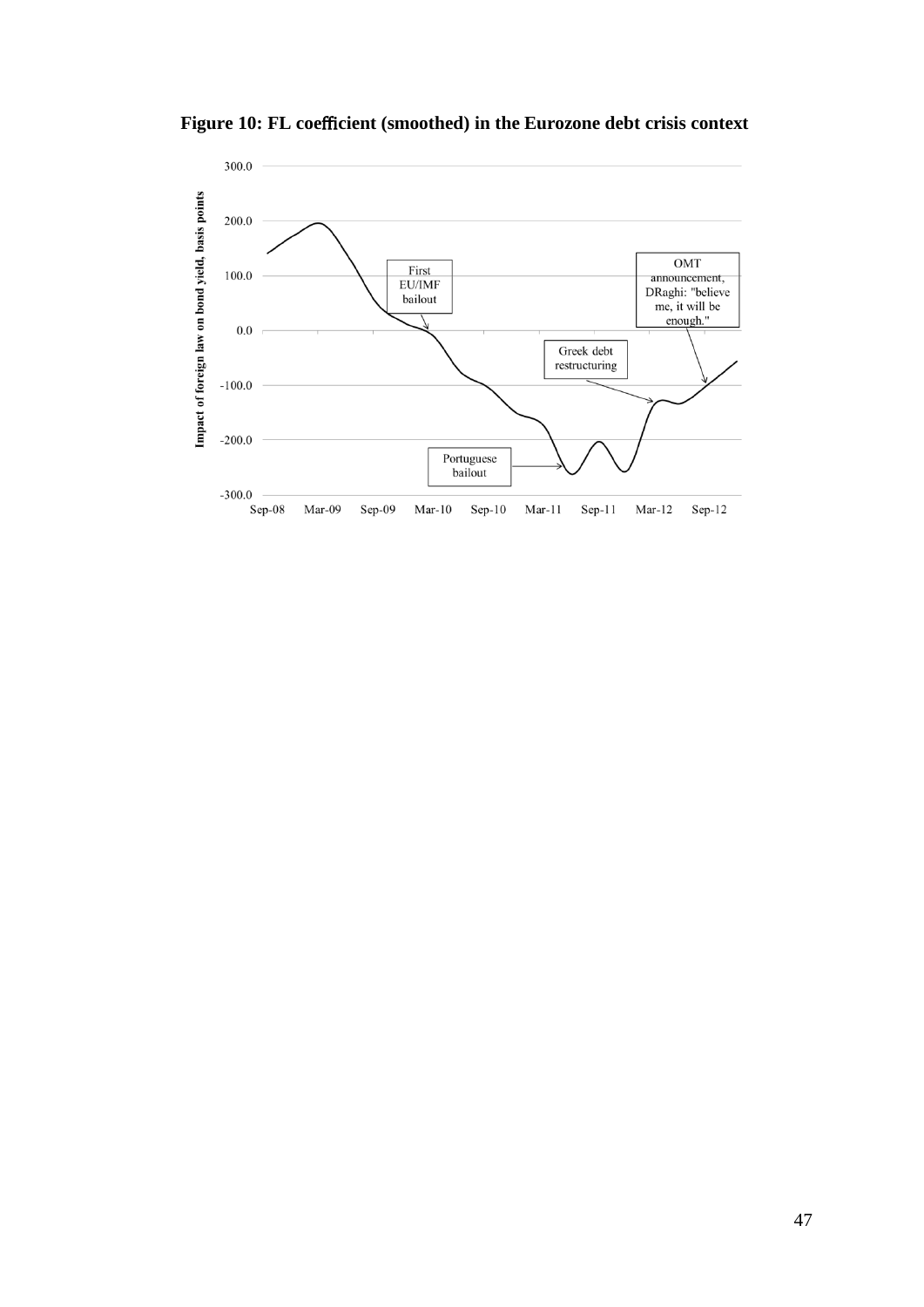| End of                        | YM         | Rating       | CP         | AMT        | Spread     | Foreign Law  | N   | R-squared |
|-------------------------------|------------|--------------|------------|------------|------------|--------------|-----|-----------|
| Q308                          | $0.035***$ | $-0.055**$   | 0.025      | $-0.006$   | $-0.129$   | $1.407***$   | 134 | 0.4689    |
| Q408                          | $0.046***$ | $-0.220$ *** | 0.03       | $-0.006$   | 0.028      | $1.746***$   | 140 | 0.8113    |
| Q109                          | $0.064***$ | $-0.227**$   | 0.065      | $-0.016*$  | 0.259      | 1.942***     | 152 | 0.6338    |
| Q209                          | $0.083***$ | $-0.208$ *** | $0.083*$   | $-0.020**$ | 0.125      | $1.291***$   | 163 | 0.6129    |
| Q309                          | $0.088***$ | $-0.159***$  | $0.071**$  | $-0.014**$ | 0.037      | $0.471**$    | 178 | 0.6336    |
| Q409                          | $0.084***$ | $-0.160***$  | $0.124**$  | $-0.015**$ | $-0.014$   | 0.13         | 186 | 0.5261    |
| Q1 10                         | $0.098***$ | $-0.157***$  | $0.147***$ | $-0.005$   | 0.049      | $-0.097$     | 206 | 0.5884    |
| Q <sub>2</sub> 10             | $0.082***$ | $-0.299***$  | $0.133***$ | 0.004      | $0.238*$   | $-0.761***$  | 240 | 0.6506    |
| Q3 10                         | $0.066***$ | $-0.333***$  | $0.134***$ | $\Omega$   | $0.527**$  | $-1.042***$  | 240 | 0.6618    |
| Q4 10                         | $0.062***$ | $-0.374***$  | $0.171***$ | 0.005      | 0.213      | $-1.499***$  | 263 | 0.5559    |
| Q1 11                         | $0.058***$ | $-0.457***$  | $0.213***$ | $-0.011$   | 0.045      | $-1.735***$  | 291 | 0.585     |
| Q <sub>2</sub> 11             | 0.016      | $-0.634***$  | $0.235***$ | $-0.019$   | $0.601**$  | $-2.623***$  | 297 | 0.5682    |
| Q3 11                         | $0.040***$ | $-0.719***$  | 0.074      | 0.002      | $0.814**$  | $-2.028$ *** | 303 | 0.7076    |
| Q4 11                         | $0.035***$ | $-0.857***$  | 0.063      | 0.003      | $1.077***$ | $-2.568***$  | 312 | 0.7274    |
| Q1 12                         | $0.079***$ | $-0.613***$  | $0.085*$   | 0.006      | $0.558***$ | $-1.354***$  | 352 | 0.6336    |
| Q <sub>2</sub> 1 <sub>2</sub> | $0.094***$ | $-0.551***$  | 0.04       | $0.036***$ | $0.501***$ | $-1.327***$  | 365 | 0.7709    |
| Q3 12                         | $0.100***$ | $-0.416***$  | 0.06       | $0.043***$ | $0.770***$ | $-0.967***$  | 380 | 0.7351    |
| Q4 12                         | $0.094***$ | $-0.310***$  | $0.82**$   | $0.032***$ | $0.759***$ | $-0.561***$  | 390 | 0.7436    |

**Table 1: Regression coefficients and statistical significances**

\*\*\*= significant at the 1% level, \*\*= significant at the 5% level, \*=significant at the 10% level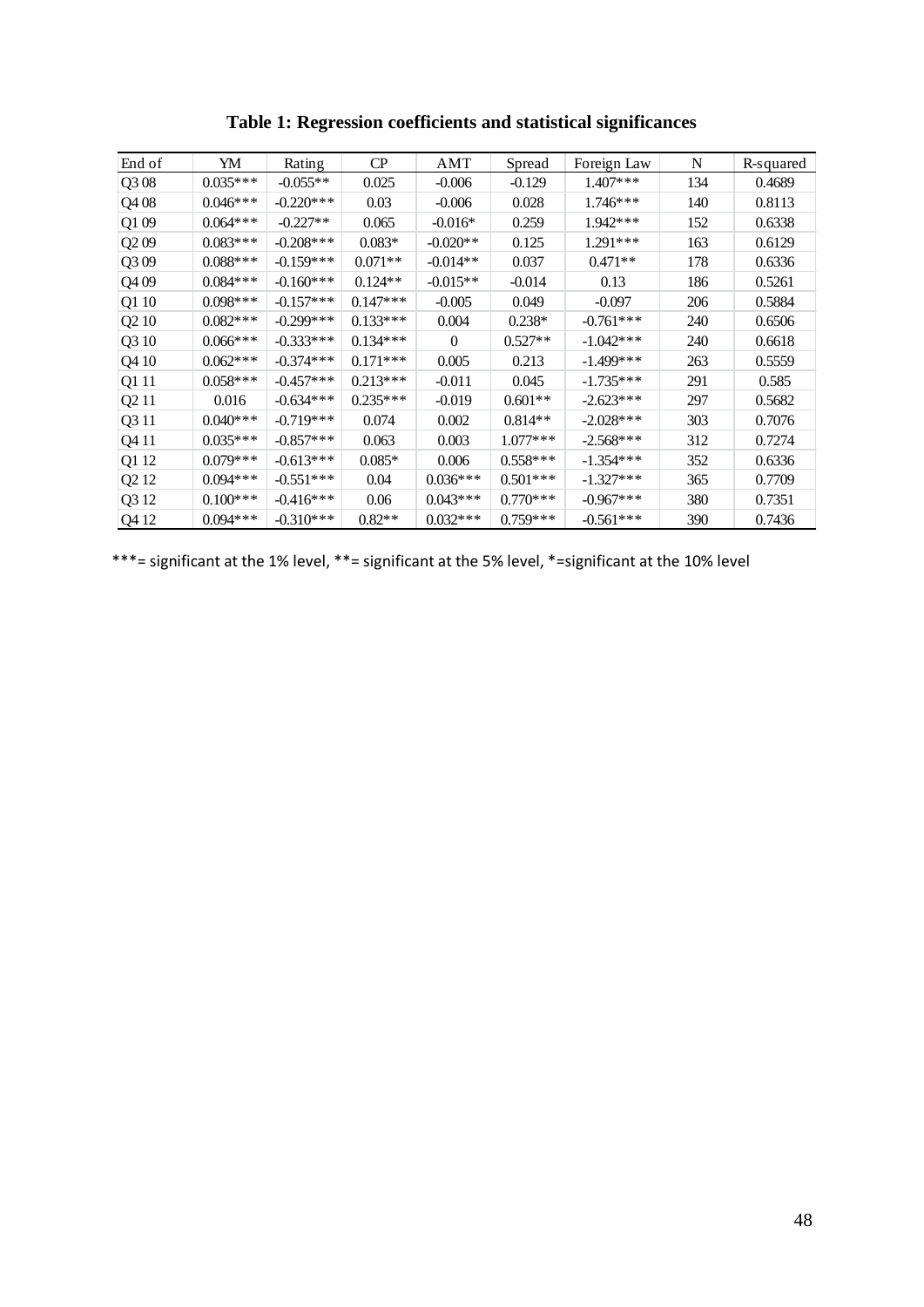| End of                        | YM         | Rating       | CP          | AMT        | Spread      | Foreign Law | N   | R-squared |
|-------------------------------|------------|--------------|-------------|------------|-------------|-------------|-----|-----------|
| Q308                          | $0.029***$ | 0.005        | $-0.104**$  | 0.001      | 0.13        | 1.799***    | 75  | 0.5006    |
| Q408                          | $0.037***$ | 0.007        | $-0.079***$ | $-0.002$   | $0.535***$  | $0.724***$  | 80  | 0.7124    |
| Q109                          | $0.061***$ | $0.223**$    | $-0.052$    | $-0.004$   | $0.909***$  | $-0.086$    | 90  | 0.5814    |
| Q <sub>2</sub> 09             | $0.086***$ | $-0.033$     | $-0.033$    | $-0.001$   | $0.678***$  | 0.008       | 96  | 0.5665    |
| Q309                          | $0.088***$ | $-0.212**$   | $-0.002$    | 0.001      | $0.329**$   | $-0.022$    | 102 | 0.6674    |
| Q409                          | $0.098***$ | $-0.310***$  | 0.002       | 0.006      | $0.311*$    | $-0.224$    | 107 | 0.6936    |
| Q1 10                         | $0.113***$ | $-0.229***$  | 0.058       | 0.009      | 0.818       | $-0.441*$   | 121 | 0.6302    |
| Q <sub>2</sub> 10             | $0.094***$ | $-0.785***$  | $0.081**$   | $0.024***$ | $-0.012$    | $-0.136$    | 124 | 0.8038    |
| Q3 10                         | $0.080***$ | $-0.623***$  | $0.064**$   | $0.019***$ | 0.858       | $-0.099$    | 127 | 0.7991    |
| Q4 10                         | $0.072***$ | $-1.019***$  | $0.0104***$ | $0.024***$ | $-0.353***$ | $-0.118$    | 134 | 0.7863    |
| Q1 11                         | $0.074***$ | $-0.626***$  | $0.120***$  | $0.020***$ | $-0.145*$   | $-0.141$    | 154 | 0.7164    |
| Q <sub>2</sub> 11             | $0.079***$ | $-0.865***$  | $0.079***$  | $0.010*$   | $-0.038$    | $-0.038$    | 161 | 0.8033    |
| Q3 11                         | $0.057***$ | $-0.566$ *** | $0.061*$    | $\Omega$   | $-0.169$    | $-0.169$    | 124 | 0.7577    |
| Q4 11                         | $0.070***$ | $-0.845***$  | 0.03        | 0.001      | $-0.058$    | $-0.058$    | 127 | 0.7869    |
| Q1 12                         | $0.068***$ | $-0.464***$  | 0.043       | $0.025**$  | $-0.069$    | $-0.069$    | 144 | 0.6788    |
| Q <sub>2</sub> 1 <sub>2</sub> | $0.070***$ | $-0.422***$  | 0.029       | $0.032***$ | 0.028       | 0.028       | 150 | 0.7047    |
| Q3 12                         | $0.081***$ | $-0.245***$  | 0.025       | $0.028***$ | 0.187       | 0.187       | 153 | 0.7191    |
| Q4 12                         | $0.079***$ | $-0.139***$  | 0.031       | $0.026***$ | $0.241*$    | $0.241*$    | 153 | 0.7538    |

**Table 2: Regression output for high creditor quality subgroup (AAA to AA)**

\*\*\*= significant at the 1% level, \*\*= significant at the 5% level, \*=significant at the 10% level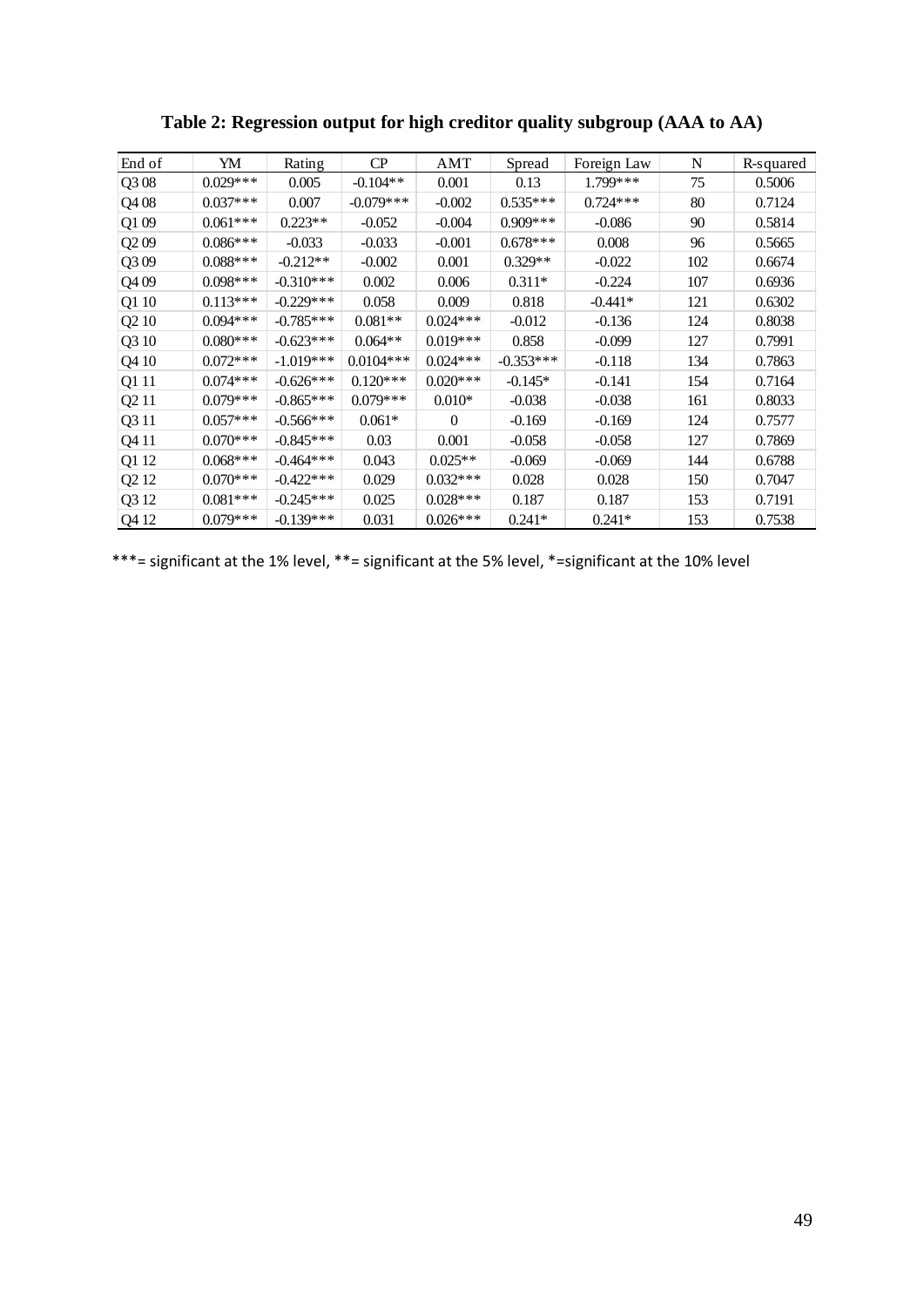| End of                        | YM         | Rating      | CP         | AMT         | Spread     | Foreign Law | N   | R-squared |
|-------------------------------|------------|-------------|------------|-------------|------------|-------------|-----|-----------|
| Q308                          | 0.037      | $-0.298***$ | $0.129***$ | $-0.001*$   | $-0.325$   | $-0.345$    | 58  | 0.5952    |
| Q408                          | $0.071***$ | $-0.190**$  | $0.079*$   | $-0.001$    | $-0.440*$  | 2.388***    | 60  | 0.8471    |
| Q109                          | $0.093***$ | 0.071       | 0.081      | $-0.002$    | $-0.116$   | 4.991***    | 61  | 0.7239    |
| Q209                          | $0.092***$ | $-0.034$    | 0.095      | $-0.003**$  | $-0.442$   | $2.810***$  | 66  | 0.6555    |
| Q309                          | $0.097***$ | $-0.159**$  | $0.100*$   | $-0.003***$ | $-0.497*$  | 0.6         | 75  | 0.5972    |
| Q409                          | $0.086***$ | $-0.280***$ | $0.155**$  | $-0.003**$  | $-0.582*$  | $-0.233$    | 78  | 0.4933    |
| Q1 10                         | $0.094***$ | $-0.206***$ | $0.178***$ | $-0.001$    | $-0.167$   | $-0.195$    | 83  | 0.5223    |
| Q <sub>2</sub> 10             | $0.071***$ | $-0.276***$ | $0.179***$ | $-0.001$    | 0.197      | $-0.977***$ | 114 | 0.4609    |
| Q3 10                         | $0.049***$ | $-0.346***$ | $0.228***$ | $-0.002$    | $0.765**$  | $-1.706***$ | 111 | 0.4888    |
| Q4 10                         | $0.052***$ | $-0.433***$ | $0.244***$ | $\theta$    | 0.537      | $-2.091***$ | 127 | 0.4174    |
| Q1 11                         | $0.046**$  | $-0.672***$ | $0.276***$ | $-0.001$    | 0.545      | $-2.719***$ | 135 | 0.5764    |
| Q <sub>2</sub> 11             | $-0.018$   | $-0.880***$ | $0.327***$ | $-0.003$    | $1.680***$ | $-4.277***$ | 134 | 0.6161    |
| Q3 11                         | $0.028**$  | $-0.845***$ | $0.162**$  | $\Omega$    | $0.893***$ | $-3.230***$ | 177 | 0.5873    |
| Q4 11                         | 0.019      | $-0.947***$ | $0.189**$  | $-0.001$    | $1.077***$ | $-3.904***$ | 183 | 0.6023    |
| Q1 12                         | $0.080***$ | $-0.886***$ | $0.181**$  | 0.001       | $0.703***$ | $-2.170***$ | 206 | 0.628     |
| Q <sub>2</sub> 1 <sub>2</sub> | $0.089***$ | $-0.486***$ | $0.163***$ | $0.002**$   | $0.334**$  | $-2.273***$ | 213 | 0.618     |
| Q3 12                         | $0.098***$ | $-0.332***$ | $0.178***$ | $0.002***$  | $0.589***$ | $-1.810***$ | 225 | 0.5824    |
| Q4 12                         | $0.095***$ | $-0.302***$ | $0.176***$ | $0.002***$  | $0.664***$ | $-1.158***$ | 233 | 0.5787    |

**Table 3: Regression output for low creditor quality subgroup (AA- and less)**

\*\*\*= significant at the 1% level, \*\*= significant at the 5% level, \*=significant at the 10% level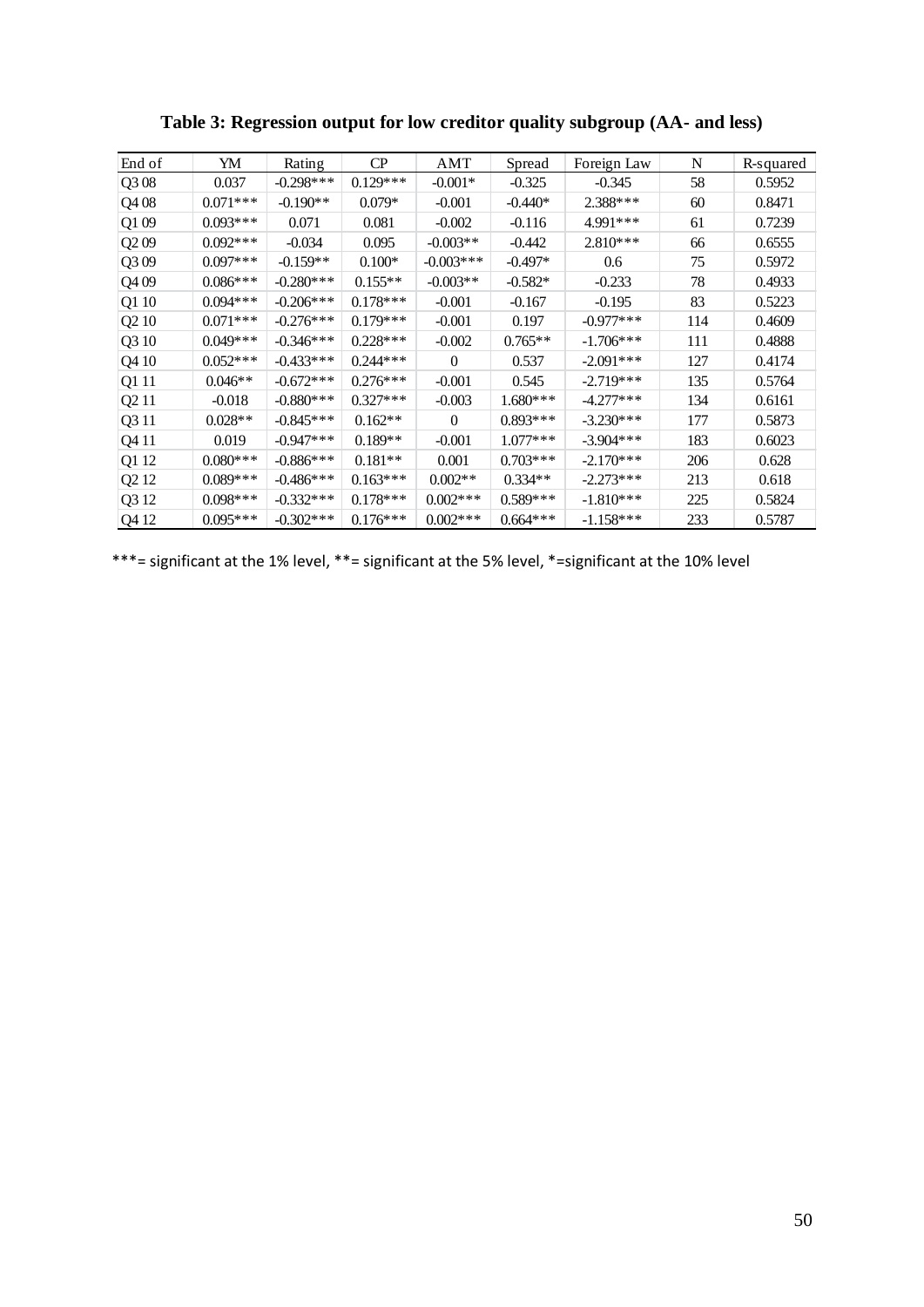| Country         | Foreign Law Local Law |                |
|-----------------|-----------------------|----------------|
| Austria         | 4                     | 20             |
| Belgium         | 1                     | 83             |
| Czech Republic  | 7                     | 0              |
| Denmark         | 4                     | 0              |
| Finland         | $\overline{c}$        | 13             |
| Ireland         | 1                     | 17             |
| Italy           | 1                     | 97             |
| Latvia          | 2                     | 0              |
| Lithuania       | 3                     | $\overline{c}$ |
| Poland          | 17                    | 3              |
| Portugal        | 1                     | 13             |
| Slovak Republic | 4                     | 16             |
| Spain           | 1                     | 35             |
| Sweden          | 4                     | 0              |
| Turkey          | 5                     | 0              |

# **Table 4: Composition of the final sample (# of bonds)**

\* In addition to these issuers, also Slovenia (which issued foreign law bond in 2013) and the Netherlands (to add a small AAA issuer to the sample) have been included.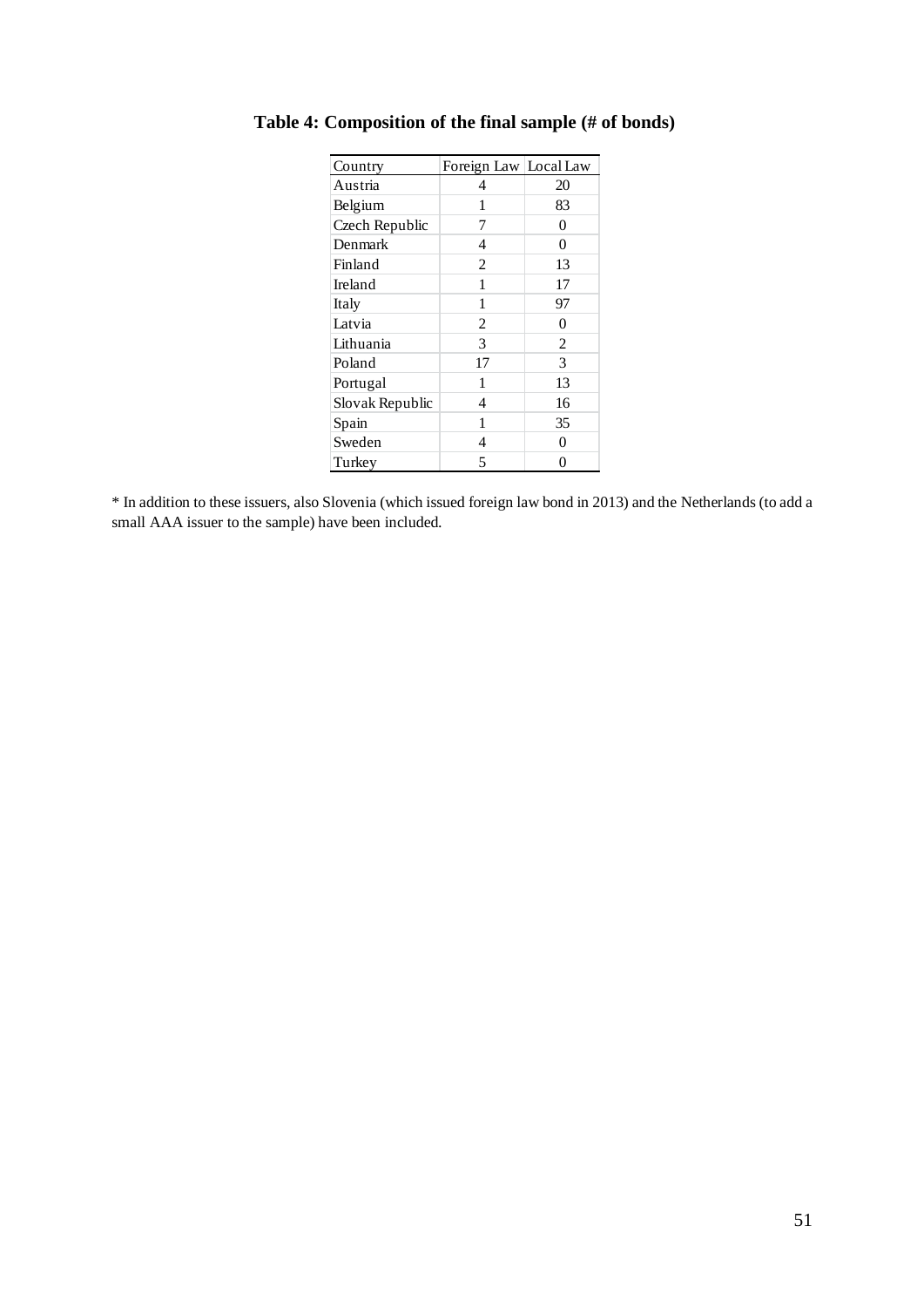| <b>S&amp;P</b> Rating | Rating Score   |
|-----------------------|----------------|
| <b>AAA</b>            | 19             |
| $AA+$                 | 18             |
| AA                    | 17             |
| $AA-$                 | 16             |
| $A+$                  | 15             |
| A                     | 14             |
| $A -$                 | 13             |
| $BBB+$                | 12             |
| <b>BBB</b>            | 11             |
| BBB-                  | 10             |
| $BB+$                 | 9              |
| <b>BB</b>             | 8              |
| BB-                   | 7              |
| $B+$                  | 6              |
| B                     | 5              |
| <b>B-</b>             | 4              |
| $CCC+$                | 3              |
| CCC                   | $\overline{c}$ |
| CCC-                  | 1              |
| D                     | $\overline{0}$ |

# **Table 5: Rating methodology**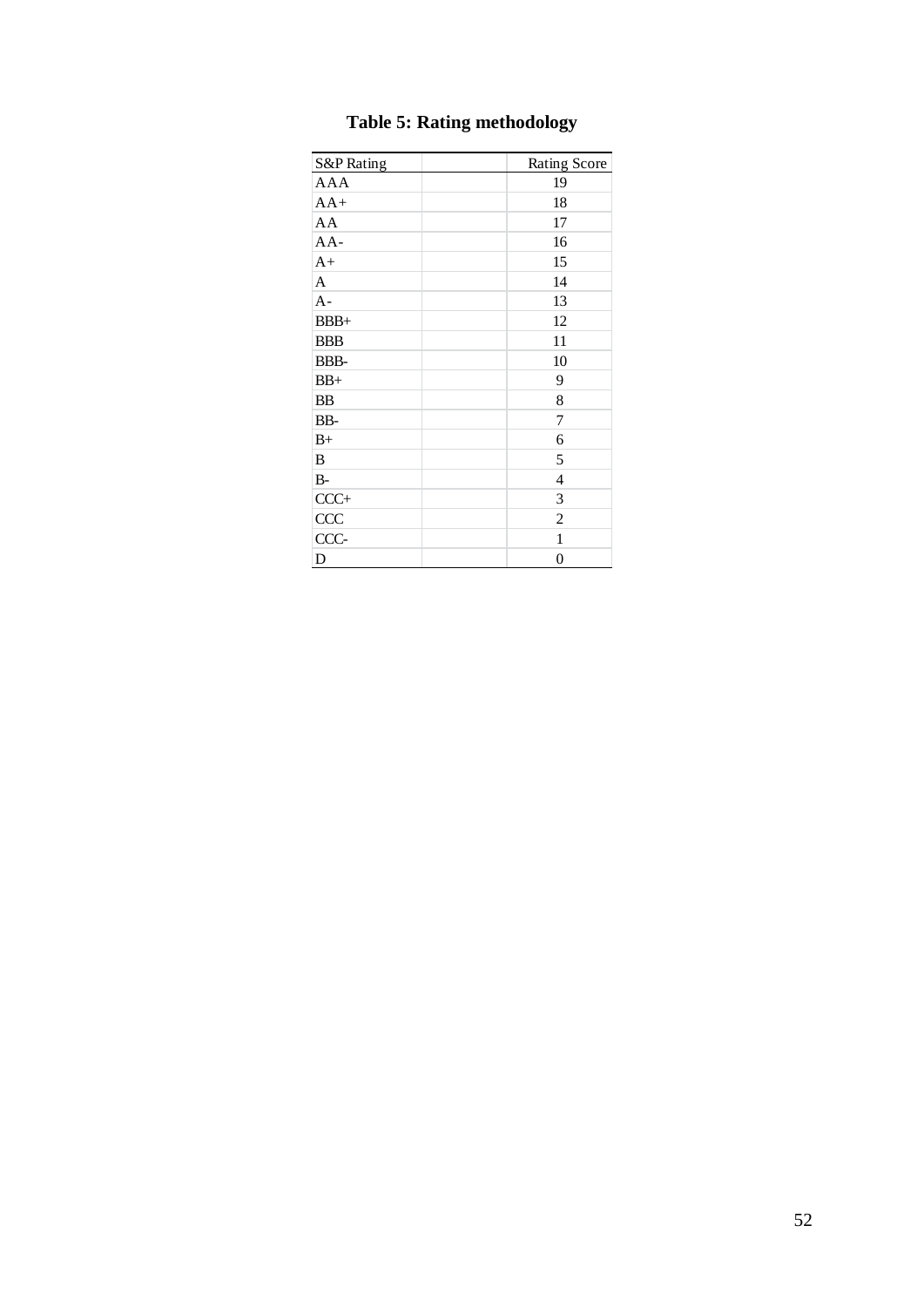|                         |        |            |            |                   | <b>Table 6: Rating development</b> |                   |            |                   |            |                   |
|-------------------------|--------|------------|------------|-------------------|------------------------------------|-------------------|------------|-------------------|------------|-------------------|
| Country                 | O308   | Q408       | O1 09      | O <sub>2</sub> 09 | O <sub>3</sub> 09                  | O <sub>4</sub> 09 | O1 10      | O <sub>2</sub> 10 | O3 10      | O <sub>4</sub> 10 |
| Italy                   | $A+$   | $A+$       | $A+$       | $A+$              | $A+$                               | $A+$              | $A+$       | $A+$              | $A+$       | $A+$              |
| <b>Italy Foreign</b>    | $A+$   | $A+$       | $A+$       | $A+$              | $A+$                               | $A+$              | $A+$       | $A+$              | $A+$       | $A+$              |
| Spain                   | AAA    | AAA        | $AA+$      | $AA+$             | $AA+$                              | $AA+$             | AA         | AA                | AA         | AA                |
| Spain Foreign           | AAA    | AAA        | $AA+$      | $AA+$             | $AA+$                              | $AA+$             | AA         | AA                | AA         | AA                |
| Portugal                | AA-    | AA-        | $A+$       | $A+$              | $A+$                               | $A+$              | $A+$       | $A -$             | A-         | $A -$             |
| Portugal Foreign        | $AA-$  | AA-        | $A+$       | $A+$              | $A+$                               | $A+$              | $A+$       | $A -$             | $A -$      | $A -$             |
| Ireland                 | AAA    | AAA        | AAA        | $AA+$             | AA                                 | AA                | AA         | $AA-$             | A          | $A -$             |
| <b>Ireland Foreign</b>  | AAA    | AAA        | AAA        | $AA+$             | AA                                 | AA                | AA         | AA-               | A          | $A -$             |
| Belgium                 | $AA+$  | $AA+$      | $AA+$      | $AA+$             | $AA+$                              | $AA+$             | $AA+$      | $AA+$             | $AA+$      | $AA+$             |
| Belgium Foreign         | $AA+$  | $AA+$      | $AA+$      | $AA+$             | $AA+$                              | $AA+$             | $AA+$      | $AA+$             | $AA+$      | $AA+$             |
| Netherlands             | AAA    | AAA        | AAA        | AAA               | AAA                                | AAA               | AAA        | AAA               | AAA        | AAA               |
| Netherlands Foreign     | AAA    | AAA        | AAA        | AAA               | AAA                                | AAA               | AAA        | AAA               | AAA        | AAA               |
| Norway                  | AAA    | AAA        | AAA        | AAA               | AAA                                | AAA               | AAA        | AAA               | AAA        | AAA               |
| Norway Foreign          | AAA    | AAA        | AAA        | AAA               | AAA                                | AAA               | AAA        | AAA               | AAA        | AAA               |
| Sweden                  | AAA    | AAA        | AAA        | AAA               | AAA                                | AAA               | AAA        | AAA               | AAA        | AAA               |
| Sweden Foreign          | AAA    | AAA        | AAA        | AAA               | AAA                                | AAA               | AAA        | AAA               | AAA        | AAA               |
| Finland                 | AAA    | AAA        | AAA        | AAA               | AAA                                | AAA               | AAA        | AAA               | AAA        | AAA               |
| Finland Foreign         | AAA    | AAA        | AAA        | AAA               | AAA                                | AAA               | AAA        | AAA               | AAA        | AAA               |
| Latvia                  | BBB-   | BB-        | BB-        | BB                | BB                                 | BB                | BB         | B <sub>B</sub>    | $BB+$      | $BB+$             |
| Latvia Foreign          | BBB-   | BB-        | BB-        | BB                | <b>BB</b>                          | BB                | BB         | <b>BB</b>         | $BB+$      | BBB-              |
| Lithuania               | $BBB+$ | <b>BBB</b> | <b>BBB</b> | <b>BBB</b>        | <b>BBB</b>                         | <b>BBB</b>        | <b>BBB</b> | <b>BBB</b>        | <b>BBB</b> | <b>BBB</b>        |
| Lithuania               | $BBB+$ | <b>BBB</b> | <b>BBB</b> | <b>BBB</b>        | <b>BBB</b>                         | <b>BBB</b>        | <b>BBB</b> | <b>BBB</b>        | <b>BBB</b> | <b>BBB</b>        |
| Poland                  | A      | A          | A          | А                 | А                                  | А                 | A          | A                 | A          | A                 |
| Poland Foreign          | A-     | $A -$      | $A-$       | $A -$             | A-                                 | $A -$             | $A -$      | $A -$             | $A -$      | $A -$             |
| Czech Republic          | $A+$   | $A+$       | $A+$       | $A+$              | $A+$                               | $A+$              | $A+$       | $A+$              | $A+$       | $A+$              |
| Czech Republic Foreign  | A      | A          | A          | A                 | A                                  | A                 | A          | A                 | A          | A                 |
| Slovak Republic         | $A+$   | $A+$       | $A+$       | $A+$              | $A+$                               | $A+$              | $A+$       | $A+$              | $A+$       | $A+$              |
| Slovak Republic Foreign | $A+$   | $A+$       | $A+$       | $A+$              | $A+$                               | $A+$              | $A+$       | $A+$              | $A+$       | $A+$              |
| Austria                 | AAA    | AAA        | AAA        | AAA               | AAA                                | AAA               | AAA        | AAA               | AAA        | AAA               |
| Austria Foreign         | AAA    | AAA        | AAA        | AAA               | AAA                                | AAA               | AAA        | AAA               | AAA        | AAA               |
| Denmark                 | AAA    | AAA        | AAA        | AAA               | AAA                                | AAA               | AAA        | AAA               | AAA        | AAA               |
| Denmark Foreign         | AAA    | AAA        | AAA        | AAA               | AAA                                | AAA               | AAA        | AAA               | AAA        | AAA               |
| Slovenia                | AA     | AA         | AA         | AA                | AA                                 | AA                | AA         | AA                | AA         | AA                |
| Slovenia Foreign        | AA     | AA         | AA         | AA                | AA                                 | AA                | AA         | AA                | AA         | AA                |
| Greece                  | A      | $A -$      | $A -$      | $A -$             | $BBB+$                             | $BBB+$            | $BB+$      | $BB+$             | $BB+$      | BB-               |
| Greece Foreign          | A      | $A -$      | A-         | $A -$             | $BBB+$                             | $BBB+$            | $BB+$      | $BB+$             | $BB+$      | BB-               |
| Cyprus                  | $A+$   | $A+$       | $A+$       | $A+$              | $A+$                               | $A+$              | $A+$       | $A+$              | A          | $A -$             |
| Cyprus Foreign          | $A+$   | $A+$       | $A+$       | $A+$              | $A+$                               | $A+$              | $A+$       | $A+$              | A          | $A -$             |
| Iceland                 | BBB+   | BBB+       | $BBB+$     | $BBB+$            | $BBB+$                             | <b>BBB</b>        | <b>BBB</b> | <b>BBB</b>        | <b>BBB</b> | <b>BBB</b>        |
| <b>Iceland Foreign</b>  | BBB-   | BBB-       | BBB-       | BBB-              | BBB-                               | BBB-              | BBB-       | BBB-              | BBB-       | BBB-              |
| Turkey                  | BB     | BB         | BB         | BB                | BB                                 | $BB+$             | $BB+$      | BBB-              | BBB-       | BBB-              |
| Turkey Foreign          | BB-    | BB-        | BB-        | BB-               | BB-                                | <b>BB</b>         | <b>BB</b>  | <b>BB</b>         | <b>BB</b>  | <b>BB</b>         |
| Luxembourg              | AAA    | AAA        | AAA        | AAA               | AAA                                | AAA               | AAA        | AAA               | AAA        | AAA               |
| Luxembourg Foreign      | AAA    | AAA        | AAA        | AAA               | AAA                                | AAA               | AAA        | AAA               | AAA        | AAA               |